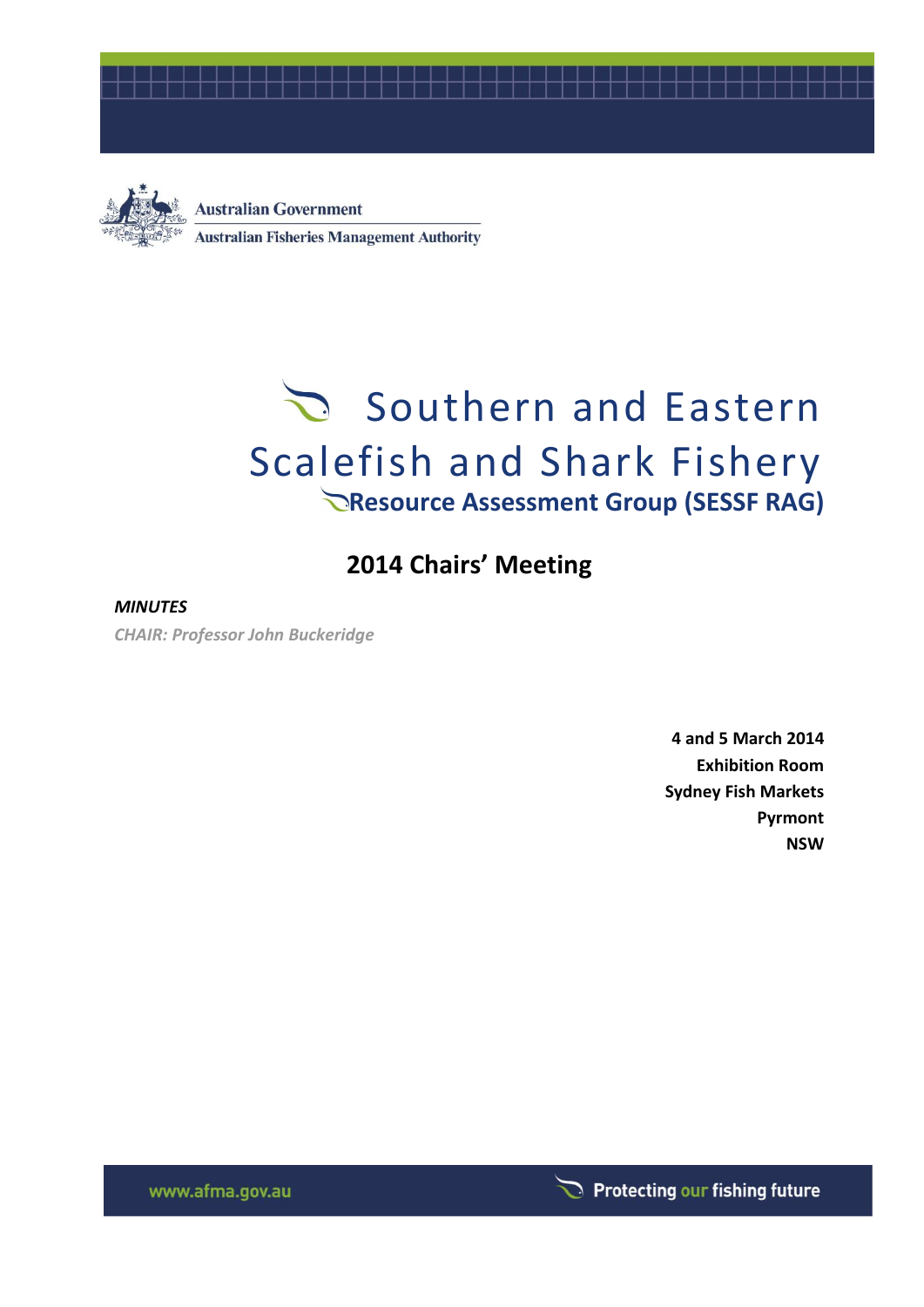### **Southern and Eastern Scalefish and Shark Fishery Resource Assessment Group (SESSF RAG)**

#### **Minutes 4 and 5 March 2014**

#### **Chair: Professor John Buckeridge**

#### **DAY 1**

The meeting commenced at 9:00 am.

*Agenda Item 1 – Preliminaries*

#### **1.1 Welcome and introductions/apologies**

Professor Buckeridge (SESSF RAG Chair) welcomed members and observers to the meeting. The Chair noted apologies from:

- Dr Sarah Jennings (overseas);
- Mr Simon Boag; and
- Mr Jeff Moore.

The Chair noted an apology for Day 1 from Dr Klaer (CSIRO) and indicated that he would join the RAG on Day 2 following his return from a fisheries workshop in Florida.

The executive officer advised that he intended to record the meeting to assist with record keeping. There were no objections from members or observers.

#### **1.2 Declarations of Interest**

The Chair sought advice from the AFMA member on the status of Fisheries Administration Paper 12 (FAP 12) *Resource Assessment Groups – Roles, Responsibilities and relationship with Management Advisory Committees.* The AFMA member indicated that AFMA was in the process of finalising the policy following the recent review. The AFMA member advised that declarations of interest would still need to be conducted consistent with the existing policy's requirements which meant members with conflicts would need to step out of the room while the RAG considered how to deal with them.

Members and observers then reviewed the draft register of declarations of pecuniary interest and the incorporated a number of updates (Table 1).

| <b>Member</b>        | <b>Declared interest</b>                                                                    |
|----------------------|---------------------------------------------------------------------------------------------|
| Professor Buckeridge | SESSF RAG Chair. SARAG Chair. RMIT. No pecuniary or otherwise interest.                     |
| Mr Day               | Employed by AFMA. Manager Demersal and Midwater Fisheries.                                  |
|                      | No pecuniary or otherwise interest.                                                         |
| Dr Haddon            | Employed by CSIRO. Member of SESSF RAG, SARAG, and NPF RAG.                                 |
|                      | Interest in research projects in the SESSF and noted the potential for conflict in relation |
|                      | to research priorities.                                                                     |
|                      | Involved in stock assessments and data processing.                                          |
|                      | No pecuniary interest in the fishery.                                                       |
| Dr Kelaher           | SharkRAG Chair                                                                              |
|                      | No pecuniary interest in the SSESF.                                                         |
| Mr Lloyd             | <b>GAB RAG Chair</b>                                                                        |
|                      | Director of Lloyd Environmental Pty. Ltd.                                                   |
|                      | Interest in projects involving fish and fisheries – but not in the GAB or SESSF.            |

Table 1. SESSF RAG Register of interests - 4 March 2014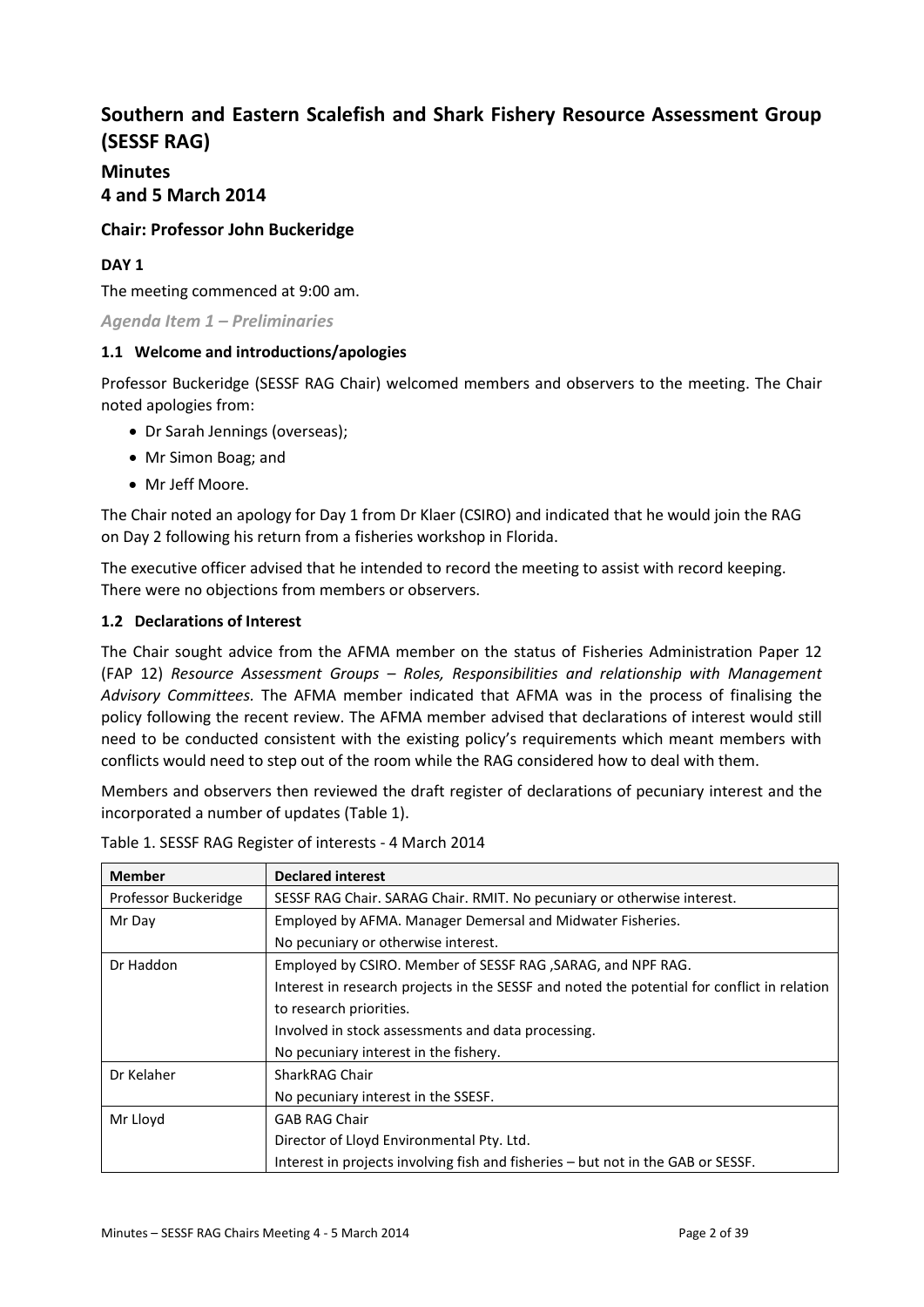| Mr Morison               | Director of Morison Aquatic Sciences.                                                      |
|--------------------------|--------------------------------------------------------------------------------------------|
|                          | Chair of ShelfRAG and SlopeRAG. Scientific Member on South East MAC.                       |
|                          | Advised that he didn't have any conflicts with items on the current meeting agenda.        |
|                          | Interest in research and other fisheries related projects from a range of government,      |
|                          | NGOs and corporate organisations.                                                          |
| Mr Penney                | Employed by ABARES. Director of Domestic Fisheries and Marine Environment Section.         |
|                          | Member of SESSF RAG and SlopeRAG. No pecuniary interest in the SESSF.                      |
|                          | Co-investigator on the research proposal before FRDC - Strategic Review of Monitoring      |
|                          | and Assessment in the SESSF. Mr Penney did not consider that this constituted a conflict   |
|                          | with the current meeting's agenda.                                                         |
| <b>Invited observers</b> |                                                                                            |
| Mr Burns                 | Employed by AFMA. No pecuniary or otherwise interest.                                      |
| Mr Corrie                | Employed by AFMA. No pecuniary or otherwise interest.                                      |
| Dr Finn                  | AFMA - Manager Southern Trawl Fisheries. No pecuniary or otherwise interest.               |
| Dr Klaer <sup>1</sup>    | Employed by CSIRO. Involved in stock assessments and data processing. Interest in          |
|                          | sources of funding for research purposes.                                                  |
|                          | No pecuniary interest in the fishery.                                                      |
| Dr Ian Knuckey           | Director Fishwell Consulting Pty Ltd                                                       |
|                          | Involved in - Fishery Independent Survey (FIS) SESSF and GAB and noted a potential         |
|                          | conflict with the agenda in this regard.                                                   |
|                          | Co-investigator on the research proposal before FRDC - Strategic Review of Monitoring      |
|                          | and Assessment in the SESSF.                                                               |
|                          | Range of research interests in relation to South East fisheries including the GABTF, SESSF |
|                          | and auto-longline sector including: Gummy Shark Longline Hook Trial, Orange Roughy         |
|                          | Acoustic Optical Survey, Blue Warehou Industry Survey                                      |
|                          | Agent for Olfish Electronic Logbooks<br>NPF RAG Chair                                      |
|                          | Scientific member on NORMAC, Member on Scallop MAC                                         |
|                          | Industry Liaison Officer - South East MAC                                                  |
|                          | Provides research advice to various industry associations: SETFIA, GABIA and SSIA          |
| Mr Krusic-Golub          | Director - Fish Ageing Services, member of SlopeRAG and ShelfRAG.                          |
|                          | Principal Investigator of the long term age data collection project for delivery of ageing |
|                          | services for SESSF and GAB stock assessments and for the EOI for the next period.          |
| Mr Moore                 | Executive Officer GABIA, CFA Board member. Member of GABRAG and GAB MAC.                   |
|                          | Invited participant on South East MAC.                                                     |
|                          | Industry Liaison Officer Commonwealth MPAs.                                                |
|                          | Involved in the Risk Cost Catch Approach with the Review of the Commonwealth               |
|                          | Fisheries Harvest Strategy Policy.                                                         |
| Mr Power                 | Employed by AFMA. Manager Gillnet, Hook and Trap Fisheries. Executive Officer for          |
|                          | SlopeRAG. No pecuniary or otherwise interest in the SESSF.                                 |
| Mr Stone                 | Executive Officer Sustainable Shark Fishing Incorporated. No pecuniary interest in the     |
|                          | SESSF.                                                                                     |
| Dr Tuck                  | Employed by CSIRO.                                                                         |
|                          | Interest in sources of funding for research purposes and noted a potential conflict with   |
|                          | research priority setting.                                                                 |
|                          | Principal Investigator for:                                                                |
|                          |                                                                                            |
|                          | • The current stock assessment contract with AFMA and the EOI for this work in 2015.       |
|                          | • Research project looking at the effects of closures on stock assessments                 |
| Mr de Fries              | Executive Officer South East MAC. Fisheries consultant.                                    |
|                          | No pecuniary interest in the SESSF.                                                        |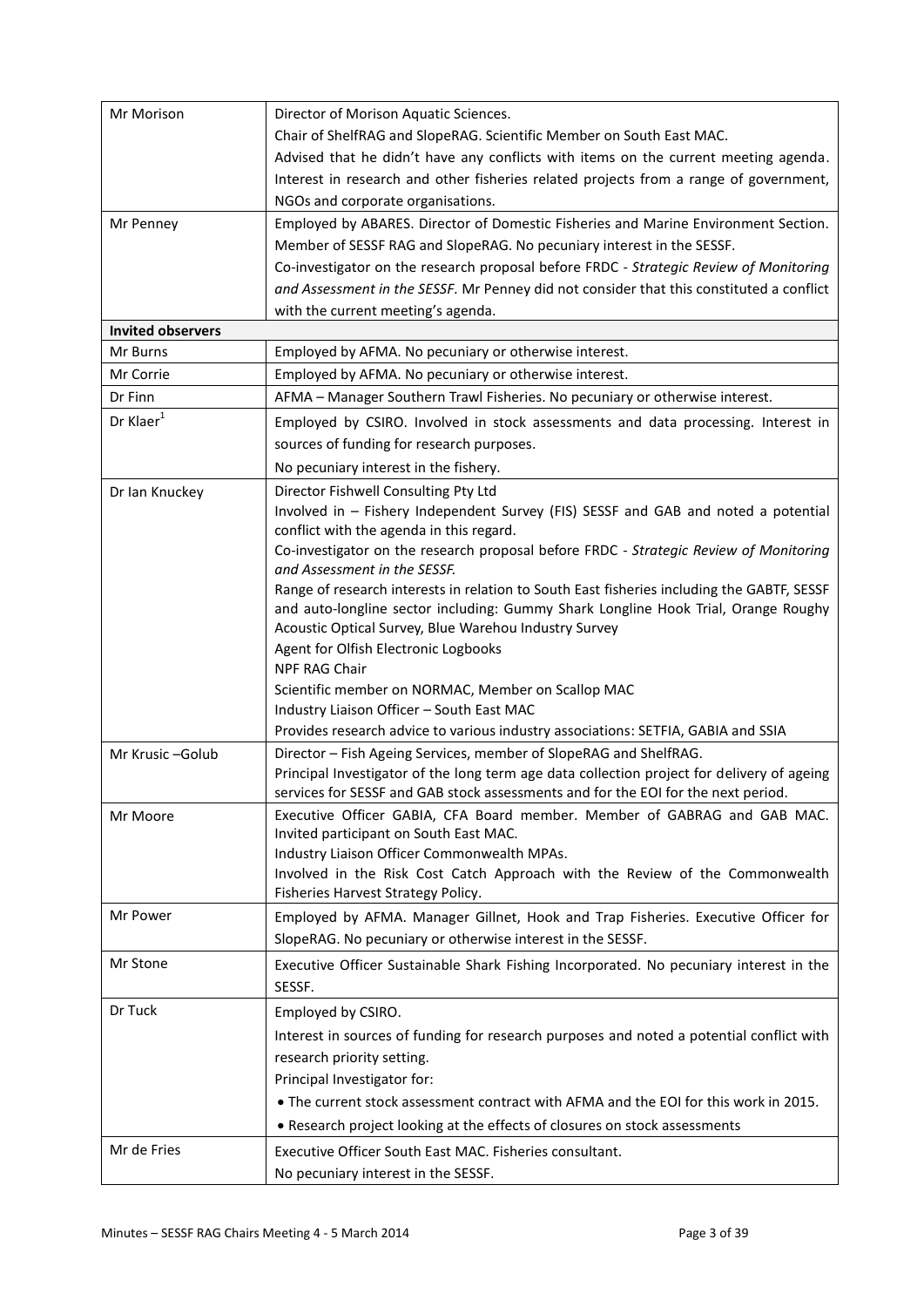$<sup>1</sup>$  Declaration made on Day 2</sup>

#### **1.3 Adoption of Agenda**

The RAG agreed to add the following items to the draft agenda:

- 2.1 RAG Chair's Reports
- 4.2 Confirmation of priority species for assessment in 2014
- 5.6 Conditions which could justify rejection of CPUE as an index of abundance
- 8.4 Which RAG should have responsibility for the assessment of Western Gemfish?

The revised agenda was then accepted. The final agenda is provided as Attachment 1.

Item 5.6 was not discussed directly due to time constraints.

#### **1.4 Acceptance of minutes from SESSF RAG's Environment Meeting 30 and 31 July 2013**

The RAG agreed to adopt the draft minutes from the SESSF RAG's Environment Meeting held on 30 and 31 July 2013 in Hobart subject to a small number of minor editorial corrections being made.

#### **1.5 Status of actions arising from SESSF RAG's Environment Meeting 30 and 31 July 2013**

The RAG noted that twelve of the twenty-four actions had been resolved with another three items up for consideration on the current agenda. The RAG noted that Dr Klaer would be able to update the RAG on Day 2 in relation to a number of technical actions and proposed changes to the format of the SESSF Data Summaries.

The status of the actions is detailed in Table 2.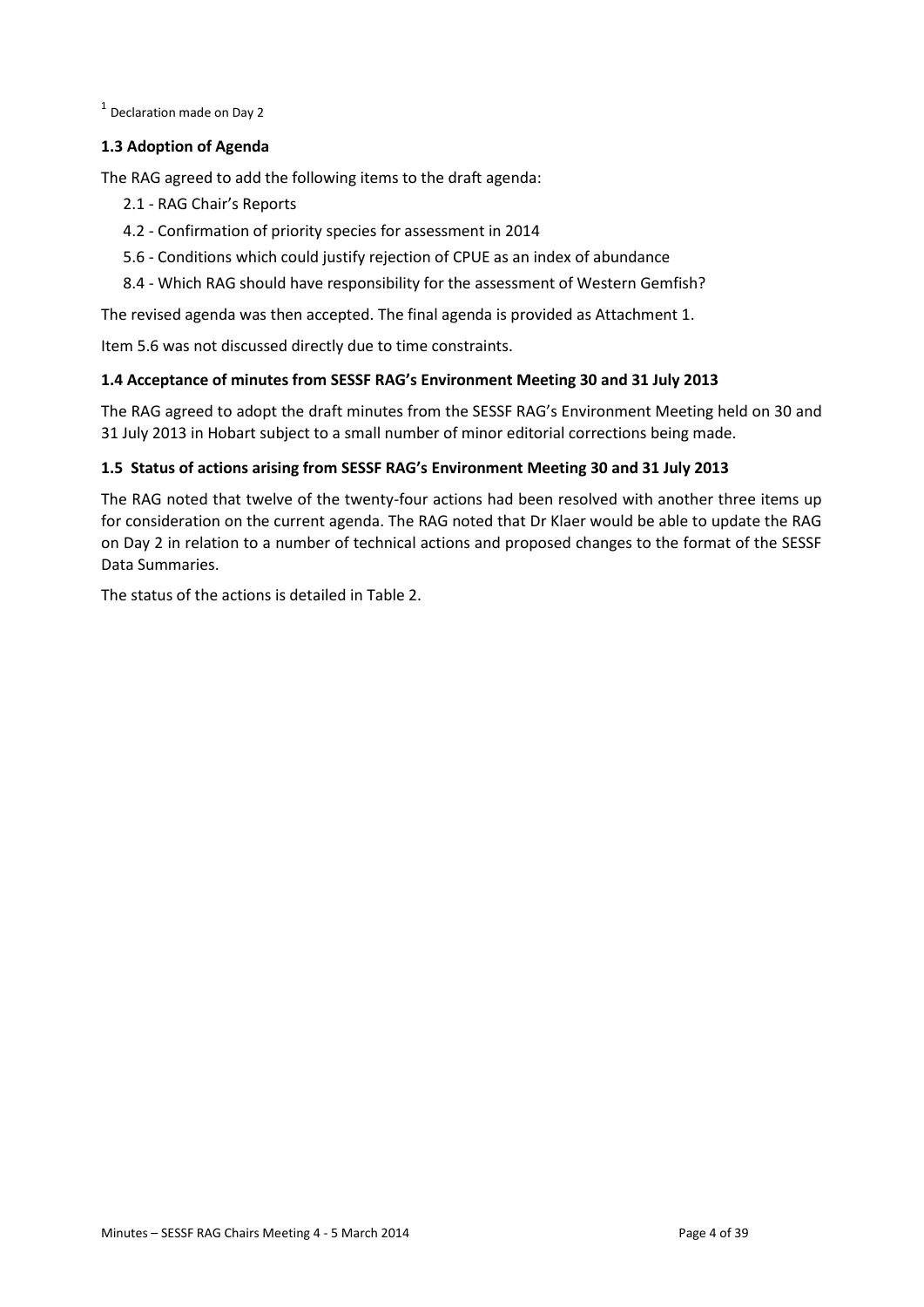| Old<br>No.     | <b>Previous Actions</b>                                                                                                                                                                                                                                                                                         | <b>Agency</b>                           | <b>Status</b>                                                                                                                                                                                                                                                                                                                                                                                                                                                                                                                                                                                                                                                                                                                                                                                                                                                            | <b>New</b><br>No. | <b>New Action and Timeframe</b> |
|----------------|-----------------------------------------------------------------------------------------------------------------------------------------------------------------------------------------------------------------------------------------------------------------------------------------------------------------|-----------------------------------------|--------------------------------------------------------------------------------------------------------------------------------------------------------------------------------------------------------------------------------------------------------------------------------------------------------------------------------------------------------------------------------------------------------------------------------------------------------------------------------------------------------------------------------------------------------------------------------------------------------------------------------------------------------------------------------------------------------------------------------------------------------------------------------------------------------------------------------------------------------------------------|-------------------|---------------------------------|
| 1              | Add to the SESSF RAG Data Meeting agenda: Consideration of<br>AFMA's Information Disclosure Policy on the Authority's<br>ability to publically demonstrate and defend evidence based<br>decisions with particular reference to analyses undertaken by<br>its RAGs. (FMP No. 12 - Information Disclosure Policy) | SESSF RAG Chair<br><b>ABARES Member</b> | Completed<br>Mr Penney (ABARES) delivered a presentation to at<br>SESSF RAG's Data Meeting 31 July to 2 August 2013.                                                                                                                                                                                                                                                                                                                                                                                                                                                                                                                                                                                                                                                                                                                                                     |                   |                                 |
| 2a             | AFMA to write to the relevant state fisheries agencies to<br>propose the establishment of a formal data sharing<br>arrangement for the SESSF, SPF and SSJF which would<br>(ideally) provide for exchange of raw data under subsidiary<br>confidentiality agreements.                                            | <b>AFMA</b>                             | AFMA reported that Memoranda of Understandings<br>(MOUs) were in place with all states except for NSW<br>that provide for exchange of data. AFMA had<br>contacted NSW fisheries and had been advised that<br>data had now been provided to CSIRO.<br>AFMA has asked CSIRO to advise them if there are<br>any delays in getting the data and AFMA will then<br>remind the states of their obligations under the<br>MOUs. NSW have a provided data on School Whiting<br>to CSIRO.<br>Dr Haddon emphasised that while cooperation of<br>individuals had been good with NSW it was still<br>important to institutionalise these matters hence the<br>value in an MOU.<br>The RAG noted that AFMA had sought PIRSA's<br>cooperation in improving the South Australian state<br>logbook information on sharks (i.e. capacity to<br>report School and Gummy Sharks separately). | $\mathbf{1}$      |                                 |
| 2 <sub>b</sub> | Circulate Dr Penney's email response in relation to the<br>Fisheries Statistics Working Group (FSWG).                                                                                                                                                                                                           | <b>Executive Officer</b>                | Completed - circulated on 28 August 2013.                                                                                                                                                                                                                                                                                                                                                                                                                                                                                                                                                                                                                                                                                                                                                                                                                                |                   |                                 |
| 3              | Circulate the full RUSS Report (electronic version provided by<br>Dr Klaer).                                                                                                                                                                                                                                    | <b>Executive Officer</b>                | Completed - circulated the full RIUSS report<br>electronically on 28 August 2013.                                                                                                                                                                                                                                                                                                                                                                                                                                                                                                                                                                                                                                                                                                                                                                                        |                   |                                 |
| $\overline{4}$ | Executive Officer to follow up on Fish Ageing Services (FAS)<br>Workplan.                                                                                                                                                                                                                                       | <b>Executive Officer</b>                | Completed - Workplan tabled at the SESSF RAG's<br>Data Meeting 31 July to 2 August 2013.                                                                                                                                                                                                                                                                                                                                                                                                                                                                                                                                                                                                                                                                                                                                                                                 |                   |                                 |
| 5              | Circulate the SESSF Harvest Strategy Framework to SESSF<br>RAG and GABRAG members for out of session comment<br>(Microsoft Word format                                                                                                                                                                          | AFMA<br><b>Executive Officer</b>        | Completed - SESSF RAG provided out of session<br>input to AFMA. A revised HSF was adopted by the<br>AFMA Commission's February 2014 meeting.                                                                                                                                                                                                                                                                                                                                                                                                                                                                                                                                                                                                                                                                                                                             |                   |                                 |
| 6              | CSIRO to add a metric on planned observer coverage by                                                                                                                                                                                                                                                           | <b>CSIRO</b>                            | No done yet - will need to refer to AFMA's observers                                                                                                                                                                                                                                                                                                                                                                                                                                                                                                                                                                                                                                                                                                                                                                                                                     |                   |                                 |

#### Table 2. Status of Actions from the SESSF RAG Environment and Research Meeting 30-31 July 2013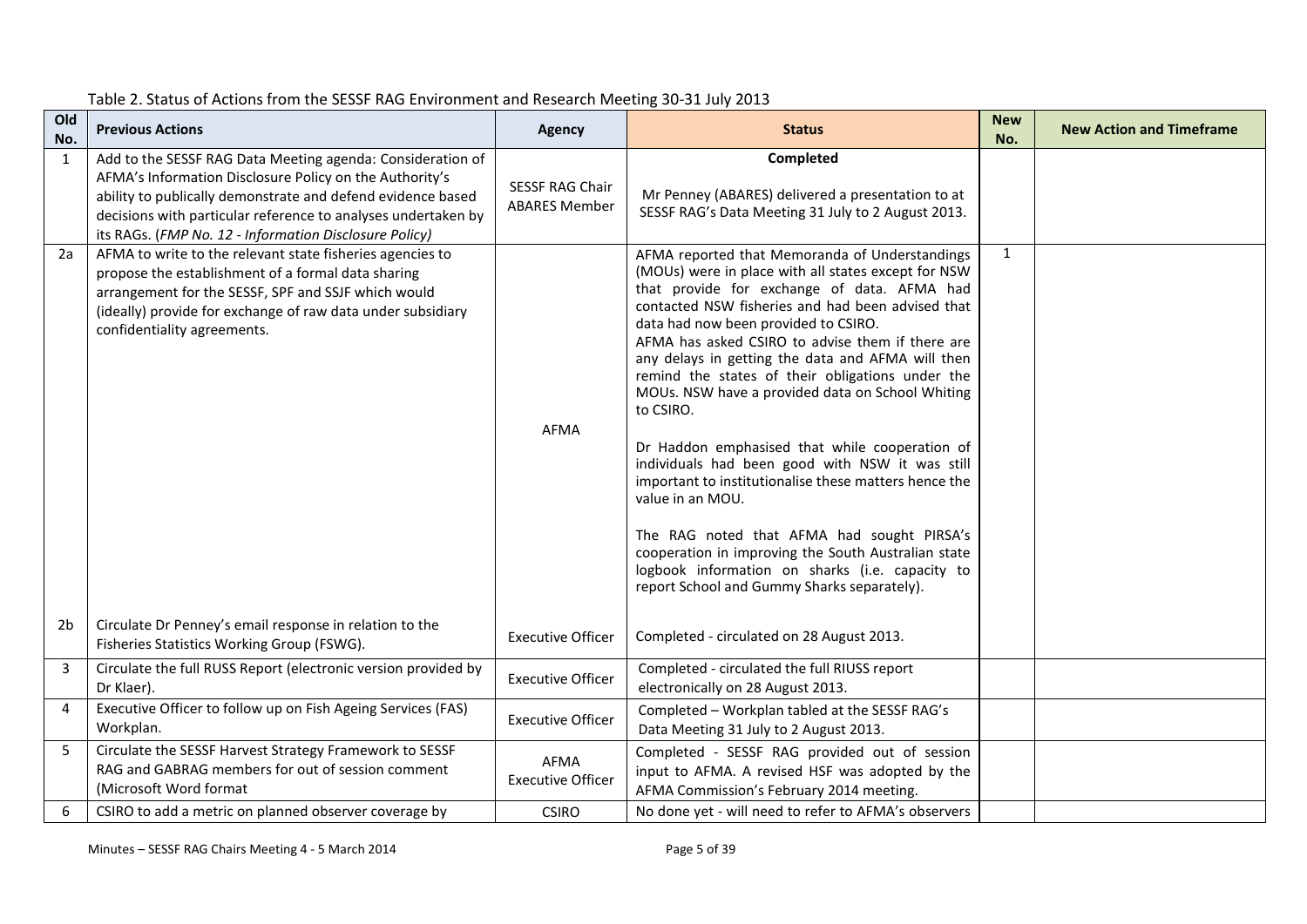|                | strata versus observer coverage to the Logbook, Landings and<br>Observer Data Summary.                                                    |                          | coverage plan. Discussed under Agenda Item 8.3.                                                                                                                                                                                                                                                                                                                                                                                                                                                                                                                                                                                                                                                                |                |                                                                                                                                                                                                                                                         |
|----------------|-------------------------------------------------------------------------------------------------------------------------------------------|--------------------------|----------------------------------------------------------------------------------------------------------------------------------------------------------------------------------------------------------------------------------------------------------------------------------------------------------------------------------------------------------------------------------------------------------------------------------------------------------------------------------------------------------------------------------------------------------------------------------------------------------------------------------------------------------------------------------------------------------------|----------------|---------------------------------------------------------------------------------------------------------------------------------------------------------------------------------------------------------------------------------------------------------|
| $\overline{7}$ | Raise the issue of sampling of the shark line sector with<br>observer representatives at the Data Meeting.                                | <b>SESSF RAG</b>         | Sampling of line caught shark raised at the Data<br>Meeting - AFMA Observer Section agreed to check -<br>Data Meeting Action #21.<br>Mr Burns (AFMA) reported 41 observer seadays had<br>been allocated to the shark line fishing sector with<br>the instruction to measure all shark.<br>Port sampling in Robe has been enhanced.<br>Mr Stone suggested that reporting of shark length<br>frequency data be separated into line and gillnet<br>data to better inform discussion age size selectivity<br>of the respective gears.<br>The SharkRAG Chair confirmed that size data from<br>line caught and gillnet gears was treated separately<br>in the Gummy and School Shark models and related<br>analyses. | $\overline{2}$ | AFMA/CSIRO<br>That AFMA and CSIRO to<br>distinguish line and gillnet data in<br>length frequency data tables and<br>histograms in summary<br>documents.                                                                                                 |
| 8              | AFMA Management to update SESSF RAG (out of session) on<br>progress with its internal file sharing facility.                              | <b>AFMA</b>              | AFMA has implemented a Sharepoint (a document<br>management system) for its officers and the second<br>phase will be to give RAGs and MAC members access<br>through the AFMA website.<br>The ABARES member stressed the handling of drafts<br>need to be handled carefully with a commitment to<br>replace drafts with finals once available. The<br>member also suggested including caveat that text in<br>draft documents shouldn't be quoted without<br>reference to AFMA or the document author(s).<br>The Chair added that the use of standard software<br>tools for watermarking drafts should be required.                                                                                              | 3              | <b>AFMA</b><br>That AFMA develop protocols for<br>handling (and marking) draft RAG<br>and MAC documents on<br>SharePoint and establish follow-<br>up procedures to ensure draft<br>versions are replaced with final<br>copies once these are available. |
| 9              | AFMA to report back on recent ComFRAB research process                                                                                    | <b>AFMA</b>              | Completed                                                                                                                                                                                                                                                                                                                                                                                                                                                                                                                                                                                                                                                                                                      |                | Verbal update at meeting.                                                                                                                                                                                                                               |
|                | and associated research funding decisions in relation to<br>habitats and communities focused ecological risk assessment<br>methodologies. |                          | AFMA provided an update to SEMAC 14 (January<br>$2014$ ).<br>Ecological Risk Management to be further discussed<br>under Items 6.1 and 6.2 at this meeting.<br>The RAG noted that there was also provisional FRDC<br>approval for a project on current spatial<br>management measures for AFMA's ERAs on habitats<br>following completion of the Commonwealth Marine<br>Reserve Network (full proposal will be developed).                                                                                                                                                                                                                                                                                     |                |                                                                                                                                                                                                                                                         |
| 10             | Circulate Mr Stone's (SSFI) draft analysis of gillnet risks for                                                                           | <b>Executive Officer</b> | Completed                                                                                                                                                                                                                                                                                                                                                                                                                                                                                                                                                                                                                                                                                                      |                | Refined version included in                                                                                                                                                                                                                             |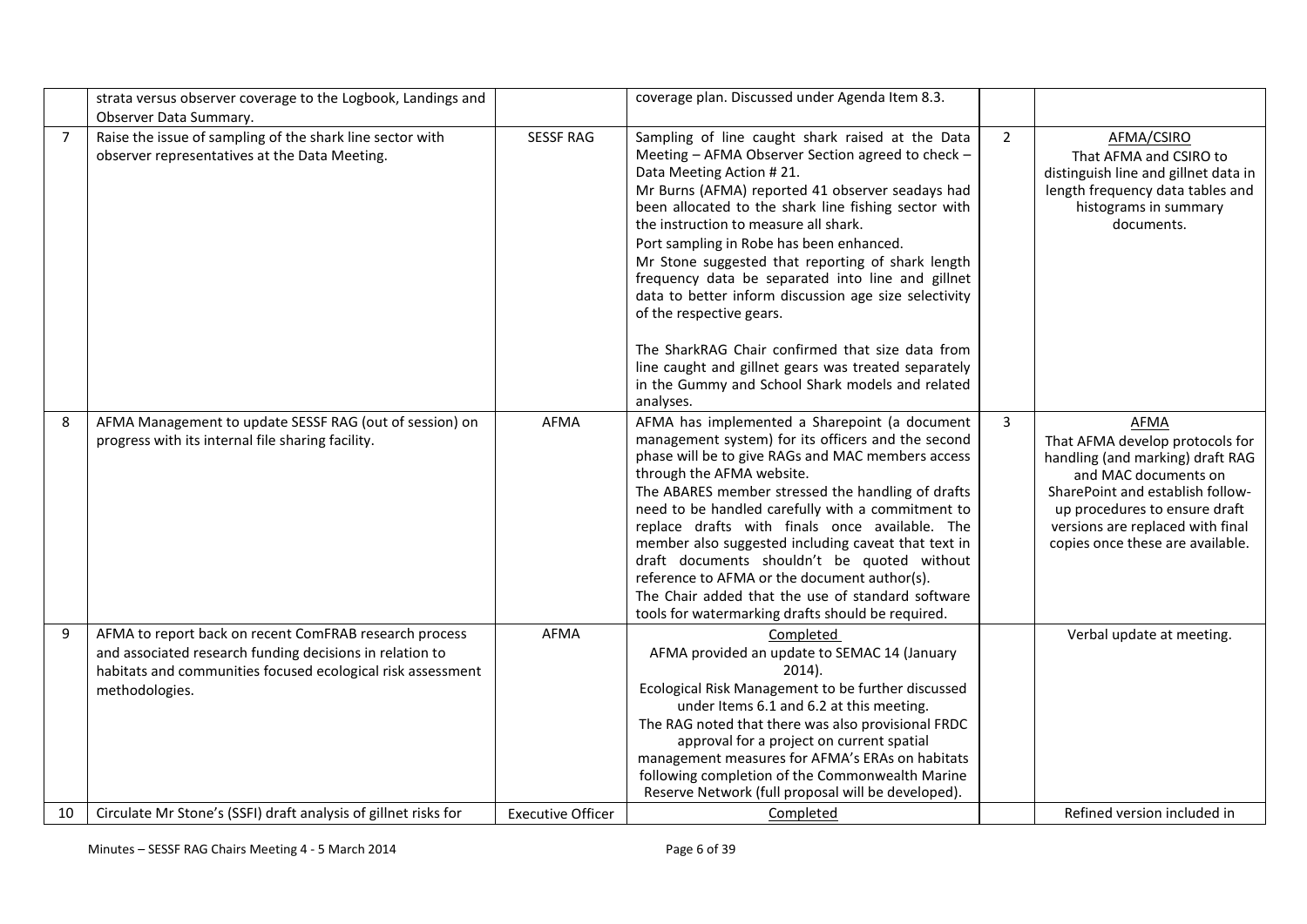|    | protected species and management.                                                                                                                                                                                                                                                                                                                                                                                                                                                                                        |                             | Tabled at SEMAC 13 - October 2013                                                                                                                                                                                                                                                                                                                                                                                                                                                                                                                                                                                                                                                                                                                                 |                | Dolphin Strategy                                                                                                                                                                                                                                                                                                                                                                  |
|----|--------------------------------------------------------------------------------------------------------------------------------------------------------------------------------------------------------------------------------------------------------------------------------------------------------------------------------------------------------------------------------------------------------------------------------------------------------------------------------------------------------------------------|-----------------------------|-------------------------------------------------------------------------------------------------------------------------------------------------------------------------------------------------------------------------------------------------------------------------------------------------------------------------------------------------------------------------------------------------------------------------------------------------------------------------------------------------------------------------------------------------------------------------------------------------------------------------------------------------------------------------------------------------------------------------------------------------------------------|----------------|-----------------------------------------------------------------------------------------------------------------------------------------------------------------------------------------------------------------------------------------------------------------------------------------------------------------------------------------------------------------------------------|
| 11 | AFMA Management to draft Ecological Risk Management<br>(ERM) for the SESSF and circulate the draft report to SESSF<br>RAG.                                                                                                                                                                                                                                                                                                                                                                                               | <b>AFMA</b><br>Management   | Completed<br>To be considered under<br>Agenda Item 6.1 at this meeting.                                                                                                                                                                                                                                                                                                                                                                                                                                                                                                                                                                                                                                                                                           |                |                                                                                                                                                                                                                                                                                                                                                                                   |
| 12 | AFMA to display fishing effort (density) on maps of protected<br>species interactions.                                                                                                                                                                                                                                                                                                                                                                                                                                   | <b>AFMA</b>                 | Completed<br>The RAG noted that AFMA had instituted this at<br>SEMAC 13 in October 2013 and that it had been well<br>received by members.                                                                                                                                                                                                                                                                                                                                                                                                                                                                                                                                                                                                                         |                |                                                                                                                                                                                                                                                                                                                                                                                   |
| 13 | CSIRO to raise concerns over observer coding for:<br>Protected species interactions with AFMA to ensure codes for<br>no observations made (darkness, poor visibility) are<br>distinguished from observations where zero interactions<br>were observed or counts of animal abundance were real<br>zeros.<br>Distinguishing real zeros for discards of commercial species<br>where discard estimates were collected and situations where<br>shots were observed but discard estimation not undertaken<br>for that species. | <b>CSIRO</b><br><b>AFMA</b> | Mr Burns explained that an observation period has<br>been undertaken for wildlife interactions but when<br>no interactions are observed a code of '888' is<br>entered.<br>If there have been no observations for wildlife<br>interactions due to an observer not being present or<br>conditions don't not allow observations to be made<br>then there is no actual recording of an observation<br>period.<br>The RAG and Mr Burns agreed to liaise with CSIRO to<br>make sure the intent of the codes was understood<br>by CSIRO.<br>Mr Burns added that the '888' was recorded in the<br>species code field so there was no potential for<br>confusion with counts.<br>Mr Burns confirmed the '888' code was also used in<br>wildlife counts taken by observers. | $\overline{4}$ | <b>AFMA</b><br>Mr Burns to contact Dr Klaer and<br>Dr Upston at CSIRO to explain the<br>observer coding around wildlife<br>interactions $-$ in particular the<br>use of the '888' code in relation<br>to observed wildlife interactions<br>and wildlife counts.                                                                                                                   |
| 14 | AFMA to clarify the definitions/criteria ISMP observers use to<br>categorise protected species interactions against the criteria<br>for interactions operators are required to report in their<br>logbooks.                                                                                                                                                                                                                                                                                                              | AFMA                        | The RAG noted that Mr Gerner (AFMA) had provided<br>a document to SEMAC summarising the criteria that<br>apply in relation to reporting of protected species<br>interactions.                                                                                                                                                                                                                                                                                                                                                                                                                                                                                                                                                                                     | 5a<br>5b       | AFMA/EO to circulate advice<br>provided to SEMAC 13 by AFMA's<br>Bycatch Team in relation to<br>criteria for reporting interactions<br>with protected species.<br>AFMA to prepare a paper on the<br>various definitions for<br>interactions with protected<br>species:<br>• Legislative - EPBC Act, Threat<br>Abatement Plan etc; and<br>• Operational - observers and<br>logbook |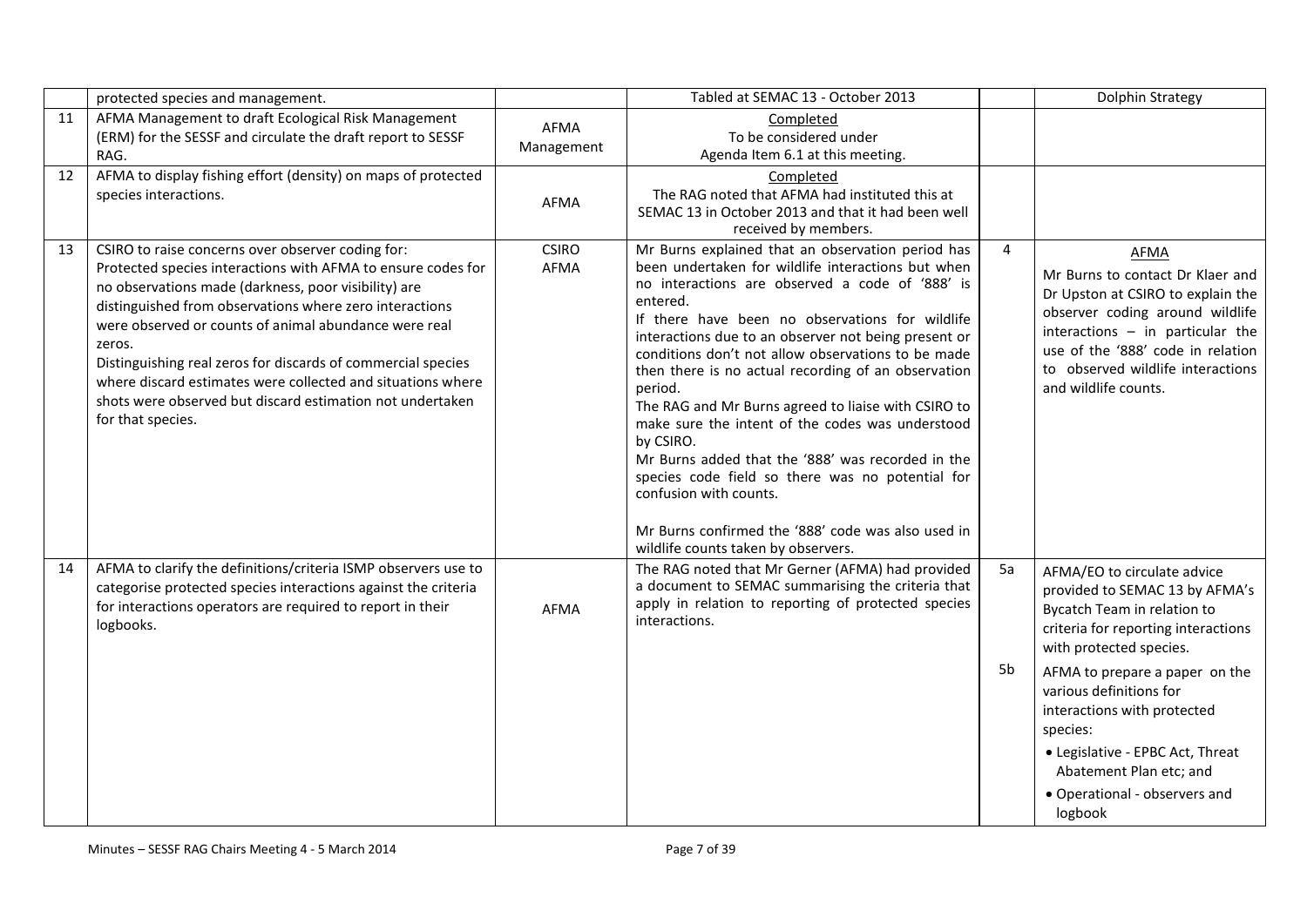| 15 | CSIRO to exclude observer data from research projects from<br>the general summaries of protected species interactions (i.e.<br>FIS, Gummy Shark Auto-longline Trial, experimental fishing<br>programs)                                                                                                                                                                                                                                                                                                             | <b>CSIRO</b>                            | Dealt with - fairly sure research projects go in under<br>a different code. Neil to double check.                                                                                                                                                                                                                                                                                                                                                                                                                                                                                                                                                                                  |  |
|----|--------------------------------------------------------------------------------------------------------------------------------------------------------------------------------------------------------------------------------------------------------------------------------------------------------------------------------------------------------------------------------------------------------------------------------------------------------------------------------------------------------------------|-----------------------------------------|------------------------------------------------------------------------------------------------------------------------------------------------------------------------------------------------------------------------------------------------------------------------------------------------------------------------------------------------------------------------------------------------------------------------------------------------------------------------------------------------------------------------------------------------------------------------------------------------------------------------------------------------------------------------------------|--|
| 16 | CSIRO to report separately on the gear sectors in the GHaT in<br>their annual summaries of ISMP data on protected species<br>interactions                                                                                                                                                                                                                                                                                                                                                                          | <b>CSIRO</b>                            | To be implemented in the 2014 reports                                                                                                                                                                                                                                                                                                                                                                                                                                                                                                                                                                                                                                              |  |
| 17 | Circulate the Varying the Threat Abatement Plan 2006 for the<br>incidental catch (or bycatch) of seabirds during oceanic<br>longline fishing operations when it is released by SEWPaC<br>(now the Department of the Environment) to SESSF RAG<br>members.                                                                                                                                                                                                                                                          | <b>Executive Officer</b>                | Completed - circulated 28 August 2013<br>The RAG noted that SEMAC provide detailed<br>comment's for consideration by AFMA in the<br>preparation of an agency submission to the<br>Australian Antarctic Division (part of the Department<br>of the Environment)                                                                                                                                                                                                                                                                                                                                                                                                                     |  |
| 18 | ABARES member to draft specifications for annual review<br>procedures for SESSF Tier 1 assessed stocks noting that some<br>will be:<br>Identified (or scheduled) as priority species for Tier 1<br>1.<br>assessments that year.<br>Currently under MYTACs and require a review of<br>2.<br>performance against their break-out rules.<br>Currently under annual TACs and, in the absence of the<br>3.<br>ability to fund an updated assessment, a review of<br>their status against indicators may be appropriate. | <b>ABARES Member</b>                    | To be addressed under Agenda Item 5.2                                                                                                                                                                                                                                                                                                                                                                                                                                                                                                                                                                                                                                              |  |
| 19 | ShelfRAG Chair and SETFIA EO to consult with Dr Prince<br>(Biospherics) regarding prospects for presenting a preliminary<br>analysis of industry gathered Blue Warehou data to ShelfRAG.                                                                                                                                                                                                                                                                                                                           | ShelfRAG Chair<br>Mr Boag, Dr<br>Prince | Completed<br>The RAG noted that Dr Koopman (Fishwell<br>Consulting) had provided copies of the data<br>collection protocols for the industry sampling<br>initiative.<br>The ShelfRAG Chair advised that ShelfRAG had<br>reviewed that data and had determined that it was<br>not sufficiently representative to support an SPR<br>approach<br>Dr Haddon noted that the fishery dependent data on<br>Blue Warehou tended to be patchy, heterogeneous<br>and variable by location in terms of sizes. Dr Haddon<br>added that SPR is heavily reliant on growth and size<br>distribution and if you couldn't get a representative<br>sample of sizes then this approach was not valid. |  |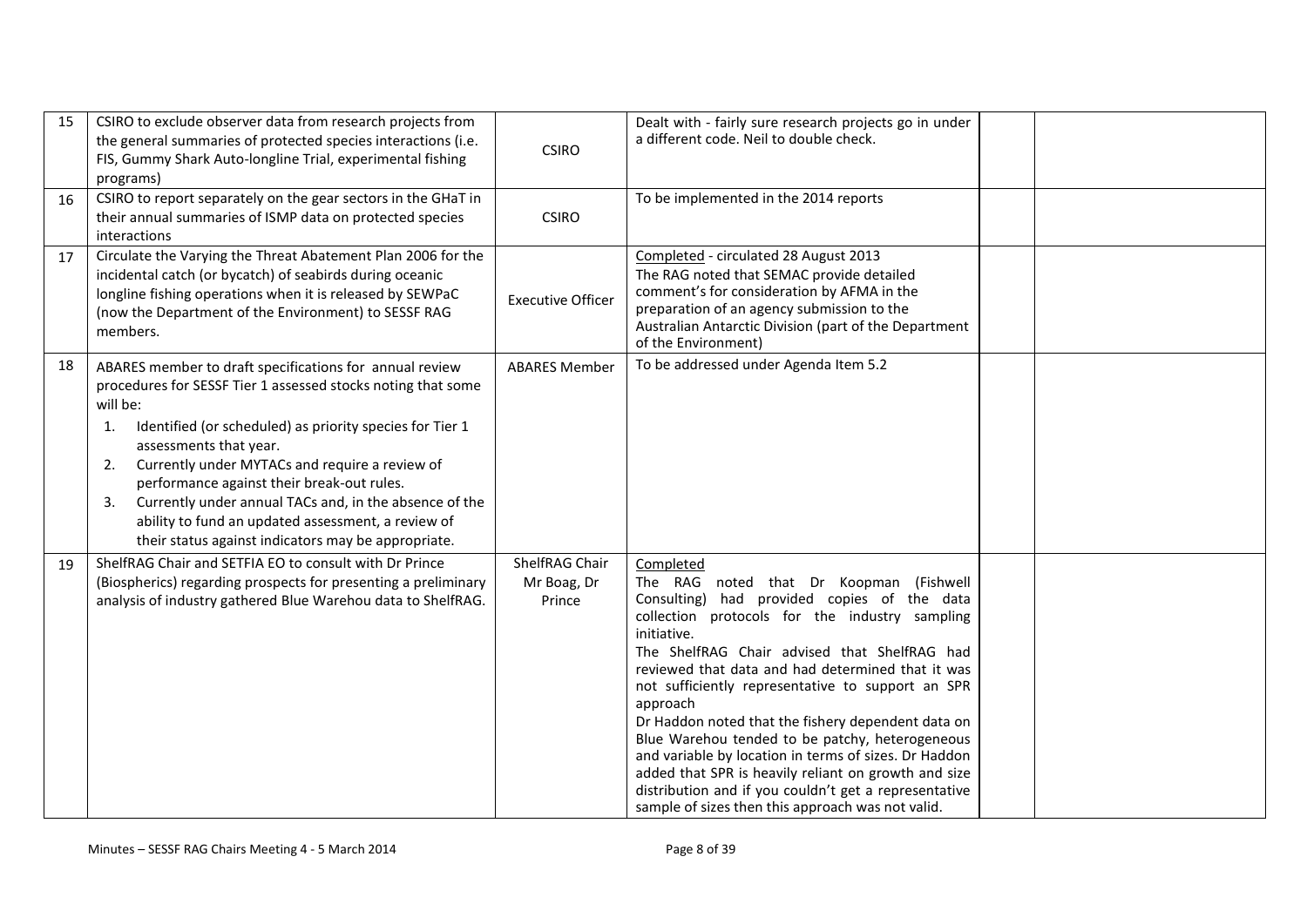| 20 | SETFIA EO to expedite write-up of the 2012 and 2013 Orange<br>Roughy (east) Acoustic Optical Surveys for consideration by<br>SlopeRAG.                                                                             | Mr Boag                                                         | Completed<br>Dr Tuck advised that Dr Kloser had written up the<br>2012 Orange Roughy Survey data and was currently<br>working on the 2013 data.<br>Members noted that the analyses would be<br>presented at the upcoming Orange Roughy<br>workshop in April 2014.                                                                                                                                                                                                                                                                                                                                         |                | 2013 RESULTS WERE PRESENTED<br><b>THE</b><br>ORANGE ROUGHY<br>TO<br>WORKSHOP IN MAY BUT FINAL<br>REPORT NOT YET COMPLETED.                                                      |
|----|--------------------------------------------------------------------------------------------------------------------------------------------------------------------------------------------------------------------|-----------------------------------------------------------------|-----------------------------------------------------------------------------------------------------------------------------------------------------------------------------------------------------------------------------------------------------------------------------------------------------------------------------------------------------------------------------------------------------------------------------------------------------------------------------------------------------------------------------------------------------------------------------------------------------------|----------------|---------------------------------------------------------------------------------------------------------------------------------------------------------------------------------|
| 21 | That SESSF RAG's scientific members develop a paper on<br>approaches for Tier 4 assessments when CPUE is not<br>informative and establish more objective basis for rejecting<br>CPUE as an indicator of abundance. | Shelf & Slope RAG<br>Chair, Dr Haddon,<br><b>ABARES</b> member  | The AFMA member noted that Dr Klaer's project -<br>Options for Tier 5 approaches in the SESSF was<br>scheduled for completion by 30 June 2014.<br>The RAG recognised that one of the reasons Tier 5<br>approaches might be needed was if there was a loss<br>in confidence in CPUE as an index of abundance.<br>The RAG agreed that further consideration be given<br>to developing some guidance for situation when the<br>utility of CPUE was being called into question. The<br>RAG agreed to add - Conditions which could justify<br>rejection of CPUE as an index of abundance t Agenda<br>Item 5.6. |                |                                                                                                                                                                                 |
| 22 | Circulate AFMA's research call to ShelfRAG, SlopeRAG,<br>SharkRAG, SPF RAG and SquidRAG.                                                                                                                           | EO/AFMA                                                         | Completed                                                                                                                                                                                                                                                                                                                                                                                                                                                                                                                                                                                                 |                |                                                                                                                                                                                 |
| 23 | SESSF RAG to schedule a day to finalise the SESSF Annual<br>Research Plan format and the 2014 plan.                                                                                                                | <b>SESSF RAG</b><br><b>Executive Officer</b><br>AFMA            | The RAG noted that consideration of the annual<br>research plan was schedule for Agenda Item 3.1.<br>Members considered that SESSF RAG may need to<br>schedule a 1/2 day in 2015 to review the SESSF 5 Year<br>Strategic Research Plan.                                                                                                                                                                                                                                                                                                                                                                   | 6              | That the SESSF RAG determine at<br>its 2014 Research and<br>Environment Meeting how the<br>RAG will contribute to the review<br>of the SESSF 5 Year Strategic<br>Research Plan. |
| 24 | Upper Slope Dogfish Research Plan Working Group to<br>establish Terms of Reference and a timeline for the drafting<br>of a Research and Monitoring Plan for Upper Slope Dogfish.                                   | <b>Upper Slope</b><br>Dogfish Research<br>Plan Working<br>Group | The RAG noted that AFMA had incorporated<br>research needs associated with the Upper Slope<br>Dogfish Research and Monitoring Plan.                                                                                                                                                                                                                                                                                                                                                                                                                                                                       | $\overline{7}$ | Ongoing - AFMA to report on the<br>status of Upper Slope Dogfish<br>Research Plan Working Group at<br>SESSF RAG's 2014 Research and<br><b>Environment Meeting</b>               |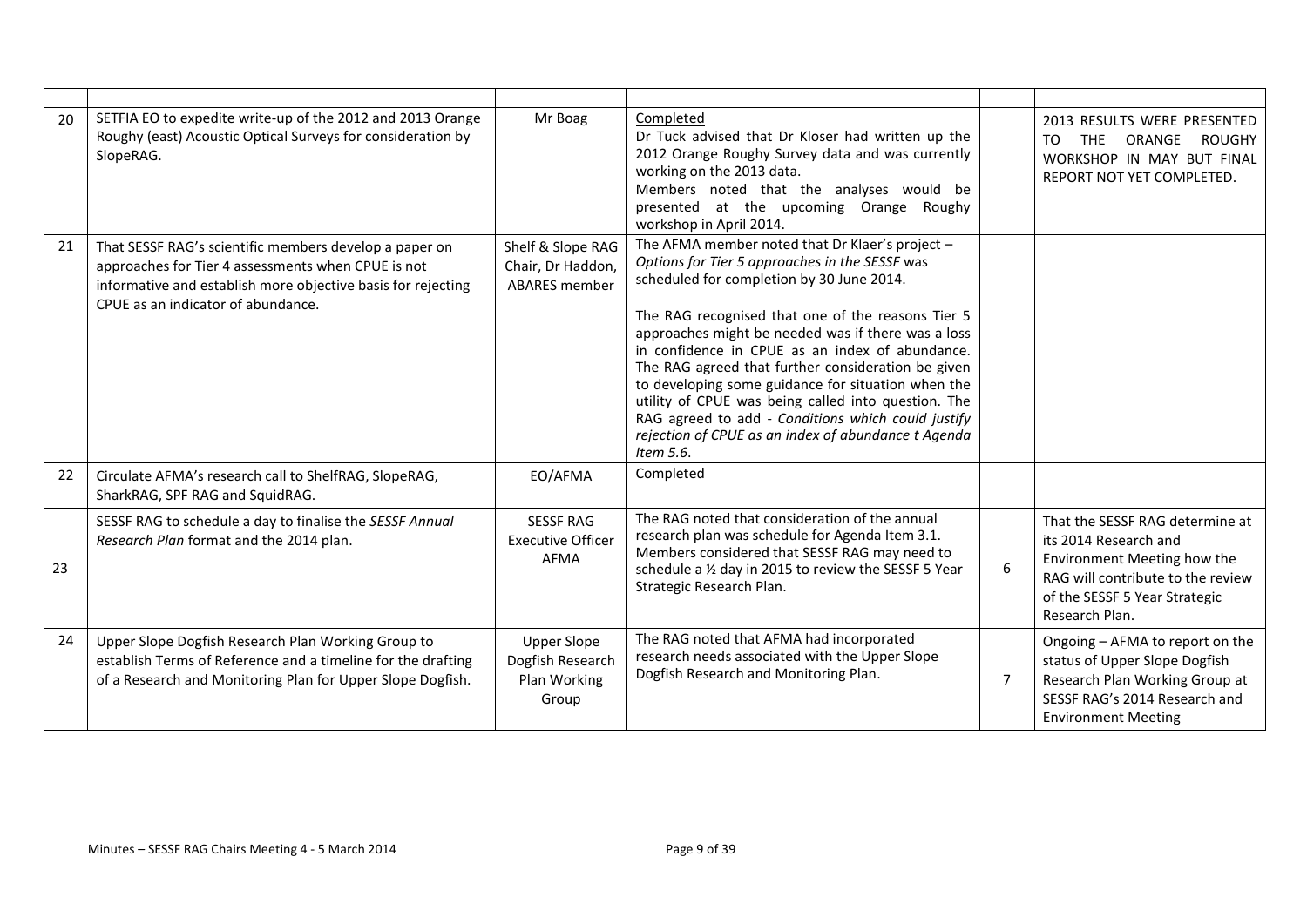#### **1.6 Correspondence**

The RAG noted four incoming correspondence items:

| 1. Review of AFMA's policy paper - Fisheries<br>Administration Paper No. 12 (FAP 12) -<br>Resource Assessment Groups (RAGs). | SESSF RAG members' comments had been<br>forwarded to AFMA's Policy, Environment,<br>Economics and Research Section.<br>AFMA is currently finalising FAP 12. HAS BEEN<br>FINALISED.                                                                                                                                                                                                                                                                                                                                                                                                                                                                                                                                                                                                                        |
|------------------------------------------------------------------------------------------------------------------------------|-----------------------------------------------------------------------------------------------------------------------------------------------------------------------------------------------------------------------------------------------------------------------------------------------------------------------------------------------------------------------------------------------------------------------------------------------------------------------------------------------------------------------------------------------------------------------------------------------------------------------------------------------------------------------------------------------------------------------------------------------------------------------------------------------------------|
| 2. AFMA Management's TAC Paper                                                                                               | AFMA's TAC Paper had been provided to SESSF RAG<br>members involved in SEMAC 14 (TAC meeting).                                                                                                                                                                                                                                                                                                                                                                                                                                                                                                                                                                                                                                                                                                            |
| 3. Market testing of AFMA's Observer Program                                                                                 | For information                                                                                                                                                                                                                                                                                                                                                                                                                                                                                                                                                                                                                                                                                                                                                                                           |
| 4. Public Interest Disclosure Act 2013 (PID Act)                                                                             | The AFMA member advised that the PID Act was<br>quite a significant piece of legislation for AFMA and<br>observed that would have quite an impact on<br>AFMA's RAGs and MACs. The RAG noted that AFMA<br>had already had to respond to a number of public<br>disclosures in relation to RAG business.<br>The AFMA member noted that a person did not have<br>to say they were making a public interest disclosure<br>if the substance of what is said constitutes a public<br>interest disclosure - i.e. there has been some form<br>of a breach of policy or law.<br>The AFMA member noted that once you make a<br>public interest disclosure it cannot be retracted.<br>The RAG noted that the disclosure remains<br>confidential unless the person making it gives<br>consent to it being made public. |

*Item 2 – Review of last year's assessment process*

#### **2.1 Review of the 2013 assessment process from the RAGs**

The RAG agreed it would be useful to hear feedback about the 2013 assessments from the RAG Chairs in attendance before discussing the translation of RBC advice to TAC recommendations at SEMAC 14.

The Chair of the Shelf and Slope RAGs observed that both RAGs endorsed a larger number of MYRBC recommendations than in previous years. The Chair considered that there remained a need for better expression around the principles for multi- year settings given the current lack of guidance for MYRBCs/MYTACs in the SESSF Harvest Strategy Framework. The Chair noted that the issues around the application of discount factors had surfaced in both RAGs.

#### SlopeRAG

Mr Morison (SlopeRAG Chair) noted that a significant proportion of the RAG's time was devoted to Pink Ling in 2013 (essentially two assessments – CSIRO's and Mr Cordue's). The Chair noted the benefits and downsides of having two assessments being undertaken in parallel:

- $-I$  Identified new ways to treat size and age data with stratification and weighting
- New CPUE standardisations
- New way to split the CPUE time series -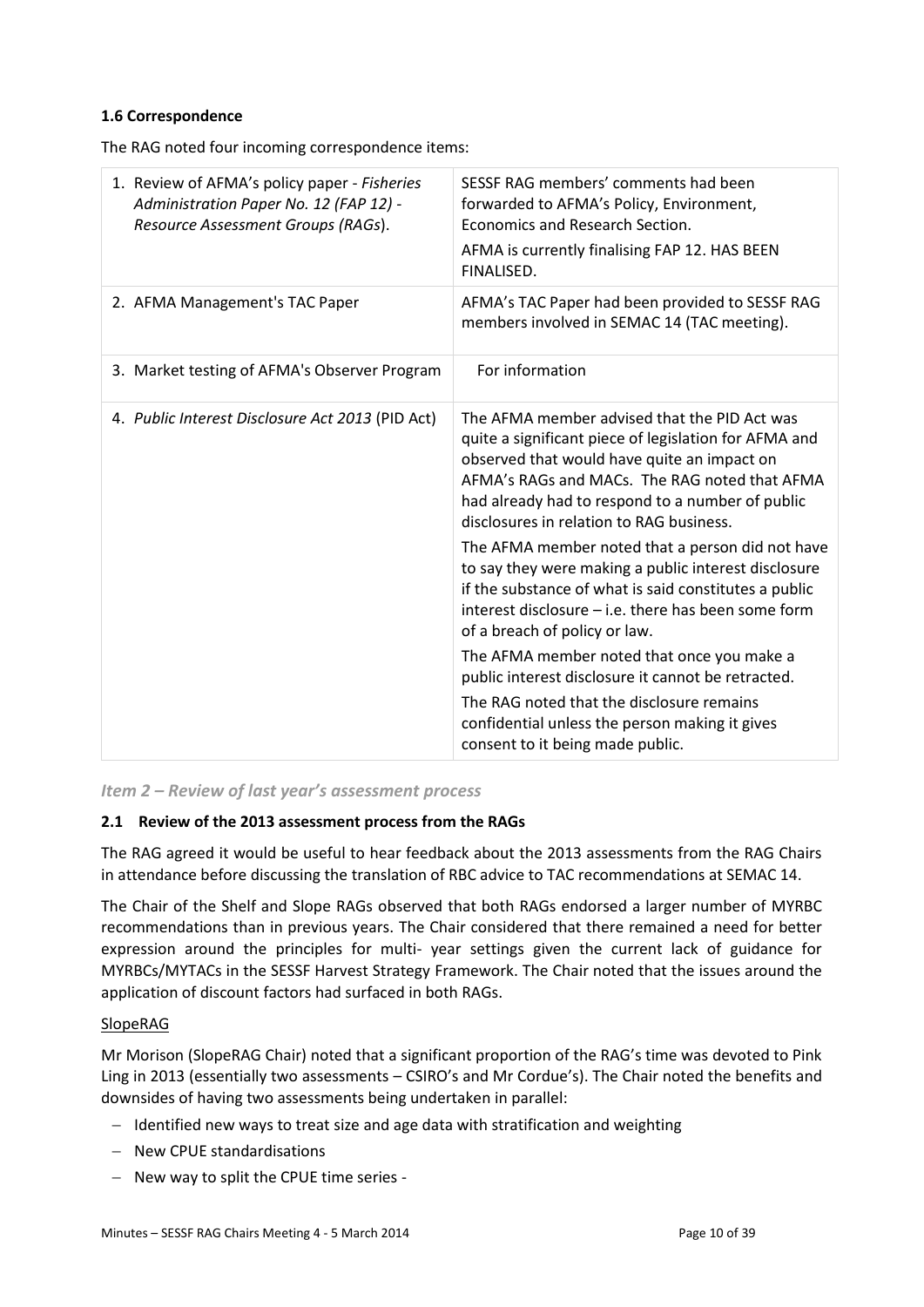- Useful dialogue around data weighting (more work to be done)
- Outcomes of the additional assessment was similar to previous assessments
- General review process was beneficial and a strong view emerged that the in depth level of investigation delivered insight that may not have been revealed in a desktop (arm's length) review.
- The application of the Marcov Chain Monte Carlo (MCMC) algorithms allowed the RAG's advice to be articulated in a probabilistic manner.

The SlopeRAG Chair noted the downsides:

- $-$  Process had been chaotic at times
- $-$  Confusion existed about who was doing the base case
- $-$  A lot more time was invested in comparison to any previous Tier 1 assessments, and hence the costs expanded greatly beyond the usual costs of Tier 1 stock assessments.
- Some professional disagreement about the way forward is still not resolved
- Concerns raised around the lack of documentation of the new approach (repeatability of the CPUE standardisation)

The SlopeRAG Chair considered that if a similar situation arose then it would be preferable if it was managed independently of the normal assessment cycle.

Mr Penney observed that another outcome of the additional scrutiny was that there was increasing evidence that there were substantially different things happening between the eastern and western stocks. Mr Penney suggested this was likely to lead to further consideration being given to other species and if they should also be managed on an east and west basis. The SESSF RAG Chair asked if genetic analysis supported this delineation. The SlopeRAG Chair indicated that research to date had not identified significant genetic variation but observed that the notion of treating the stocks separately for assessment and management purposes wasn't contested. Mr Penney referred to concerns raised about the new assessment's documentation and suggested if this was the case then that industry (as funders) needed to go back to Mr Cordue and request that a more comprehensive report be provided.

Dr Haddon considered that the whole review process had been valuable but the way in which it was implemented (changes right up to the last minute, lack of full assessment document) was different to the normal process and carried some risks. Mr Penney compared the situation to international fisheries workshops where assessments were run during the meetings but emphasised that the report did need to be written up. Dr Haddon noted that CCAMLR required assessment documentation to be submitted two weeks prior to scientific meetings.

The RAG noted that the provision of a range of options to SEMAC (probability matrix) while consistent with the Harvest Strategy Policy was not compatible with the current SESSF Harvest Strategy Framework. Mr Penney suggested that the SESSF Harvest Strategy Framework may need to be updated to take into account the provision of advice in probabilistic frameworks.

Dr Tuck noted that neither Mr Cordue nor CSIRO had tabled complete documents at the last SlopeRAG meeting and observed that this had been a novel situation. Dr Tuck noted that CSIRO's document was now complete and was available for circulation.

Dr Tuck advised there had been a lot of un-costed work (data requests) as a result of the additional assessment. Dr Tuck commented that the SEMAC 14 minutes suggested the MAC had gained the impression that the assessment was more robust than previous ones and that this interpretation did not reflect the assumption of average recruitment coming into the eastern stock. Dr Tuck indicated that recruitment over the last 5 years had been lower than average and emphasised that we still needed to be careful when making statements about rebuilding stocks. The AFMA member noted that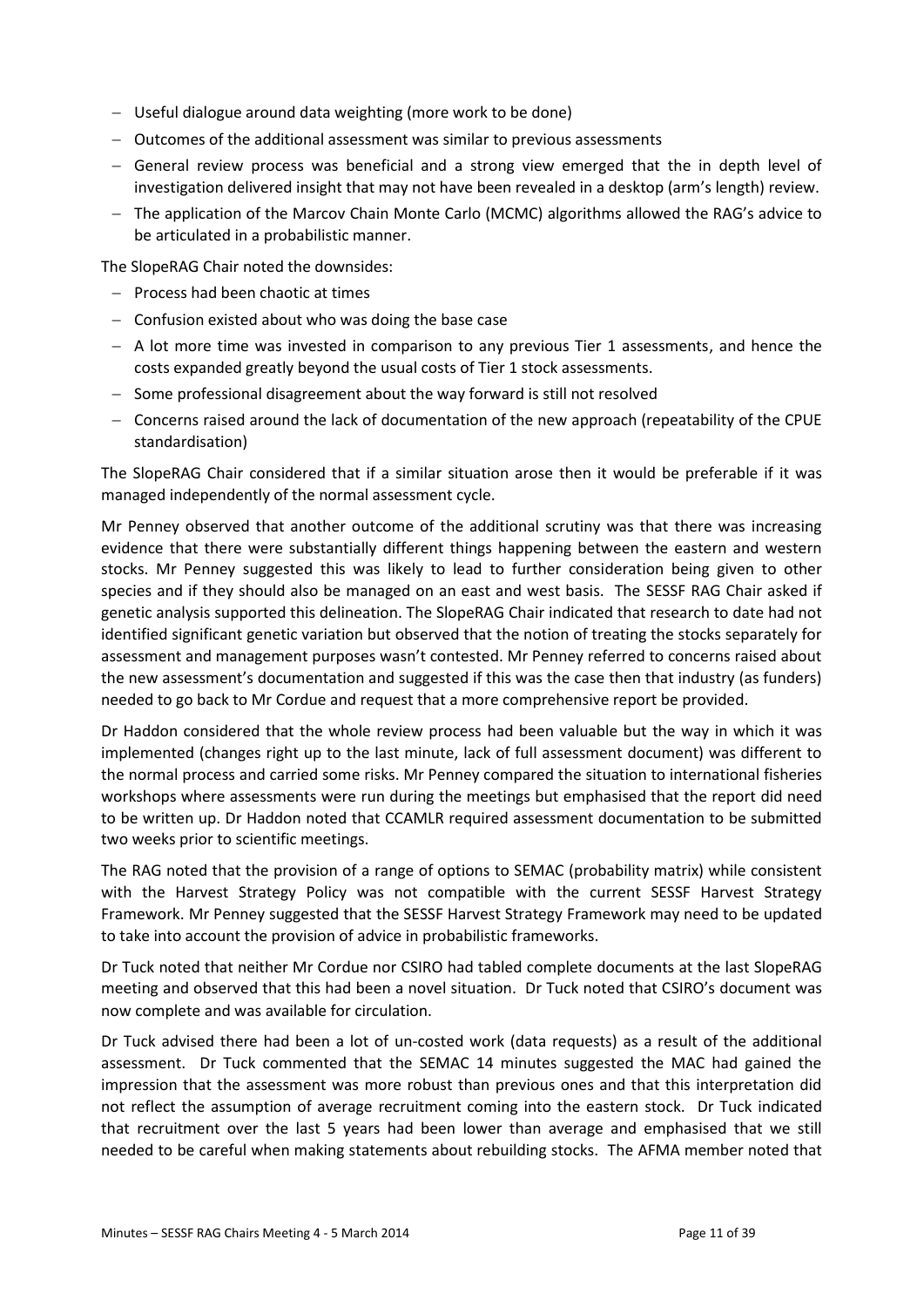the assessment had assumed lower than average recruitment. Dr Haddon noted that the MCMCs do not capture all sources of uncertainty.

Dr Knuckey suggested SESSF RAG was best placed to look at the process rather than details of assessments and recalled that the focus on Pink Ling had already increased when Professor Punt made fundamental changes to the existing assessment in 2012. Dr Knuckey considered that this situation had developed largely because we didn't have a formal review process for Tier 1 assessments in place. Dr Knuckey noted that previous meetings has indicated there was broad support for instituting an external review process for important assessments (drivers of the fishery) but recognised that putting something into place was difficult in the current funding environment.

The RAG acknowledged the events which contributed to the rushed circumstances of the 2014 Pink Ling assessment and recognised the goodwill amongst parties involved which had contributed to the agreed outcomes. The RAG was mindful that the Pink Ling assessment had been problematic and to a large extent the contention around the assessment had driven the process. The RAG recognised that a review framework needed to be impartial and that choosing to respond only to problematic assessments introduced a bias in the process. The RAG agreed that some pragmatism was needed and if a review process was agreed then the priority candidates should be selected from the most economically important species.

Mr Stone expressed concern about an additional layer of costs being added to the assessment cost centres. Dr Knuckey suggested that trade-offs might be needed and for a species like Tiger Flathead it may be better to fund an in-depth independent review of the current model than to run two annual standard assessments.

Mr Penney considered that funds were probably insufficient to support a system of obligatory external reviews of assessments, and noted that reviews would probably be instituted when there were problems with assessments. Mr Penney considered that the Pink Ling process had been good because it had identified the potential sources of disagreement and worked through them with the outcome being that two separate assessments had delivered results which were largely consistent.

The AFMA member, noting the valuable input on review options, offered to develop a paper for SESSF RAG's next meeting looking at review processes which might be accommodated in the SESSF.

#### **Action 8** - AFMA Management

AFMA to develop a paper on possible mechanisms for securing external reviews for Tier 1 assessments in the SESSF.

The SlopeRAG Chair noted that there were ongoing issues with Blue-eye Trevalla Tier 4 assessment. The RAG also noted that there were a number of deepwater species where there wasn't enough new data to update assessments.

#### ShelfRAG

The ShelfRAG Chair reported that were no major new issues had emerged but noted that the following issues remained:

Redfish – conflict between Tier 3 and Tier 4 remained. The AFMA member advised that Redfish had started to show again off NSW.

Silver Trevally – discussion around resolving the impact of the Batemans Bay Marine Park on the Tier 4.

The RAG noted that the Mirror Dory Tier 3 was rejected by the RAG due to sampling shortfalls and members noted that Tier 3s needed good representative fishing and good representative sampling.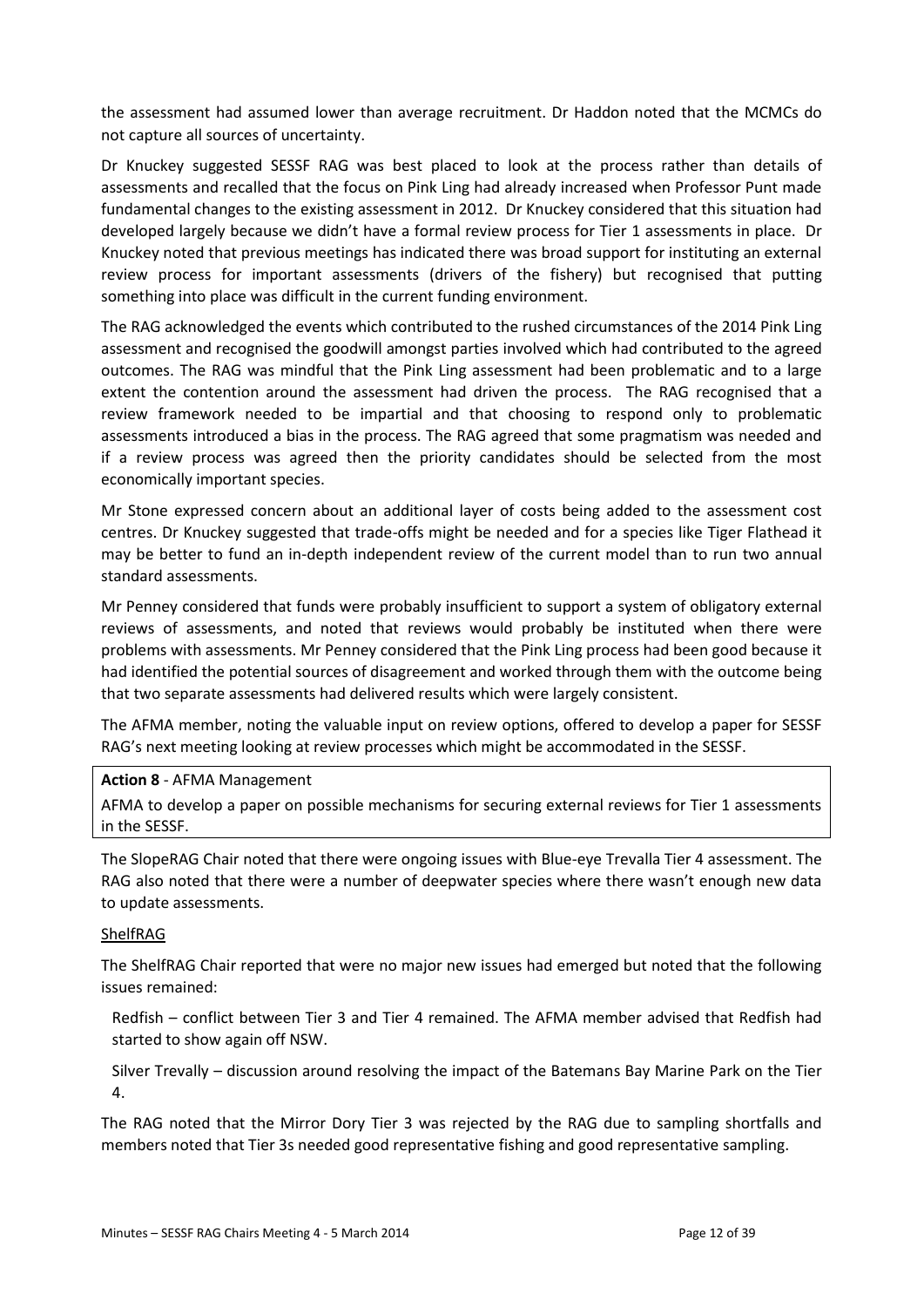The ShelfRAG Chair recalled observations made by Dr Klaer that given adequate data Tier 3s should get to you where you want to be with respect to sustainability (in an equilibrium sense) and this was fundamentally different to Tier 4s which were configured around a reference period and may not reflect the sustainability target you wish to be at.

Dr Haddon noted that  $B_{48}$  was still a proxy for the notion of a healthy stock. Dr Haddon noted that many stocks had good spawning biomass but still went downhill. The RAG noted that a good spawning stock did not guarantee a healthy stock if some other factors impact increased.

#### GABRAG

Mr Lloyd (GABRAG Chair) reported that the recent GABRAG meeting had gone very well and noted that the involvement of some skippers at the last meeting had been valuable.

The Chair noted that seismic testing had been discussed at length and that there was a range of views on its impact on the fishery. The Chair noted SARDI's participation at the meeting and welcomed positive developments in relation to publishing data from the GAB FIS.

The Chair advised that GABRAG had a dedicated session on research and development and had narrowed down the fishery's strategic research priorities.

The Chair noted that Western Gemfish had been the only contentious issue and this had arisen in part because the RAG had received new data and information at its second meeting rather than at its first meeting. The Chair noted that breakout rules for the proposed Western Gemfish MYTAC still needed to be developed.

Dr Knuckey (scientific member on GABRAG) noted that the Bight Redfish assessment (based on agestructure) looked very healthy but catches and catch rates seemed to be falling away. Dr Knuckey expressed concern that the assessment may not be reflecting reality. Members noted that similar concerns existed in relation to its east coast congener.

#### SharkRAG

Dr Kelaher (SharkRAG Chair) noted that the RAG had had substantial discussions about line fishing off South Australia given the dynamic situation there and how this might affect the management of the fishery.

The SharkRAG Chair noted that the RAG was comfortable with the RBCs from the Tier 4s for both Elephantfish and Sawshark. The Chair reported that the recent discard estimates for School Shark had improved and it was apparent there was quite high discarding of this species.

The SharkRAG Chair noted that the MYRBC agreed for Gummy Shark was lower than the Tier 1 allowed but noted that the RAG was cognisant of the efforts being made to keep the incidental take of School Shark taken in operations targeting Gummy Shark at a minimum. The RAG also noted that the South Australian state shark catch of 160 t wasn't well discriminated and that this concerned SharkRAG.

The SharkRAG Chair noted positive industry reports on School Shark abundance but added it was hard to confirm this quantitatively without a reliable index of abundance. Mr Stone confirmed that industry was seeing more School Sharks and was finding it difficult to avoid them and was concerned about operators' ability to comply with the 20% quota holding rule as the season drew to an end. Dr Haddon noted that his review of catch records indicated that operators were moving on to try and avoid catching School Sharks.

Mr Penney supported the need to identify an alternate index of abundance but cautioned that a new index, once identified, would require some time to establish as a time series. Mr Penney noted that ABARES had highlighted the need to collect accurate data on discards and the importance of industry reporting discards fully and accurately in logbooks.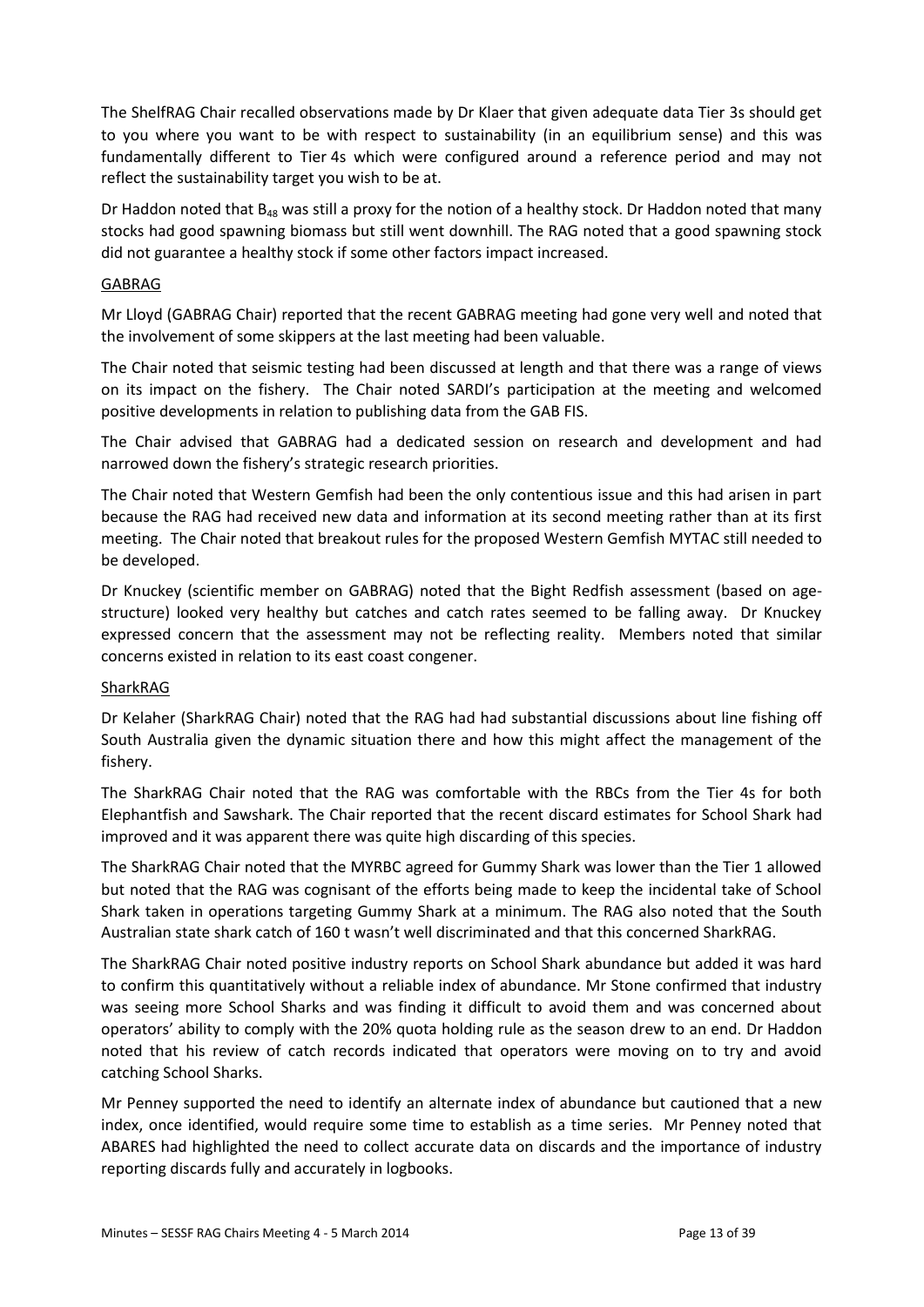Mr Stone indicated that there was confusion amongst industry arising from the draft quota administration policy previously circulated and a proportion of operators were under the impression that discards needed to be covered by quota. The AFMA member confirmed that currently discards did not need to be covered by quota. Mr Stone noted that imports of South African Gummy Shark (\$AUD 6:00) at the fish shop door) meant that leasing in School Shark quota (lease price \$AUD 4:50) wasn't economically viable.

The AFMA member reported that the AFMA Commission had considered the TAC recommendations for 2014/15 and appreciated the hard work of the RAGs which supported this process. The member added that the Commission welcomed the new format for the species summaries and acknowledged the work done by Mr Penney, Mr Morison and AFMA staff in developing the new templates.

The RAG noted that the Commission supported the move to more MYTACs and was keen to see more work done on the principles around the application of MYTACs and break-out rules. The AFMA member noted that the Commission encouraged AFMA to develop a more consistent approach to the setting of Incidental Catch TACs.

#### **2.2 Feedback from South East MAC 14 – SESSF TAC recommendations for 2014/15**

The SESSF RAG Chair noted that the South East MAC's TAC process had been characterised by close alignment of the MAC's advice with the various RAG's RBC recommendations.

SESSF RAG reviewed a draft schematic (flow chart) designed to reflect the outcomes of the SESSF assessment and TAC recommendation process. The revised draft at Figure 1 reflects suggestions made by members and has the status of a working draft. The RAG noted:

- That species where the most recent assessments had been accepted should be elevated above the line noting that in several cases insufficient fishing had occurred to update the assessments.
- Noted that while Redfish was an unusual case (Tier 3 and Tier 4 not consistent) the Tier 4 assessment was accepted (RBC = zero but with a TAC recommended based on the 50% change limiting rule).
- Categorise species under rebuilding strategies (under B<sub>LIM</sub>) with Incidental Catch TAC species as consistent with the Harvest Control Rule (RBCs = zero) but continue to note that Incidental Catch TACs are set on a different basis. Dr Haddon observed that the Harvest Control Rules do cover all biomass levels.

The RAG discussed that while an assessment may produce a result the RAG's acceptance of the assessment was also important and suggested amending the schematic to reflect that.

The ABARES member suggested an additional simplification might be to remove stocks that weren't assessed in the previous year's process as this potentially gave a distorted picture of the process. Members noted the usefulness of the schematic might become marginal with greater adoption of MYTACs.

The RAG agreed the key thing was to indicate if there were species (stocks) where the RAGs weren't able to provide advice on. The RAG recalled that a lack of representative age and length data was the reason for unsuccessful Tier 3 for Mirror Dory. The ShelfRAG Chair noted that the planned Tier 1 assessment for Redfish might help resolve the reasons behind the conflicting trends in the age and CPUE data.

The MAC reviewed correspondence from ABARES on the 2014 TAC setting process. Mr Penney explained that it was the job of Department of Agriculture to annually review AFMA's performance and noted that the Department delegated some of this responsibility to ABARES.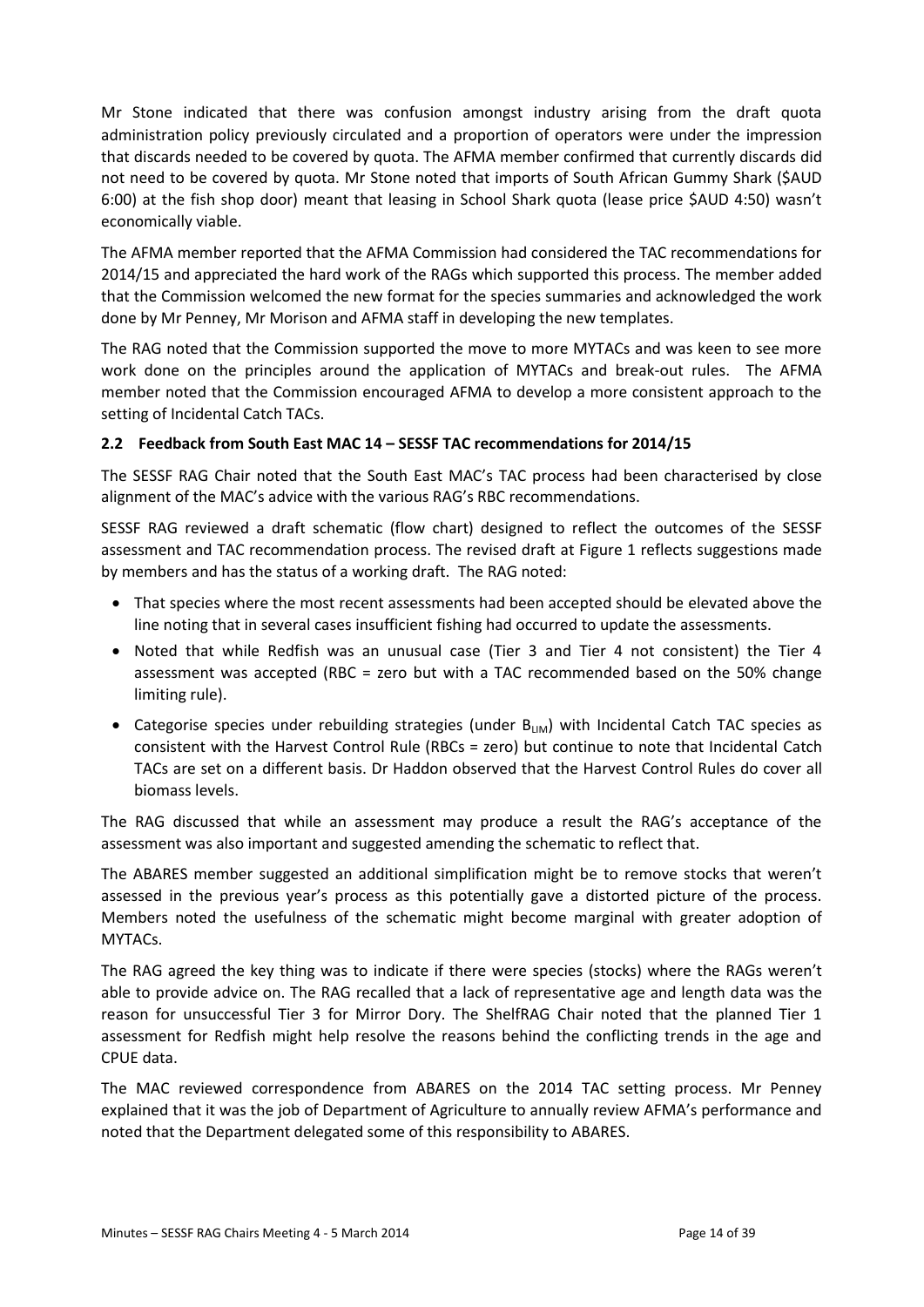Mr Penney advised that the letter provide additional technical comments to AFMA on issues with the assessment and TAC recommendation process most of which had been identified in the SEMAC Chair's Summary.

Dr Knuckey expressed concern about the reference to asymmetric responses to RAG advice. Mr Penney indicated that he had raised this concern at the meeting and that it was general caution along the lines of being wary of always accepting increases based on upward trends but responding more slowly or phasing in TAC cuts in responding to declining CPUE. Mr Penney noted that the observations mainly referred to the Blue-eye-Trevalla situation. The AFMA member noted that there were also a few step up approaches in this year's advice (Blue Grenadier, Deepwater shark).

Dr Haddon provided an update on Dr William's (CSIRO) Blue-eye Trevalla project<sup>1</sup> was now underway and would assist the stock assessment process. Dr Haddon noted that team were developing spatial layers to populate a new 4 dimensional model (latitude and longitude, depth and time) and a lot of work was being done on ageing and otolith microchemistry.

The RAG returned to the TAC setting process. Dr Knuckey considered that the recommendation to keep the Deepwater Shark TAC under the recommended RBC in order to maintain profitable catch rates was an interesting precedent considering the RAG's recommendation is based on a proxy for an MEY target.

Dr Haddon explained that the 700 m closure had excluded industry from the core habitat of Deepwater shark species and even allowing for the opening of a small area of waters deeper than 700m it was quite likely that they would struggle to catch the TAC.

Mr Penneyobserved that industry had reaffirmed the view that they didn't want to catch that much Deepwater Shark. Mr Penney noted the importance of distinguishing between the RBC advice from the RAG (which provided best advice on what catches should be sustainable), and subsequent industry proposals for TACs to be set below the recommended RBC for other reasons, such as economic stability. Industry requests for lower TACs should not be read interpretations that the RAG recommended RBCs are not sustainable.

The RAG observed that further articulation of the complexity closures create for the Deepwater Shark assessment and also to the sector's ability to access the TAC would assist the MAC in forming its TAC recommendations.

 $\overline{a}$ 

 $^1$  Development of improved methods for stock assessment in spatially complex fisheries using Blue-eye Trevalla as a case study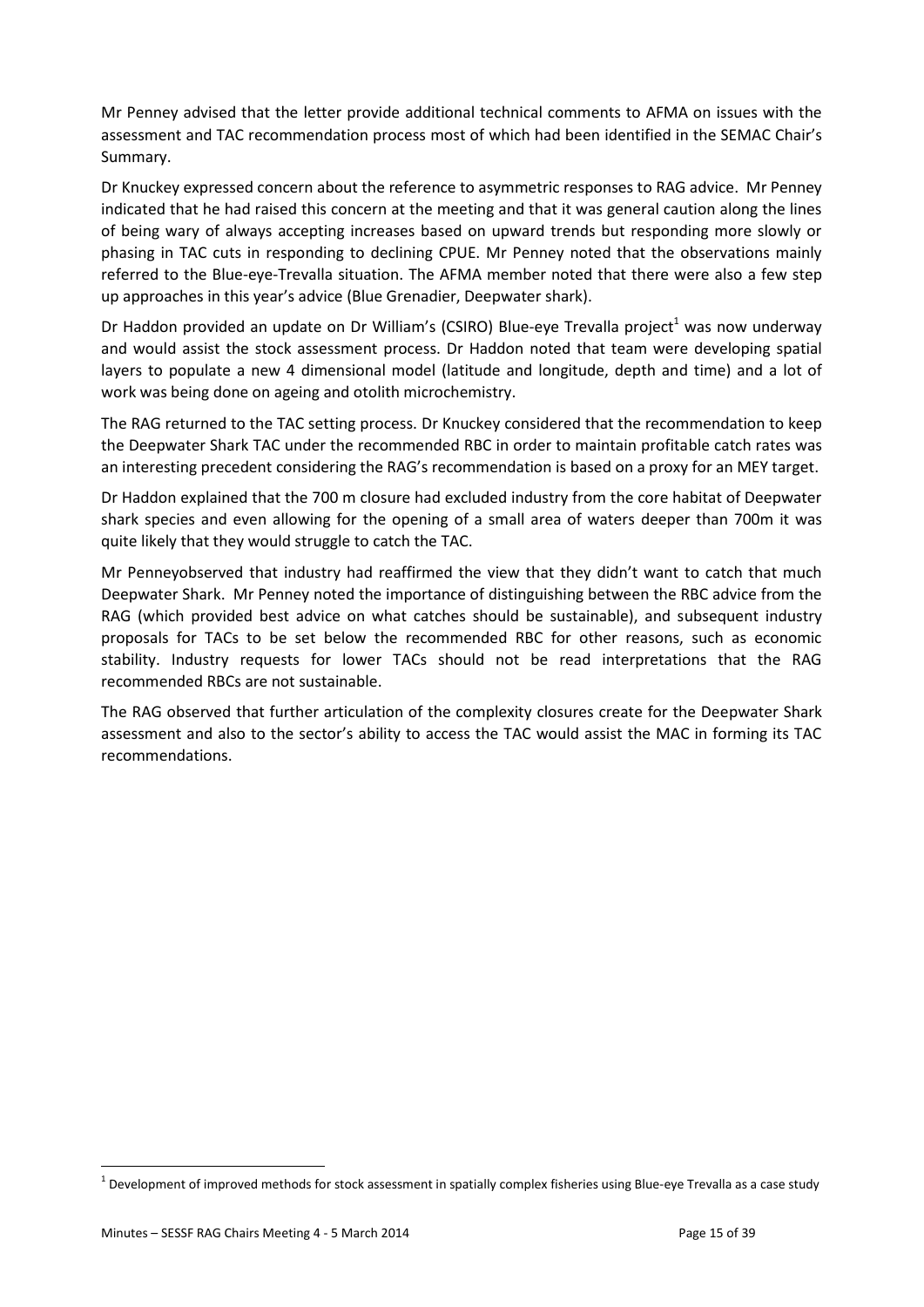MYTAC - variation from SESSF Harvest Control Rule Blue Grenadier, Gummy Shark, Pink Ling MYTAC Flathead, Jackass Morwong, Silver Warehou Tier 1 2014/15 TAC only School Whiting RBCs = 0, Incidental Catch TACs Eastern Gemfish, Orange Roughy (east, south, west) **School Shark** Rolled over insufficient data to run assessment Orange Roughy (Cascade) MYTACs Alfonsino, John Dory Tier 3 Yes Deepwater Shark - east, Deepwater Shark - west, Ocean Perch, **MYTACs** Oreo(basket), Ribaldo, Royal Red Prawn, Silver Trevally, Western Gemfish Normally Tier 3 - RAG agreed to use Tier 4 to determine the RBC Mirror Dory, Redfish **Tier** 2014/15 TAC Only Elephantfish, Sawshark RBCs = 0, Incidental Catch TACs Blue Warehou Did the RAG accept the assessment and was the Rolled over insufficient data to run assessment Smooth Oreo (Cascade), Smooth Oreo (other) RAG able to provide advice? Variation from Harvest Control Rule -Stepdown in TAC over 3 years Blue-eye Trevalla Tier 1 No Note: Tier 3 assessments not accepted for Mirror Dory or Redfish - see Tier 4 above Tier 3 Tier 4

Figure1: Outcomes of 2013 assessment processes and the translation of RBCs to TAC recommendations (SEMAC TAC Meeting - January 2014).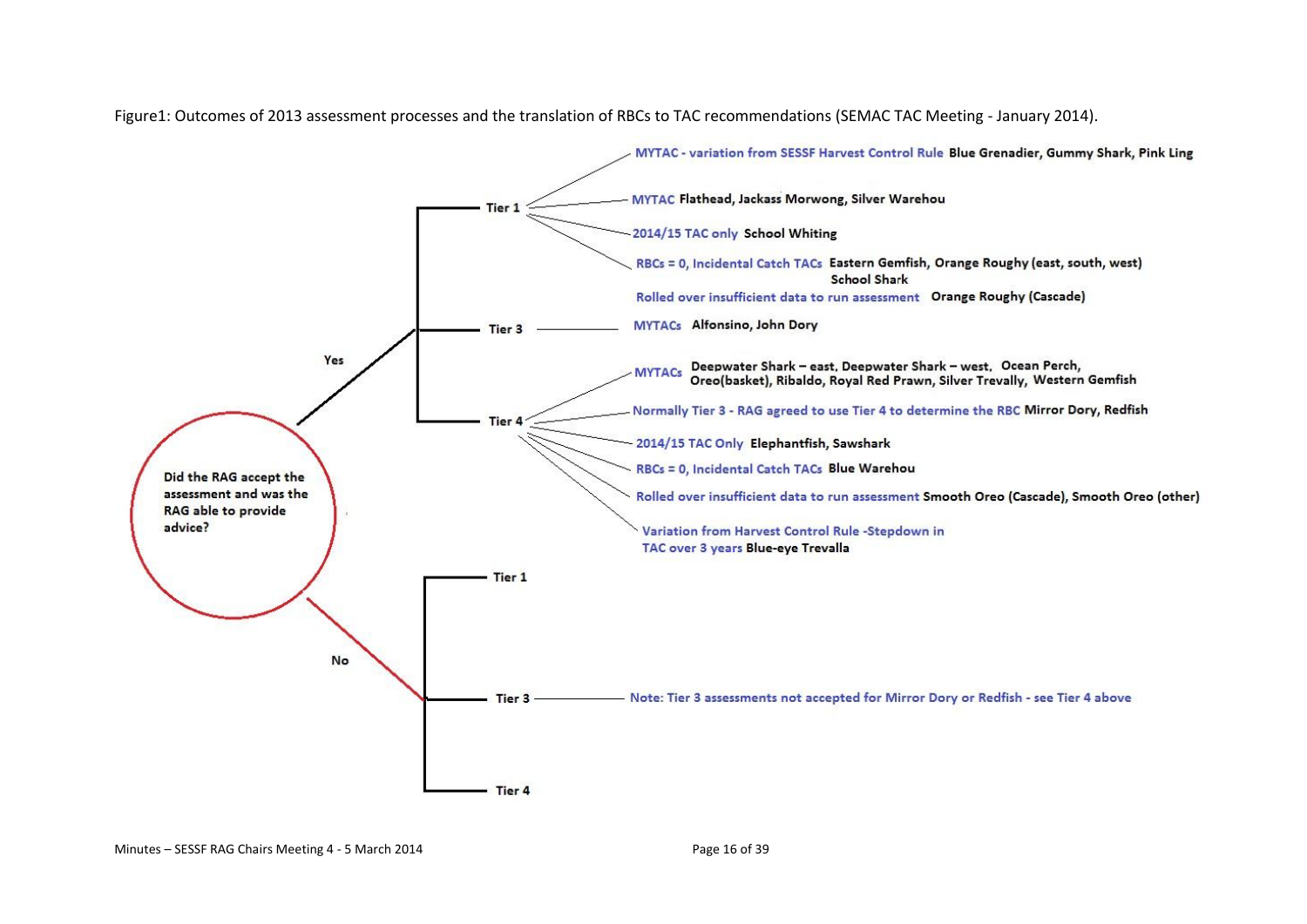#### **2.3 Species summaries – new format**

The AFMA member noted that the new templates were well received by the Commission, who like SEMAC, indicated they would like to see clearer documentation of the calculations used in the translation of RBCs to TACs (discard information and state catches). The RAG noted that in some cases we use model estimated discards (built in) and for most rely on estimates calculated by CSIRO from ISMP observer estimates of discards. Mr Penney's view was that the templates should contain everything the MAC needs to make management recommendations, but should not include unnecessary extrat technical details.

Members made additional comments:

- Need to be more specific about the stock structure and how that relates to the SESSF area of waters noting that for some species the SESSF is only managing a subset of the range for that species.
- For those species managed as a number of stocks the templates should indicate where (within the SESSF) the stock structure boundary for management purposes is (i.e. what the longitude for east west split is).
- Consider including a small map for species with management splits.
- May not be necessary to include statements about Tier characteristics (i.e. in the Redfish example the three statements in the second box commencing with '*Tier 3 species'.*

The RAG noted that AFMA Management would consider its advice in refining the templates and recognised that further advice from the individual RAGs would be welcome.

#### **2.4 Basis for stock regionalisation**

Dr Finn opened the discussion and indicated that AFMA was seeking to better document the reasons for managing some SESSF TAC species as sub-stocks and would value RAG advice on a list of draft criteria for this purpose. The RAG reviewed a quick summary prepared by the SlopeRAG Chair for industry explaining the basis for treating Pink Ling as two management stocks.

The RAG agreed that recommendations on stock structure should be sought from the RAGs and this would require the RAGs to organise for the evidence to be presented. The RAG noted that this would take time and acknowledged the work by the SlopeRAG Chair for Pink Ling. The RAG noted that the recently commissioned project on Western Gemfish put some perspective around the effort that may be needed to establish the stock structure (for purposes of management) for some species.

The SharkRAG Chair suggested that the next generation genetic techniques were likely to provide the level of discrimination needed for this purpose in the next 5 years. The Chair noted that genetic analyses had previously focused on microsatellites with 6 to 10 sites and that this approach may not had have the capacity to distinguish closely related stocks. The Chair observed that developing approaches using single nucleotide polymorphism (SNPs) would look at thousands of markers and provide enhanced capacity to differentiate closely related stocks. The RAG noted that these new approaches were gaining momentum overseas and that the fishery managers and the RAGs should anticipate having to respond to new information.

Dr Haddon noted that species with strong site affiliation may also need policy attention and a similar consistency of approach.

The RAG Chair sought views on possible criteria. Dr Finn noted that currently when the assessment scientists have trouble fitting assessment to the data then consideration was often given to structuring the assessments spatially which can then flow into management. Dr Finn explained that if AFMA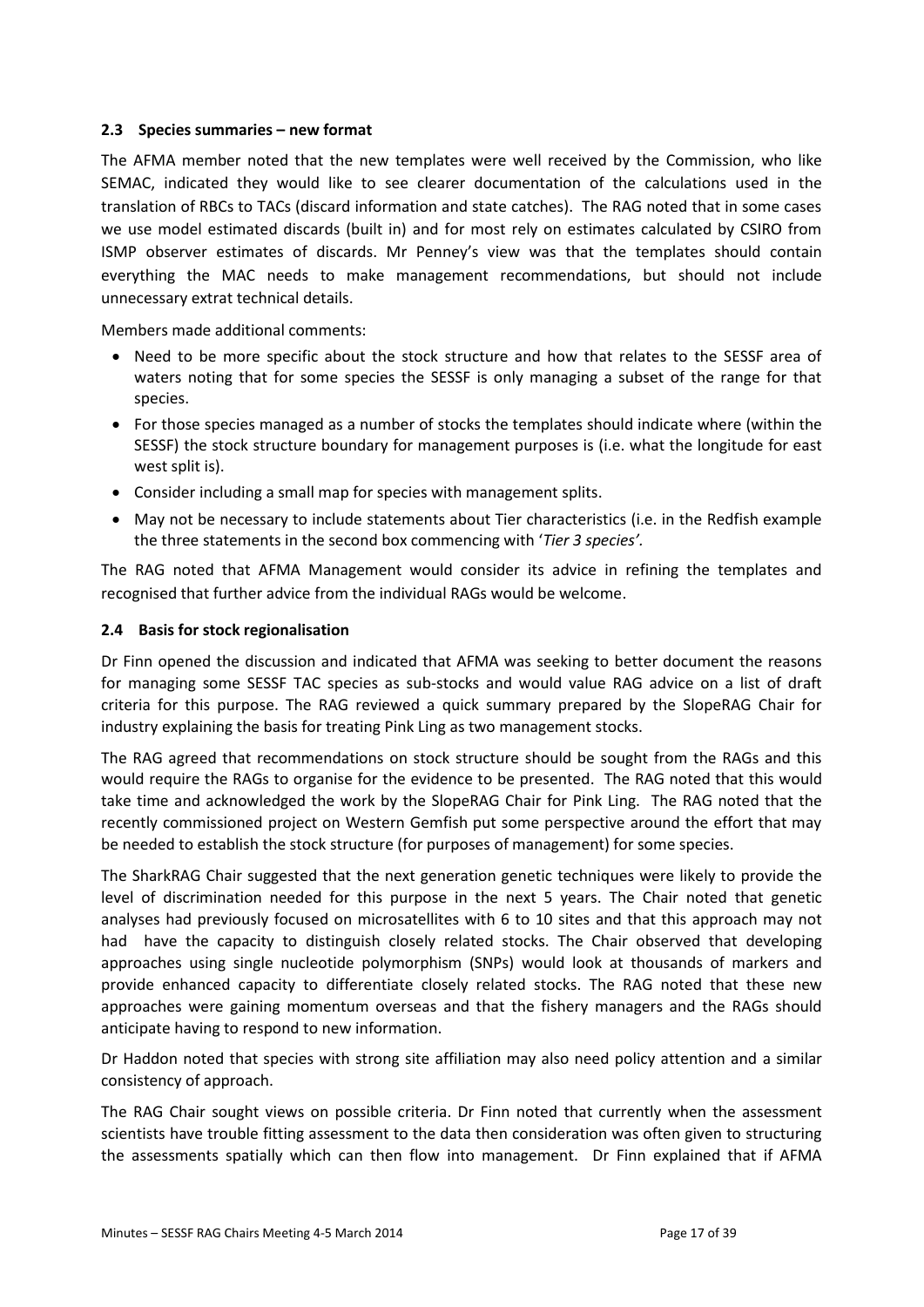moved to regionalise quota SFRs for Pink Ling (allow separate east west TACs) then it would be sensible administrative practice to also do this for other stocks in this situation like Blue Warehou.

Dr Knuckey noted, in relation to east west splits, that some fisheries operated through Bass Strait but for other species the east west split aligned generally with the middle of Tasmania and appeared to be a sensible demarcation. Dr Knuckey added that fishing pressure was also quite different across this stretch of waters and that this was potentially a big driver of population dynamics.

The ShelfRAG and SlopeRAG Chair observed that this wasn't a new issue and indicated that due consideration had been given to why indicators for certain stocks appeared to respond differently in spatial terms. Dr Knuckey indicated it was important to respond if the fishery had a chance to impact differently on the stocks and this applied whether you treat the fishery as a continuous stock or not you may need to respond differently. Dr Knuckey cited Western Gemfish as an example where AFMA currently has two completely different management approaches.

The RAG wasn't convinced that a uniform set of criteria would be appropriate noting issues with catch rates, maturity and limited genetic research. Members did agree that it would be useful if SlopeRAG could also produce a list of candidate species for regionalisation.

**Action 9** – AFMA Management, SlopeRAG *for the SESSF RAG Data Meeting* AFMA to seek a list of candidate species from SlopeRAG for stock regionalisation (based on available evidence with respect to stock structure).

Mr Penney suggested that assessment reports should include a statement about stock structure used in the assessment, including whether the species was being assessed as multiple stocks.

Dr Knuckey noted that ShelfRAG had been recommending for 14 years (standing line in the assessment summary) that Ocean Perch should be managed as two separate species (no ambiguity and they have different age structure, growth rates). The AFMA member indicated that it wasn't a sufficient cost benefit in the case of the Ocean Perch basket. Dr Knuckey indicated that he wasn't familiar with the analysis referred to by the AFMA member.

Mr Penney observed that in the case of Ocean Perch that ShelfRAG had recommended that this be managed as separate species, but that managers now needed to decide whether to do so or not.

Mr Stone noted implications for Gummy Shark given the regionalised approach already used in the stock assessment.

AFMA agreed to do more background work (review older Species Summaries) and look at species managed as separate stocks and the rationale provided in those records and clear the summary back through the appropriate RAGs.

#### *Item 3 – Research*

#### **3.1 Identification of research priorities for annual research plan**

The AFMA member advised that after SESSFRAG's comments were incorporated AFMA would circulate the list to SEMAC and GABMAC and provide the final version to ComFRAB for consideration at its 20 March 2014 meeting.

The RAG suggested that AFMA add a column to the Attachment A to denote likely funding source AFMA or FRDC noting that the FRDC doesn't fund routine stock assessments and 'business as usual' research projects.

The RAG then took time to consider if members or observers who (or their agencies) provide research services to the SESSF were conflicted with respect to this item. The Chair noted that the challenge was that those who were conflicted were also most likely to provide us with insight into the proposals.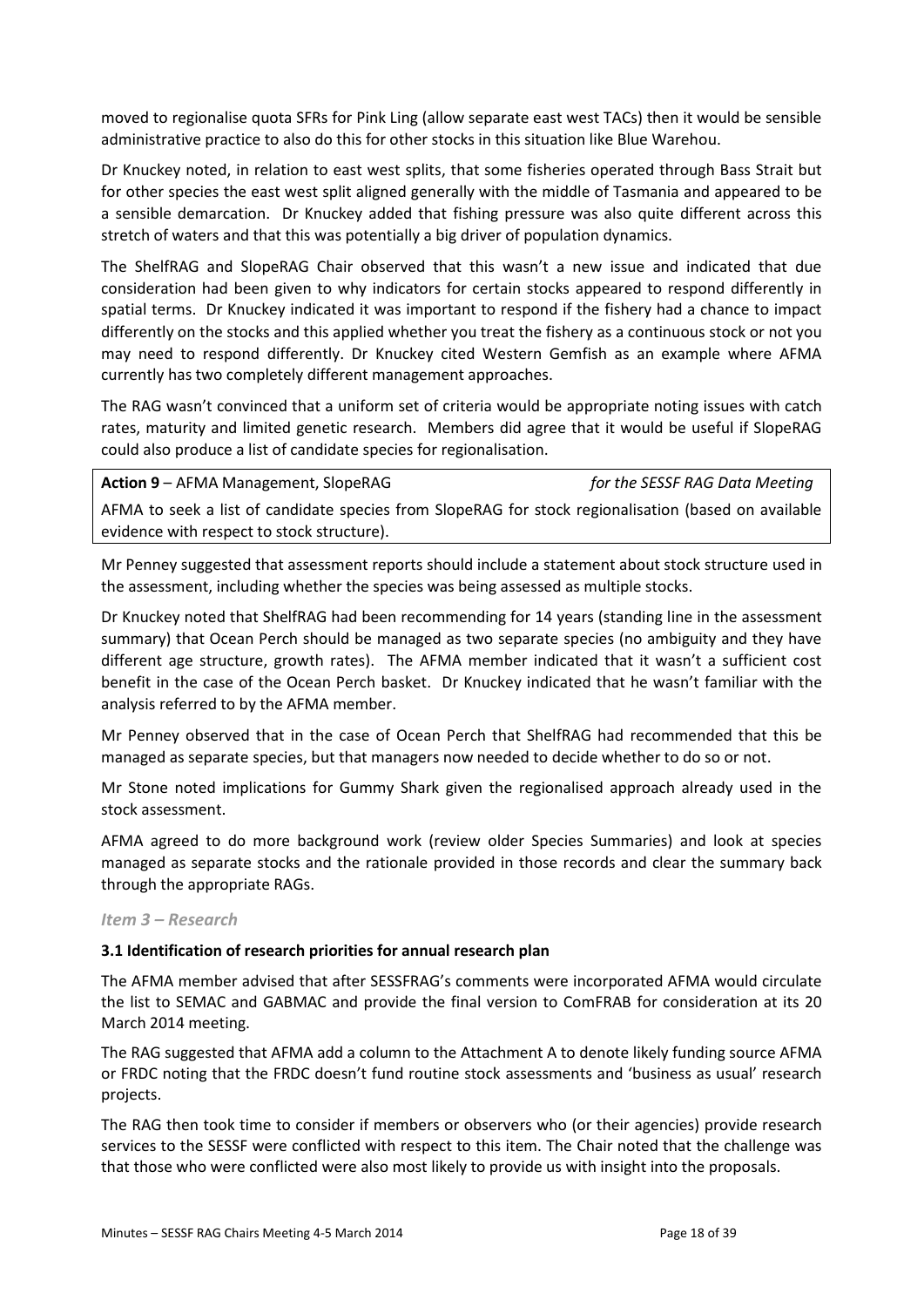Mr Penney suggested separating discussion of the relative priorities of the proposed work from concerns about who was going to do it.

The AFMA member clarified that if the RAG decides that a direct conflict of interest exists and the conflict is likely to interfere with the RAG's consideration of an issue then the RAG could ask the member to leave the room for the discussion and recommendation or to participate in the discussion and leave the room for the framing of the recommendation. The Chair noted Mr Penney (ABARES), Dr Knuckey (Fishwell Consulting), Mr Krusic-Golub (Fish Ageing Services) and Dr Haddon (CSIRO) and Dr Tuck (CSIRO) were potentially conflicted.

Mr Penney noted his declaration pertained to a project that was already approved and not up for prioritisation. Dr Knuckey noted a conflict in relation to the FIS and in regard to the School Shark project.

The AFMA member indicated that he was satisfied that the interests had been declared appropriately and were understood and on that basis he was comfortable with those members staying in the room. No objections were raised.

The RAG clarified that the column *Management Priority* was not AFMA Management's ranking but rather SESSF RAG's view on how important the research was for day to day management.

The RAG identified the following four intrinsic elements to data and research process for the SESSF:

- 1. Stock Assessment
- 2. Fishery Independent Survey (FIS)
- 3. ISMP
- 4. Ageing work

The GAB RAG Chair suggested adding the ISMP to the mix even though it wasn't funded through the research funding cycle to help maintain an integrated approach and added that by agreeing to add another column AFMA could flag that it was funded differently (levy base).

The RAG agreed to add the category 'Essential' above High, Medium, and Low.

The SESSF RAG Chair sought agreement on whether the Stock Assessment and FIS be ranked as essential.

The SharkRAG Chair and Mr Stone indicated that from the Shark Fishery perspective the FIS wasn't essential whereas the development of an Independent Index for School Shark was.

Mr Penney's and Dr Knuckey's view was the School Shark index remained as a high priority and both he ranked it a higher priority than the Blue-eye Trevalla work currently underway (a lower risk than School Shark).

Most members agreed that a High priority wasn't justified for Byproduct monitoring and assessment particularly as the monitoring techniques were well established (ISMP). Members also noted that the ERA methodology was accepted broadly. Dr Haddon noted that there was an inherent requirement in the fishery that should you wish to expand catches of particular species then there was an obligation to collect more data on it and to determine which appropriate assessment (from the established 'toolbox') might be.

A number or members considered the priority for research around byproduct would also depend on what the Government decided to do with the reviews of the Commonwealth Harvest Strategy Policy and Policy on Fisheries Bycatch. The RAG suggested that AFMA remove this area of work from the research priority list and manage this internally until definitive advice is received from the Department of Agriculture regarding the policy reviews. The RAG also agreed to remove the two rows which referred to Tier 5 assessments noting that a project had been funded along these lines.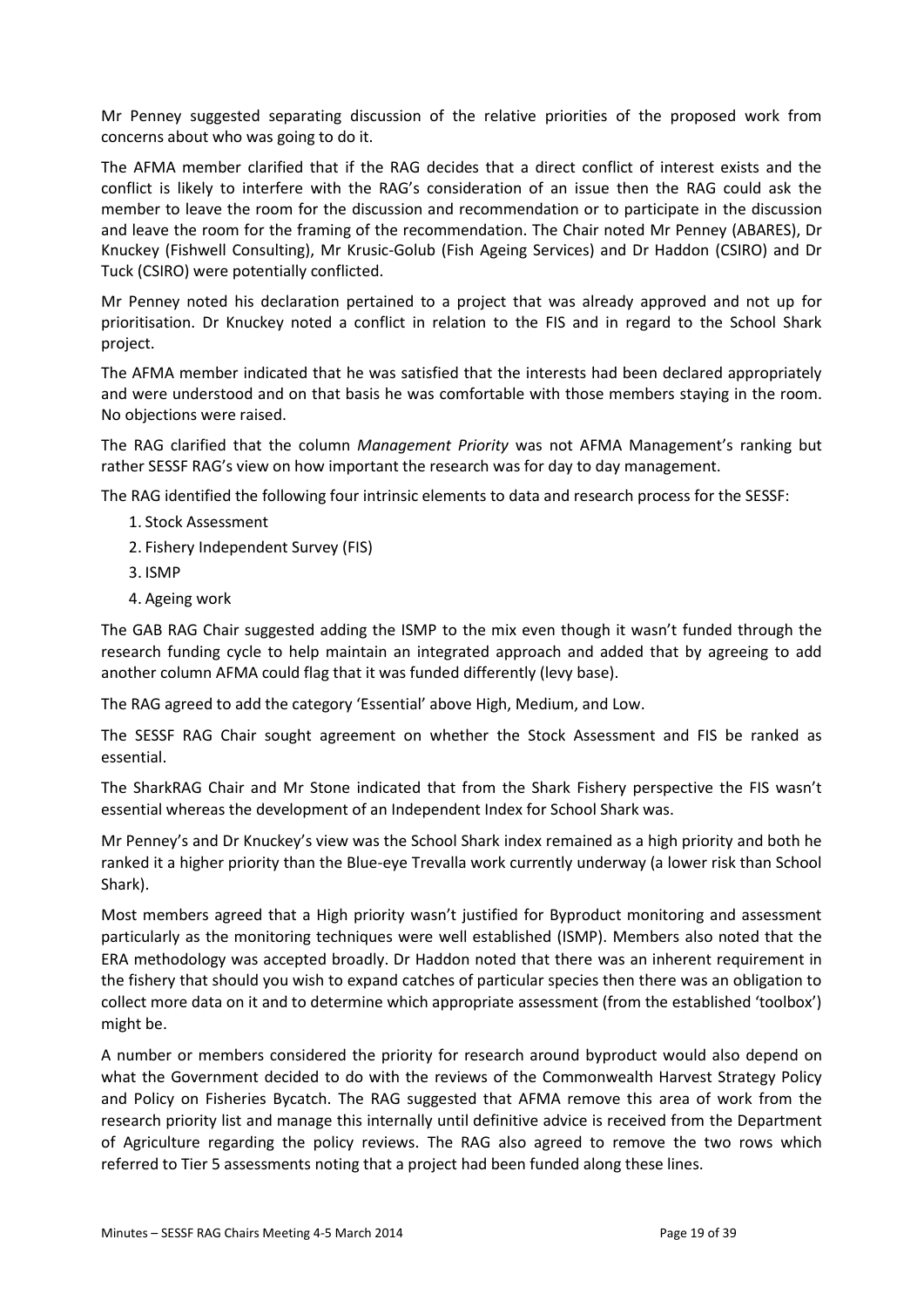The RAG considered that AFMA's proposals around MYTACs could be repackaged as Management Strategy Evaluation (MSE) of MYTACs and noted this had been identified as an important area of investigation. Members noted that MSE work in relation to MYTACs had already being flagged as part of the *Strategic Review of Monitoring and Research in the SESSF* however financial constraints now mean there was less capacity to pursue the quantitative parts envisaged in the original proposal. Mr Penney and Dr Haddon, noting involvement in the *Strategic Review of Monitoring and Research in the SESSF,* declined to comment on the relative priority of this research need. The ShelfRAG and SlopeRAG Chair suggested that this should be ranked as high. Members also suggest that AFMA consider removing it from the socio-economic category and replace the high cost ranking with a medium cost ranking.

The RAG recommended that AFMA remove the habitats work from the Ecosystem based management category given the level of work that has already been done by CSIRO.

The RAG agreed that the need for mitigation work with pingers should remain in the priorities and be modified to better reflect prospects for acoustic monitoring to determine how dolphins behave around nets and in regard to certain pingers. The RAG endorsed increasing this to a medium priority.

#### *Item 4 – Priorities and resourcing*

#### **4.1 Priority species for ageing**

Mr Krusic-Golub (FAS) noted that the single year TACs, subject to the Commission's decisions, were Blue Warehou, Eastern Gemfish, Mirror Dory, School Shark, Redfish and possibly School Whiting. The RAG then discussed which of these species might need specific ageing work. The RAG did not see a need for ageing work on Blue Warehou.

The RAG reviewed the draft assessment schedule (2014 to 2018) provided in Agenda Item 5.2 and noted that FAS could assess which species needed to be aged for the upcoming 2014 assessments (samples already collected).

The RAG noted that, with the adoption of more MYTACs, there was still work to be done in ensuring the stock assessment schedule did not result in unmanageable spikes in workload. Flowing on from this similar care was also needed to avoid similar workload build-up in the ageing work. Mr Krusic-Golub explained that there were not enough funds to age every sample the ISMP collected so they needed to stratify their sampling.

Mr Krusic-Golub also noted that there was also a need to revisit a subsample of the historical data for Orange Roughy (east) to address a bias in the data. The RAG noted that this was more about time and less about funds (samples already catalogued and sectioned). Mr Krusic-Golub added that ageing of more recent samples from the AOS surveys would also need to done.

Redfish was also a priority as it was being assessed this year. Mr Krusic-Golub noted that it may not be worth ageing the Tier 3 species (John Dory and Mirror Dory) if it looks like the age samples aren't representative. Dr Knuckey observed that there was a case for closer links between the ageing contract and the observer program (ISMP component) to emphasise the need for specialised requirements for Tier 3 species.

The next priority were species up for assessment in 2015 (Bight Redfish, Jackass Morwong and Silver Warehou) alongside high value species like Blue Grenadier and Tiger Flathead which were due to come off MYTACs in 2016.

Mr Krusic-Golub agreed to prepare an ageing plan for 2015 to 2018 based on the draft assessment schedule prepared by AFMA.

**Action 10** *-* Mr Krusic-Golub (FAS)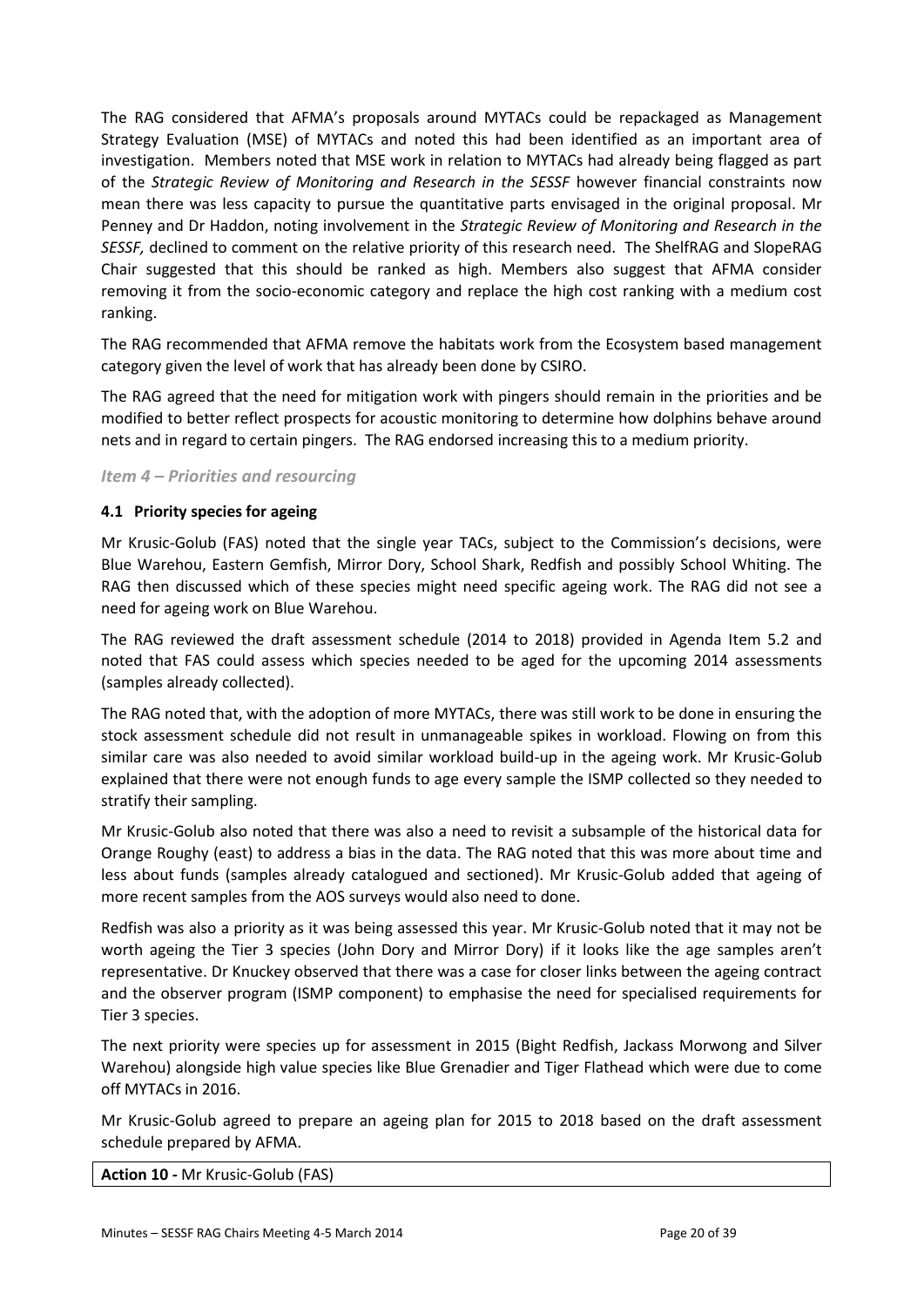FAS to circulate a draft ageing plan (2015 to 2018) based on AFMA's draft stock assessment schedule for 2014 to 2018 for comment.

#### **4.2 Priority species for Tier 1 assessments in 2014**

The RAG noted that the Tier 1 assessments scheduled for this year were Orange Roughy (east), subject to the April 2014 workshop outcomes, Redfish and Tier 4s for Blue Warehou, Sawshark and Elephantfish. Dr Haddon noted that running a Tier 4 for Blue Warehou would probably be a waste of time. The ShelfRAG Chair, noting industry's desire to reduce the Tier 4 burden, indicated that a Tier 4 for Mirror Dory would be needed as a backup for the proposed Tier 3.

The RAG noted that, subject to the step down TAC for Blue-eye Trevalla being approved, there may the need for additional advice in relation to monitoring work. Mr Penney considered that there little merit in running the Blue-eye Trevalla Tier 4 in 2014. The SlopeRAG Chair noted however some CPUE standardisation work may be required to inform CPUE based break-out rules for species put forward for MYTACs.

The RAG noted that Silver Warehou was scheduled for a Tier 1 in 2015 and acknowledged that work was needed ahead of that to explore the reasons for the retrospective pattern in that assessment. Mr Penney noted that it was important to understand why the model wasn't fitting recent CPUE and then fixing that before running an updated Tier 1 (i.e. evaluation of retrospective patterns in the assessment).

Dr Haddon supported that suggestion and noted that there was real spatial heterogeneity in catches but noted that currently catch rates were assessed in an aggregated fashion. Dr Haddon considered that this was not an ideal approach as the spatial characteristics of the data appeared to be more complicated.

Mr Penney observed that one of the reasons for moving to more MYTACs was to allow more resources to be annually directed at in-depth assessment of problematic species (as had been done with Pink Ling and Blue Eye Trevalla) rather than just 'cranking the handle' for a range of species.

Dr Tuck supported this view and noted that in doing less Tier 1s it was important then to secure resources to undertake investigations of those assessments but not to necessarily tie that to undertaking a Tier 1 for that species in that year. Dr Tuck observed that an investigation of on the CPUE standardisation for Silver Warehou would need to be done in advance of running the Tier 1 in 2015. Dr Tuck noted the practice on the west coast of the United States, where stock assessments are undertaken biennially, tasked the scientists with refining the models and exploring data in the alternate years.

Mr Penney considered that a similar approach was also needed for Blue-eye Trevalla and noted that the recent SEMAC meeting had identified that changes to the Blue-eye Trevalla assessment were needed. The RAG noted that addressing the issues of spatial closures and Orca depredation on the Blue-eye Trevalla CPUE index would require some intensive work.

Dr Haddon observed that currently budgets don't allow servicing of all of the Harvest Strategy Policy commitments and to some extent the same constraints could apply to a mix of assessments and investigations.

The RAG recognised that it was important to avoid a logjam of assessments and noted the draft schedule tabled by AFMA indicated that 2016 was potentially oversubscribed.

Dr Haddon reported that the simple Tier 4s don't take too much time whereas more complex ones (like Royal Red Prawn) can take a day or more.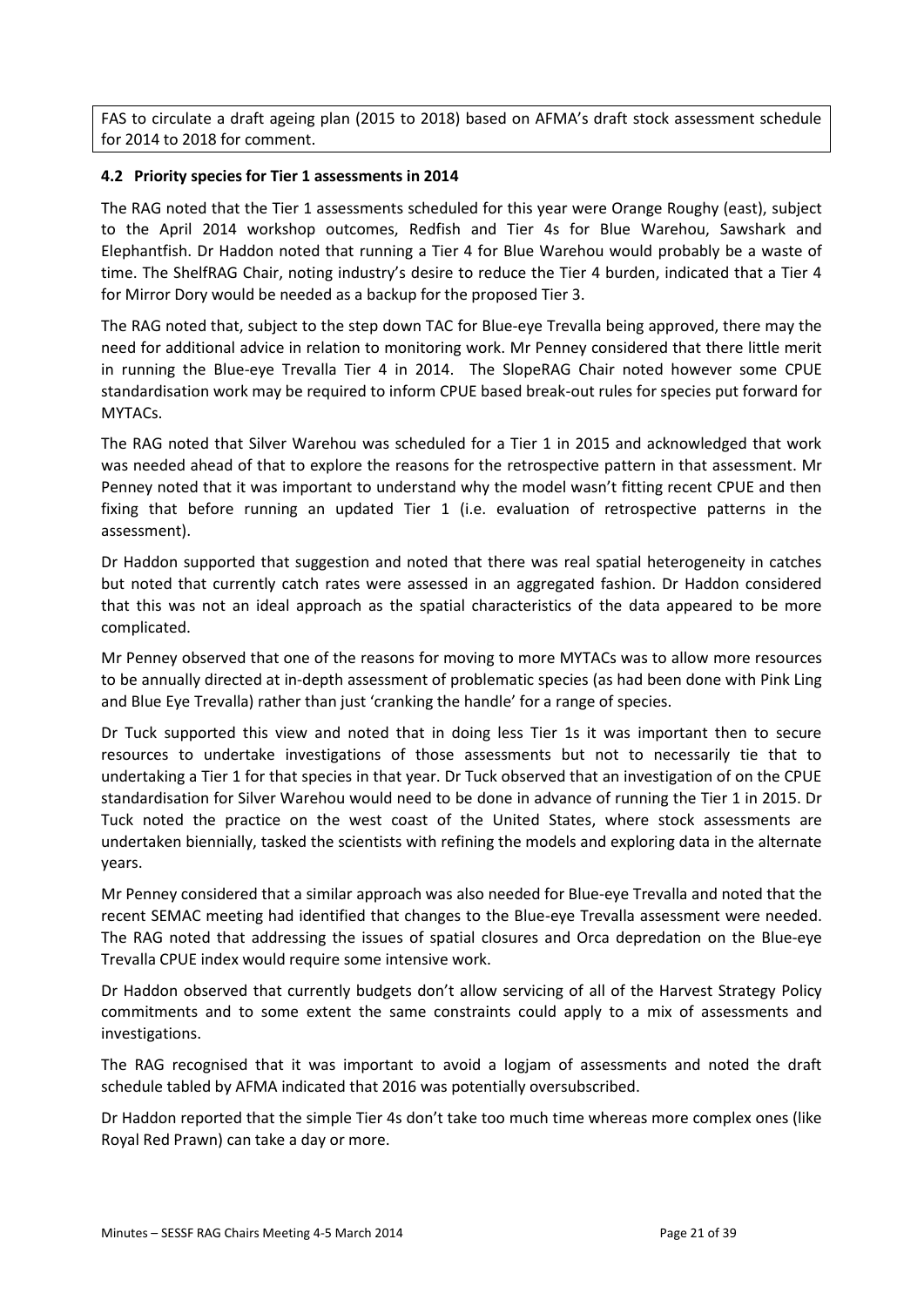The RAG returned to Blue-eye Trevalla and agreed that some oversight would be needed (if the AFMA Commission approved the step-down TAC). Mr Penney reiterated that repeating the Tier 4 (as is) was not an acceptable option and in his view an exploration of the data in a far finer scale and an innovative approach for factoring in Orca depredation over time.

The RAG, anticipating a phased reduction in the TAC, considered that this may take some urgency out of the situation. The SlopeRAG Chair observed that SEMAC had recommended keeping an eye on the Blue-eye stock and expected that this would mean having some level of CPUE analysis available in 2014.

Dr Haddon noted that the CPUE analysis for Blue-eye Trevalla wasn't straight forward because of the population structure and could consume significant resources. Dr Haddon observed that the Flinders Island Upper Slope Dogfish Closure alone accounts for 8.8% of the Blue-eye Trevalla catch for the period 1997 to 2010.

Dr Knuckey, anticipating the work involved with the SESSF Strategic Review, expressed concern that unless thing were scheduled carefully we could end up with assessments without adequate data and things not gelling. Dr Knuckey emphasised that it was important that data collection strategies anticipated future assessment needs. Dr Knuckey observed that this exercise had taken some work in the GAB and noted that correlating aspects which were administered according to financial year, calendar year and fishing season had added complexity to the scheduling.

Mr Penney suggested a system of 1, 2 and 4 year cycles to spread assessment load, noting that the recent recommendation of a number of 3 year MYTACs had created a spike in assessment workload in 2016.

The SlopeRAG Chair, noting the SESSF Strategic Review would proceed, considered that the immediate question was what work might be brought forward into 2014. The SlopeRAG Chair indicated that Blueeye Trevalla and Silver Warehou were the immediate candidates. Members observed that both sets of work were important but that SEMAC had in recommending step down TAC also identified the need for a watching brief for Blue-eye Trevalla and the RAG's scientific members agreed that this would mean investigations were needed because rerunning the current Tier 4 (with one more year's data) would not resolve the issues of concern.

The SESSF RAG Chair observed that this work was important, as was the preparatory work for the 2015 Silver Warehou assessment, and suggested AFMA would need to review both priorities against available resources.

#### **Recommendation**

That investigation and data exploration work for both the Blue-eye Trevalla Tier 4 assessment and Silver Warehou Tier 1 assessment are supported in 2014.

#### Noting that:

AFMA Commission's support for a proposed step-down TAC for Blue-eye Trevalla is still pending and if endorsed may mean that additional monitoring of Blue-eye Trevalla CPUE (using new or refined approaches) is needed during the step-down period.

A Tier 1 assessment for Silver Warehou is scheduled for 2015 however SESSF RAG's view is that it would not be worth running the Tier 1 unless the reasons behind the retrospective pattern observed in the current assessment are resolved first.

*Item 5 – Harvest Strategy Framework*

#### **5.1 Moving outside the harvest control rules when a Tier 1 assessment can provide probability parameters**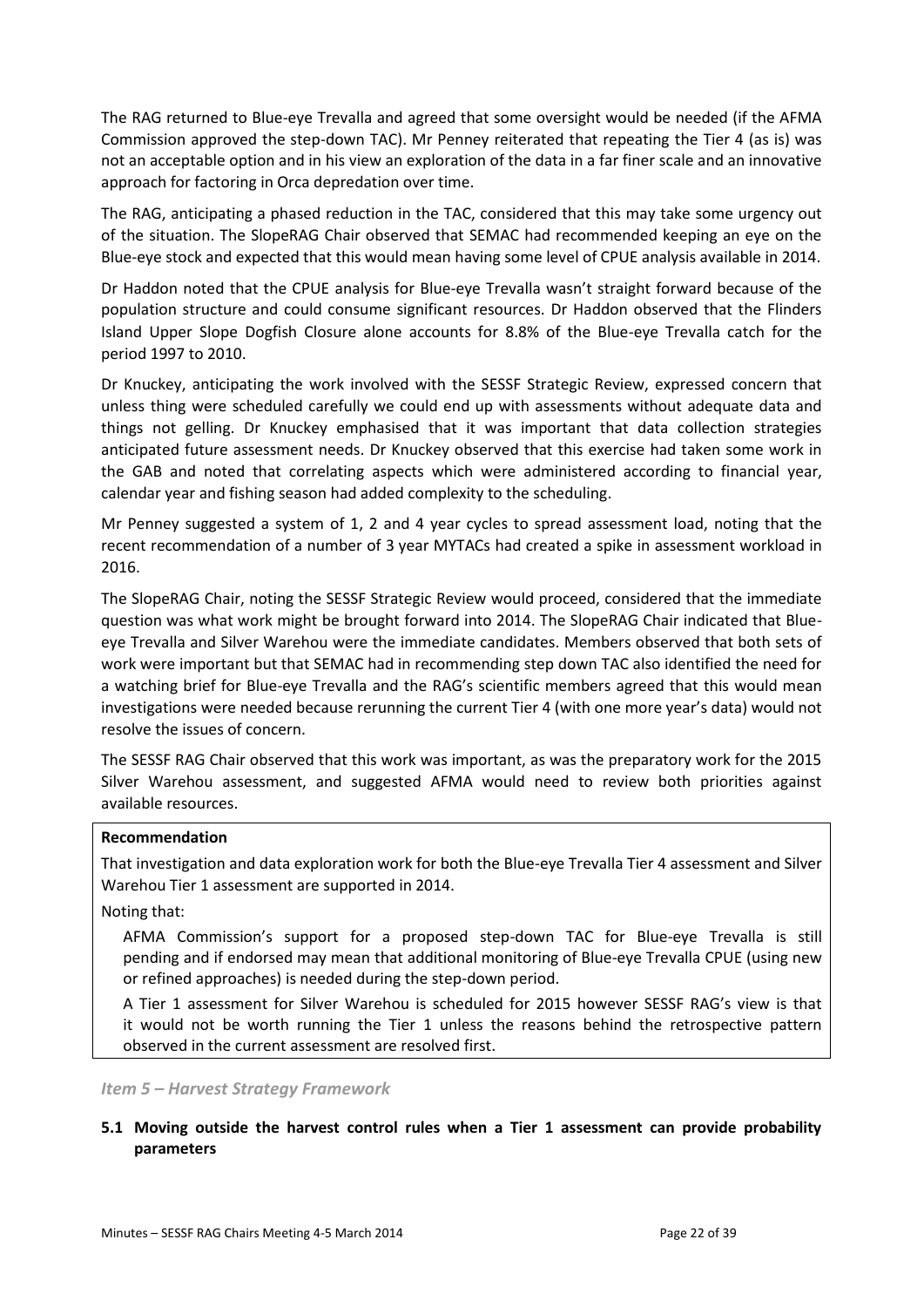The RAG noted that the proposed arrangements for Pink Ling moved outside its Harvest Control Rule. AFMA was seeking SESSF RAG's advice as to if the SESSF Harvest Strategy Framework needed to be changed to allow for situations where a range of options (in the case of Pink Ling determined through a Monte Carlo Marcov Chain analysis (MCMC)) were available. The RAG noted the outputs of the MCMC were compatible with the Commonwealth Harvest Strategy Policy but provided broader scope than anticipated in the harvest control rules set out in the SESSF Harvest Strategy Framework (set up to respond to annual assessments and produce singular outputs).

The SlopeRAG Chair clarified that the RAG didn't decide to step away from the harvest control rule but rather to augment its advice with the table of scenarios produced through application of the MCMC. The Chair added that RAGs had given advice by stepping away from harvest control rules before and in his view the question was - do we want to formalise this approach?

Dr Haddon observed that a MCMC was a good way of capturing a good deal of uncertainty (standard way of producing a decision table) however couldn't encompass all sensitivities around the structural assumptions underpinning the assessments i.e. what if we have natural mortality wrong?. Dr Haddon suggested that MCMCs were good when sensitivities aren't significant but there are extra risks when sensitivities are significant.

Dr Tuck recalled that similar work had been done for Blue Grenadier under the auspices of the former Blue Grenadier Assessment Group (BGAG) but noted that we had since moved away from that approach.

The RAG discussed the way the risk of going below the limit was articulated in the Commonwealth Harvest Strategy Policy (stays above the limit reference point 90% of the time) and recognised that this may have been influenced by the need to accommodate highly variable species like prawns.

Members noted that in some regard it was desirable to reduce the amount of work around a decision rule and to take the level of flexibility (provided by a decision table) away from managers.

The AFMA member noted that in this case 122 t for the eastern Pink Ling stock determined by the harvest control rule could not be implemented without closing down much of the fishery over a certain depth contour. The member added that AFMA would have more flexibility to manage incidental catch if the eastern stock was assessed as being under  $B_{20}$ .

The RAG agreed that managers need advice on how to use such decision tables. Dr Tuck noted that we had moved away from this approach to decision rules as you do need some prescription for managers faced with decision tables. Members agreed that dissatisfaction with the output of the harvest control rule was not a justification for moving to an MCMC. The RAG also noted that a lot of extra effort was required to develop the additional layer of advice.

Mr Penney's view was that moving away from decision rules should not occur unless it was decided that the decision rule no longer provided realistic advice (if the stock had moved outside parameters tested when developing the decision rule> If that occurs (as for Pink Ling), then a broader exploration of alternative assessments, projections and probabilities was capable of providing managers with advice on a broad range of scenarios from closing the fishery to collapsing a stock.

The RAG noting the management approach for most stocks below the limit reference point  $( $B_{20}$ ) was$ to set an incidental catch TAC. The Group recognised that this approach reflected the multi-species nature of the SESSF and to some extent was the basis for inconsistencies in management responses i.e. the most direct way of reducing Redfish catch would be to reduce the catch of Tiger Flathead.

The RAG also noted that we can only develop the full range of risk based advice for Tier 1 species and acknowledged that most of the current problems lay with species under Tier 3 and Tier 4 assessments.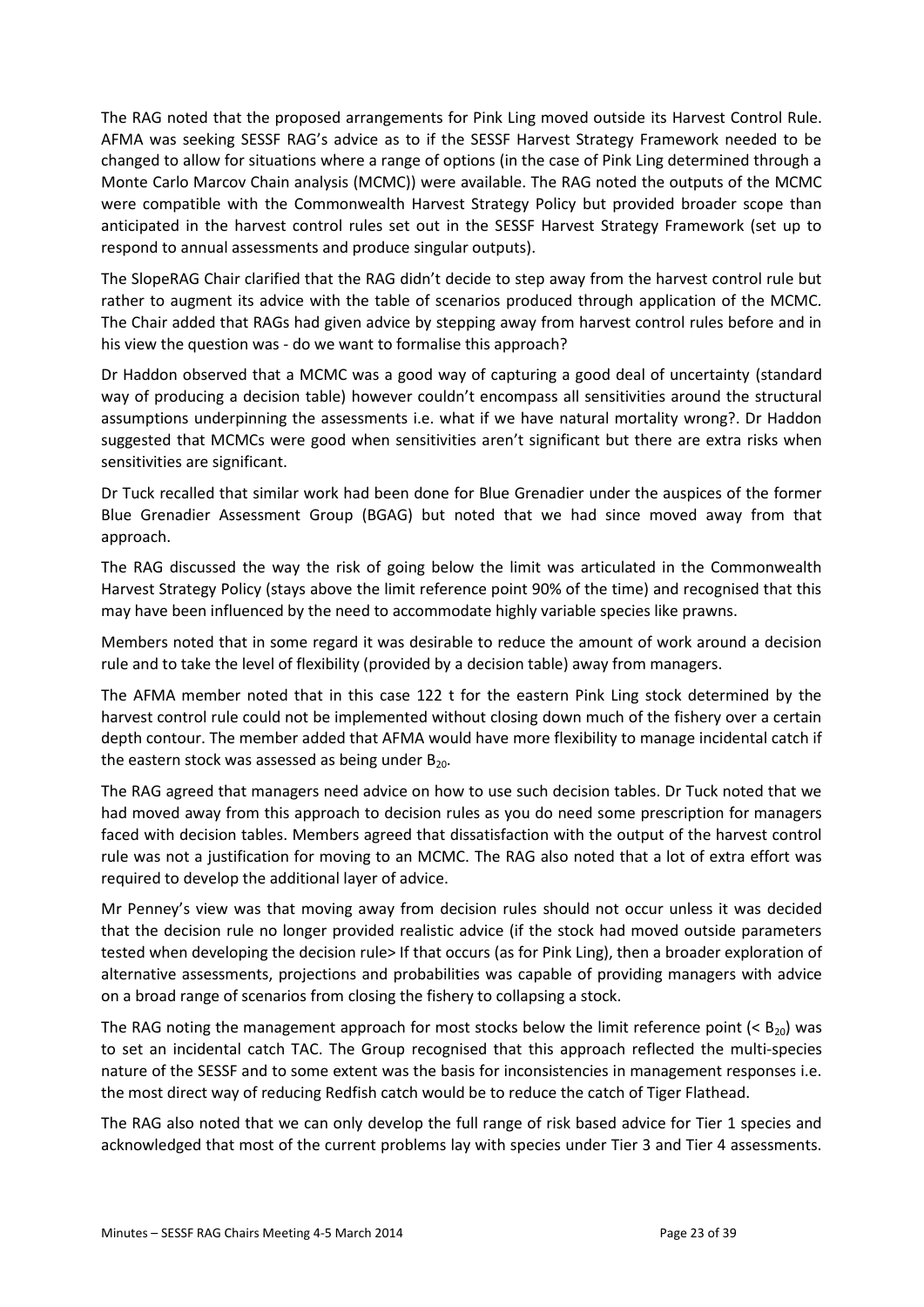Members discussed how, under normal assessment and RAG scheduling, might the decision to commission an MCMC be made and if so how much time/effort would be needed to perform it.

The AFMA member indicated that AFMA Management would undertake some intersessional work to develop guidance on the decision making process around augmenting assessment advice from Tier 1s with a range of risk based advice (i.e. MCMC outputs)

#### **Action 11** – AFMA Management - out of session

AFMA to develop some rules/guidance around the decision and of process moving away from a Harvest Control Rule and to augment assessment advice for Tier 1 assessed species with a range of risk based advice.

#### **Day 2 commenced at 9:03 am**

#### **5.2 Guidance for setting Multiple Year TACs (MYTACs)**

Dr Klaer recalled an earlier SESSF RAG discussion about how precaution might be added to MYTACs noting a general view that there is an increased risk with setting a TAC for 3 years rather than annually.

Members noted there had been no MSE testing of approaches which could be applied to for MYTACs to add precaution such as (use of average TACs, application of discounts). The RAG noted that the default setting currently was to use projections to determine MYRBCs.

Dr Tuck observed that the criteria used to decide if a species should be promoted to a MYTAC had not been tested.

The AFMA member indicated that the SESSF Harvest Strategy Framework has now been revised with the default now being to move to a MYTAC unless RAGs identify a reason(s) not to.

Dr Klaer noted that the concept of discounting between Tiers is more complex than was expected and it would appear that the appropriateness of a discount factor depends more on the biology of that species.

Mr Penney considered that the correct approach for a management decision would have been to have done the risk analysis and management strategy evaluation up front and then base the decision on the results and then manage those risks. Mr Penney noted that the transition to MYTACs had not been MSE tested.

The RAG noted that Tier 1 assessment could be used to generate projections but this could not be done for Tier 3 and Tier 4 assessed species. The RAG recognised that, given the lack of MSE testing, decisions around adding precaution to MYTACs for Tier 3 and 4 species would need to be based on expert judgement. Members noted that it was likely that the Strategic Review of Monitoring and Assessment in the SESSF project would identify the need for MSE testing of MYTACs and breakout rules.

The SlopeRAG Chair suggested separating the discount factor issue from the MYTAC discussion. The SlopeRAG Chair, noting concerns, indicated that the issue of suitability for MYTACs was no longer up for discussion. The SlopeRAG Chair also recalled the findings of the Stokes Review which indicated there was little value in moving to MYTACs for Tier 3 and Tier 4 species yet we are now in the space where we are trying them. The RAG noted that the 2013 assessment process had largely followed this direction with species being excluded from being put on MYTACs for quite specific reasons.

Dr Knuckey noting that break-out rules are in place, suggested that it would be helpful to know how much these might offset the inherent risk in a MYTAC. Members noted that the AFMA Commission wasn't comfortable with set and forget arrangements.

Mr Penney recalled the dilemma with breakout rules being the work required to examine them could approach the scale of actual running Tier 3 and Tier 4 assessments. Mr Penney indicated that the New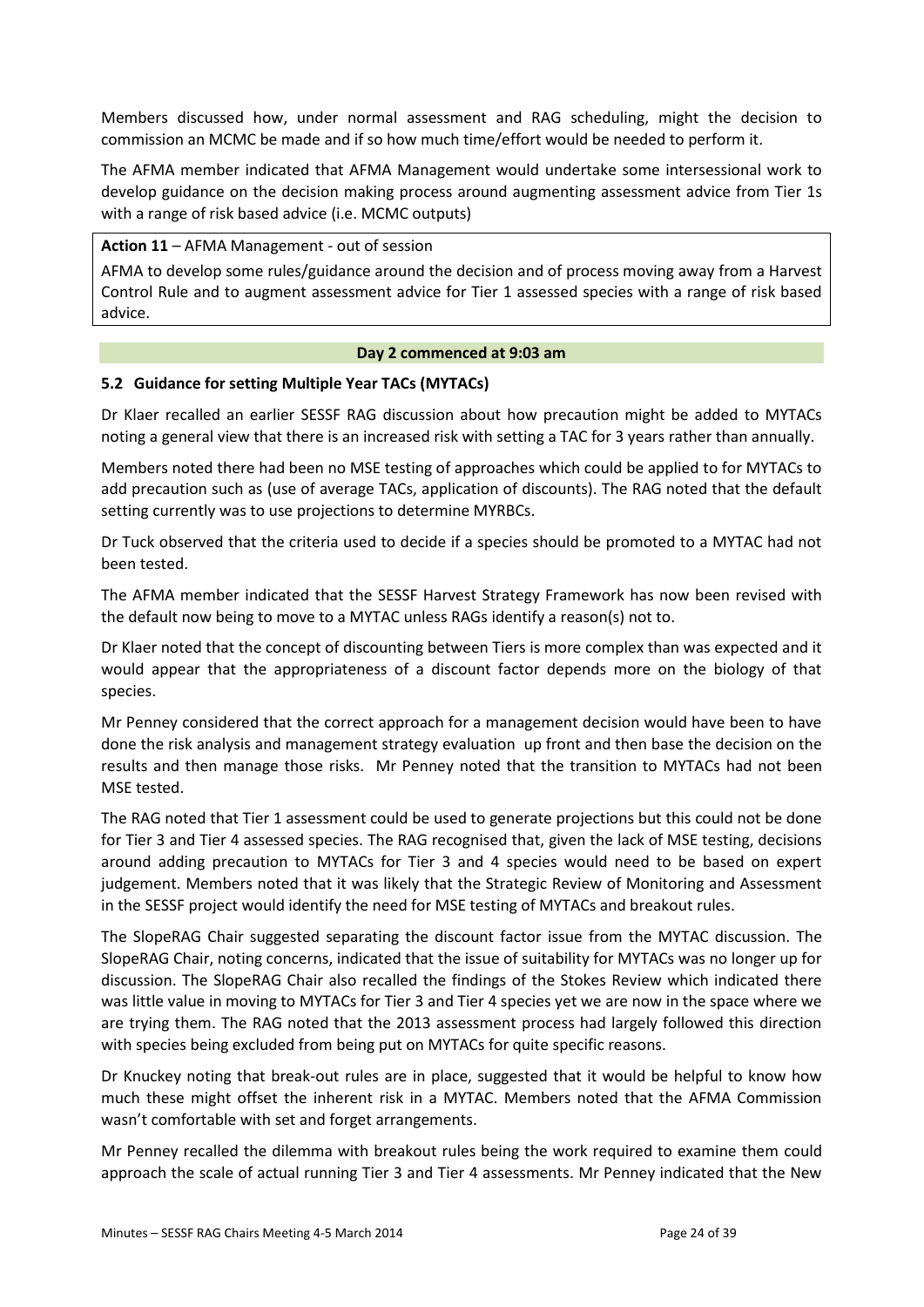Zealand practice was to only use breakout rules based on large changes in catch (cost effective). Mr Penney noted the New Zealand approach was that break-out rules should be the minimum needed to detect a significant change.

Members agreed that for a Tier 1 species on a MYTAC the cost of running annuals CPUE standardisations to test the breakout rules was appropriate given the relative costs in doing a full assessment to a CPUE standardisation. At the other end of the scale doing a fresh CPUE standardisation for a Tier 4 species was basically equivalent to running the Tier 4.

The RAG then addressed the points in AFMA's paper and noted:

- That the RAGs set MYRBCs and the AFMA sets MYTACs.
- That the management process has to manage within the RBC.
- Breakout rules should cover changes in the 'unmanaged part of the fishery' i.e. discarding, state catches (potential for overfishing)
- MYRBCs should reflect the uncertainty in Tier 1 assessment projections.

The RAG noted that a total catch breakout rule (i.e. catch > RBC) would formalise the RAG statement that there is an unquantifiable risk associated with unrestrained and escalating state catch for some species. Most members saw this as another lever for getting better data on state catch and getting them in the system with some form of catch control. An alternative approach was to recommend that species in this situation were not suitable for MYTACs.

AFMA agreed to circulate the excerpt from the SESSF HSF pertinent to this discussion.

#### **Action 12** - AFMA Management

AFMA to recirculate the relevant section of SESSF Harvest Strategy Framework for comments with particular reference to break-out rules for the unmanaged part of the fishery – state catch or discards.

#### Small change rule

The RAG noted that the small change rule fulfilled a smoothing function and had been requested by industry and was not a product of RAG process or the assessments.

The RAG discussed if both change limiting rules could be dispensed with under a MYTAC dominated regime. Dr Klaer indicated that the large change rule was necessary in Tier 3s and this had been demonstrated by MSE testing. Dr Klaer indicated that earlier testing had indicated that the small change rule was neutral.

Member noted the large change rule wasn't as suitable for species with episodic recruitment like Blue Grenadier and Redfish. Dr Tuck noted that where you have small TACs the 50% rule made it hard to respond to fluctuations in biomass quickly enough. An additional concern was the potential for the rule to constrain changes when species came off 3 year MYTACs and significant adjustments to the TAC were needed.

Mr Penney indicated that the change you might consider acceptable needs to be relevant to the species and what the stock does.

The RAG agreed that the small change rule was not necessary given the transition to MYTACs however recognises that AFMA may wish to consult with industry prior to removing it from the SESSF Harvest Strategy Framework.

The RAG notes that the 50% large change rule is not suitable for Blue Grenadier and Redfish but is needed for Tier 3 assessments and that it and been part of MSE testing of harvest control rules for the SESSF. The RAG considered that testing of the 50% large change rule in the context of MYTACs is referred for inclusion in the *Review of Monitoring and Assessment in the SESSF* project.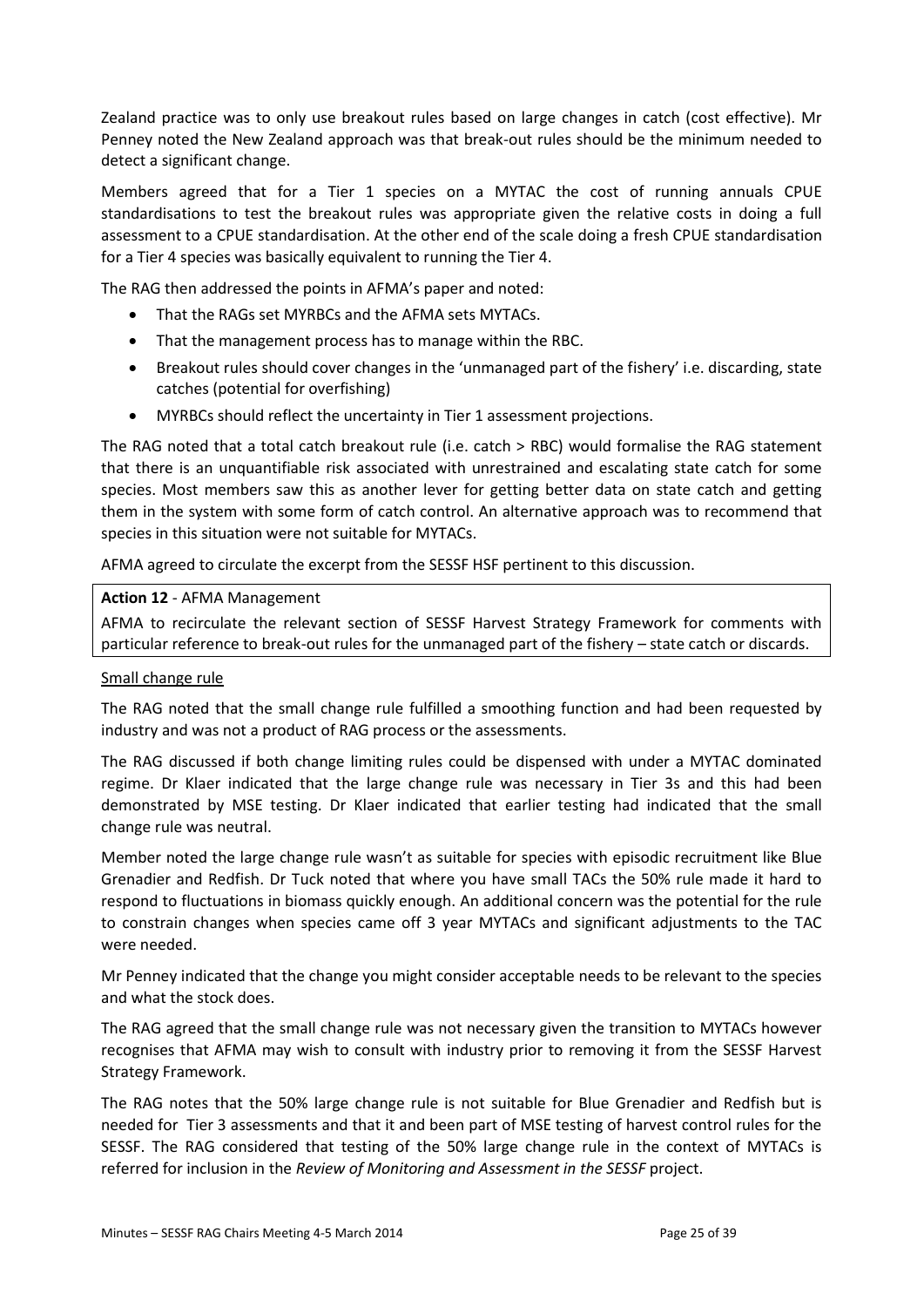#### **Recommendations**

That the small change rule be removed from the SESSF Harvest Strategy Framework subject to AFMA consulting with industry.

That AFMA refer the need for MSE testing of the 50% large change rule in the context of MYTACs with particular reference to Blue Grenadier and Redfish and any other species with episodic recruitment to the *Review of Monitoring and Assessment in the SESSF* research project.

#### Role of break-out rules

The RAG noted that the only quantitative rule presently was the standardised CPUE breakout rule used for Tier 1 species under MYTACs. Members supported retaining the use of standardised CPUE as the basis for Tier 1 break-out rules.

The RAG noted that for a Tier 3 the approach might be to examine if the age structure had changed significantly but we don't have a good metric for that.

The RAG noted suggestions that breakout rules for Tier 4s be designed around information available in Data Summary like catch, length frequency data, data representativeness and possibly geometric mean CPUE. Dr Haddon observed that ideally approaches would be developed individually. Members agreed that geometric mean CPUE may be a suitable CPUE breakout rule for some Tier 4 species. The RAG noted that using the same code to rerun the optimal CPUE standardisation used in the Tier 4 to set the MYTACs would also be a cost effective process. Dr Klaer confirmed that running the original to provide for testing against the break out rule would be largely automated task.

#### **Recommendation**

That if the RAGs elect to maintain CPUE breakout rules for particular Tier 4 species then those breakout rules should be referenced to, and tested against, the optimal CPUE standardisation used to set the MYTAC for that species.

#### Assessment workload associated with MYTACs

The RAG recalled the discussion under Agenda Item 4.2 regarding avoiding having a logjam of assessment in 2016. Members agreed that 3 Years became somewhat of a standard but noted there was no in-principle objection to having 4 or 5 year MYTACs for candidate species that exhibit stability.

The AFMA member noted that it was possible to bring some assessments forward to 2015. SESSF RAG was comfortable with the RAGs making the call on scheduling.

**Action 13** – AFMA Management, SharkRAG, ShelfRAG, SlopeRAG *for SESSF RAG Data Meeting* That the RAGs review the assessment schedule for their species for 2015 to 2017 and give advice to AFMA on how their schedule can be integrated without creating an assessment workload spike in 2016.

#### Integration of MYTACs into the SESSF Harvest Strategy Framework

Dr Finn noted that a couple of the RAGs elected to use catch levels around CTARGET when setting MYTACs for Tier 4 species (i.e. recommending catch over the target period of the Tier 4 as the basis for the MYRBC). Dr Finn noted this seemed to be an overly conservative approach for those stocks where the CPUE was tracking well above the target reference period.

Dr Haddon noted that there was no general principle to be gleaned from this but indicated that  $C_{TARGET}$ was both a safe catch level and our proxy for B<sub>48</sub>. Members accepted Dr Finn's observation but considered that it was appropriate approach for Tier 4 stocks including those which exhibit high variability and in some cases high discard rates.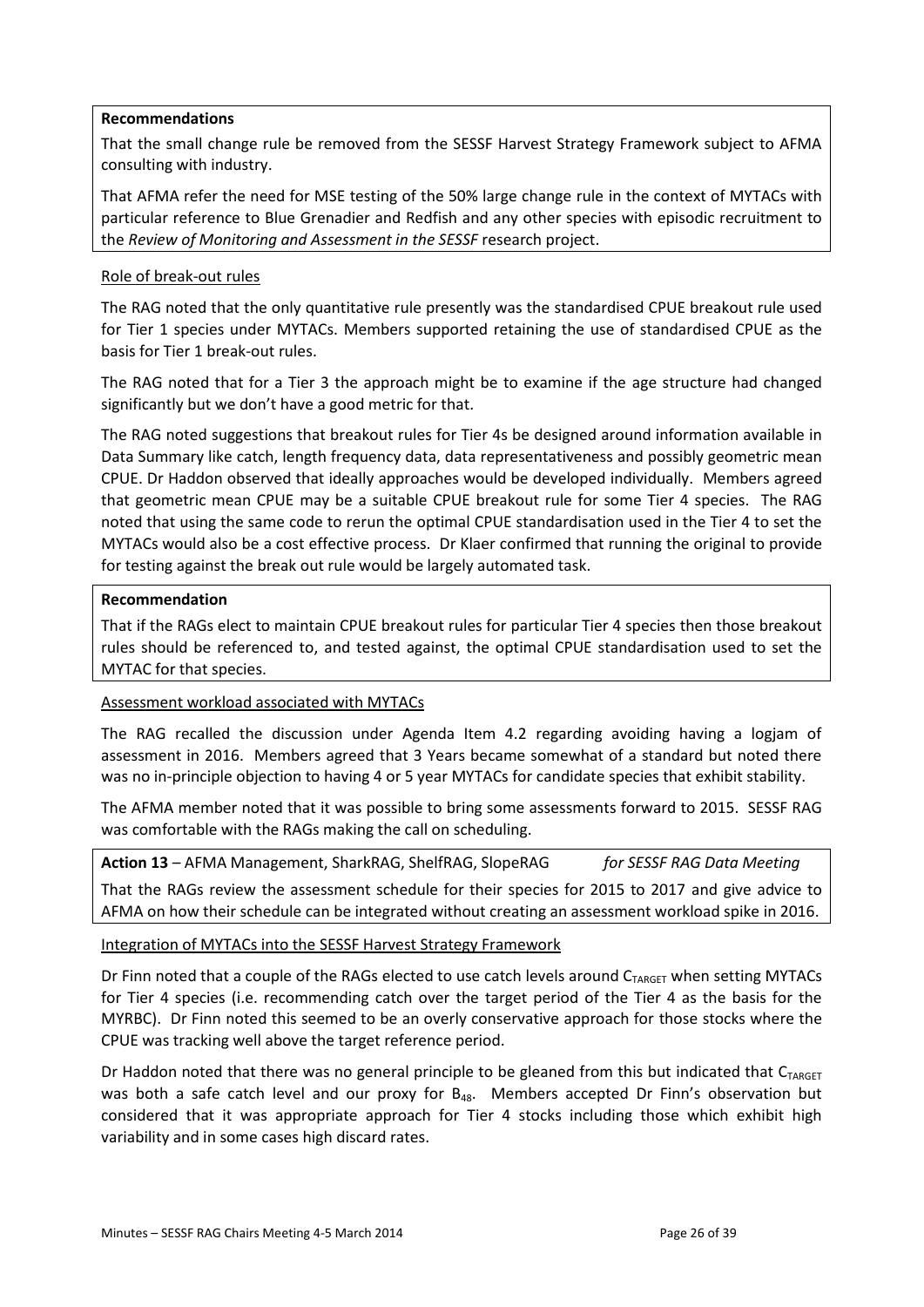Members recognised that the RAGs were aware that for some species recent annual RBCs were higher than  $C_{TARGET}$  but considered that overruling this approach was not appropriate. The RAG agreed that MYTAC settings should be considered on a case by case basis by the RAGs.

#### **5.3 Are changes to the Tier 3 multiplier required?**

The RAG noted that the Tier 3 multiplier was being limited but that this was not articulated in the SESSF Harvest Strategy Framework. Dr Klaer noted support for a limit on Tier 3s and advised that the current approach was to set a minimum threshold for Fishing Mortality (F) at 10% of Natural Mortality (M):

#### $F \geq M/10$ ⁄ *where* F = Fishing Mortality, M = Natural Mortality

The RAG noted that the cap on F stopped the Tier 3 selecting RBCs from the part of the catch curve that tended to infinity as F became very small and which generated improbable RBCs.

The RAG supported the use of the limit on F and asked AFMA to work with Dr Klaer to craft the words for the SESSF Harvest Strategy Framework. Dr Klaer noted that the 50% large change rule moderated TACs regardless but the cap on F would stop Tier 3s generating very large RBCs.

#### **Action 14** – AFMA Management, Dr Klaer

AFMA to work with Dr Klaer (CSIRO) to craft words describing the cap on F (Fishing Mortality) in Tier 3s in the SESSF Harvest Strategy Framework.

#### **5.4 Situations whereby application of discounts result in a zero RBC**

The RAG noted the discount factors for Tier 3 and Tier 4 assessed species were applied to the Global RBCs. Members noted that in unusual circumstances i.e. high discards and significant state catch that the end result might be no room for a Commonwealth TAC.

Dr Klaer noted that situation was complicated by the possibility that decreasing the Commonwealth TAC could decrease discards or alternately that fishing (for other species) continues and the lower TAC just means discarding increases. Mr Penney agreed that this was an area where the RAGs could give advice.

The AFMA member considered that the primary reason for applying a discount factor was to allow for uncertainty in the assessment on that basis it should be applied to the Global RBC.

The RAG recognised that whether discount factors were used or similar precaution was built into Tier 3s and Tier 4s upfront the problem with discards and state catch remained with the allocation issue being management problem.

Mr Stone indicated that the process also assumed that all discards are mortalities and argued that this wasn't the case for several species.

#### **5.5 Development of formal guidance in relation to the application of discount factors**

The RAG resumed discussing the difficult issue of discount factors noting that AFMA was seeking formal advice from SESSF RAG on when discount factors should be applied and reasons for not applying them.

Dr Knuckey indicated that the review by Dr Fay as well as consideration by the various RAGs suggested that it wasn't the methods which contributed the main uncertainty but it was the data that underpinned them that made them uncertain. Dr Knuckey suggested that a Tier 3 had just as much potential as a Tier 4 to be uncertain.

Dr Haddon noted that the advantage of a Tier 3 was that it gives you direct estimates relating to the target and limit reference points whereas the Tier 4 operates against proxies.

Dr Klaer noted that there may not be equilibrium as it was possible that the amount of effort and catch in the reference period might not be related to each other.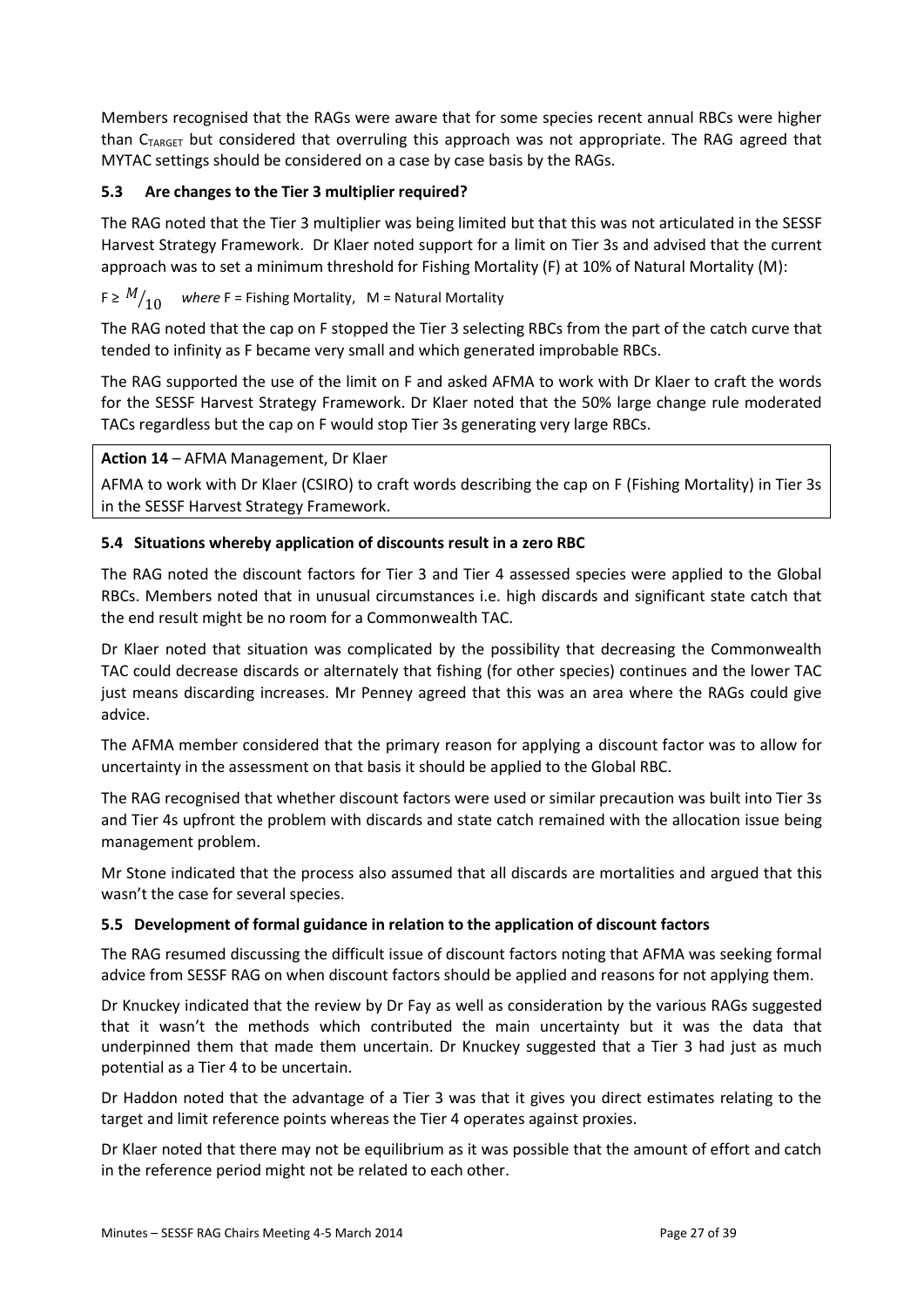The ShelfRAG and SlopeRAG Chair noted that Dr Fay's analysis didn't indicate any ready substitutes.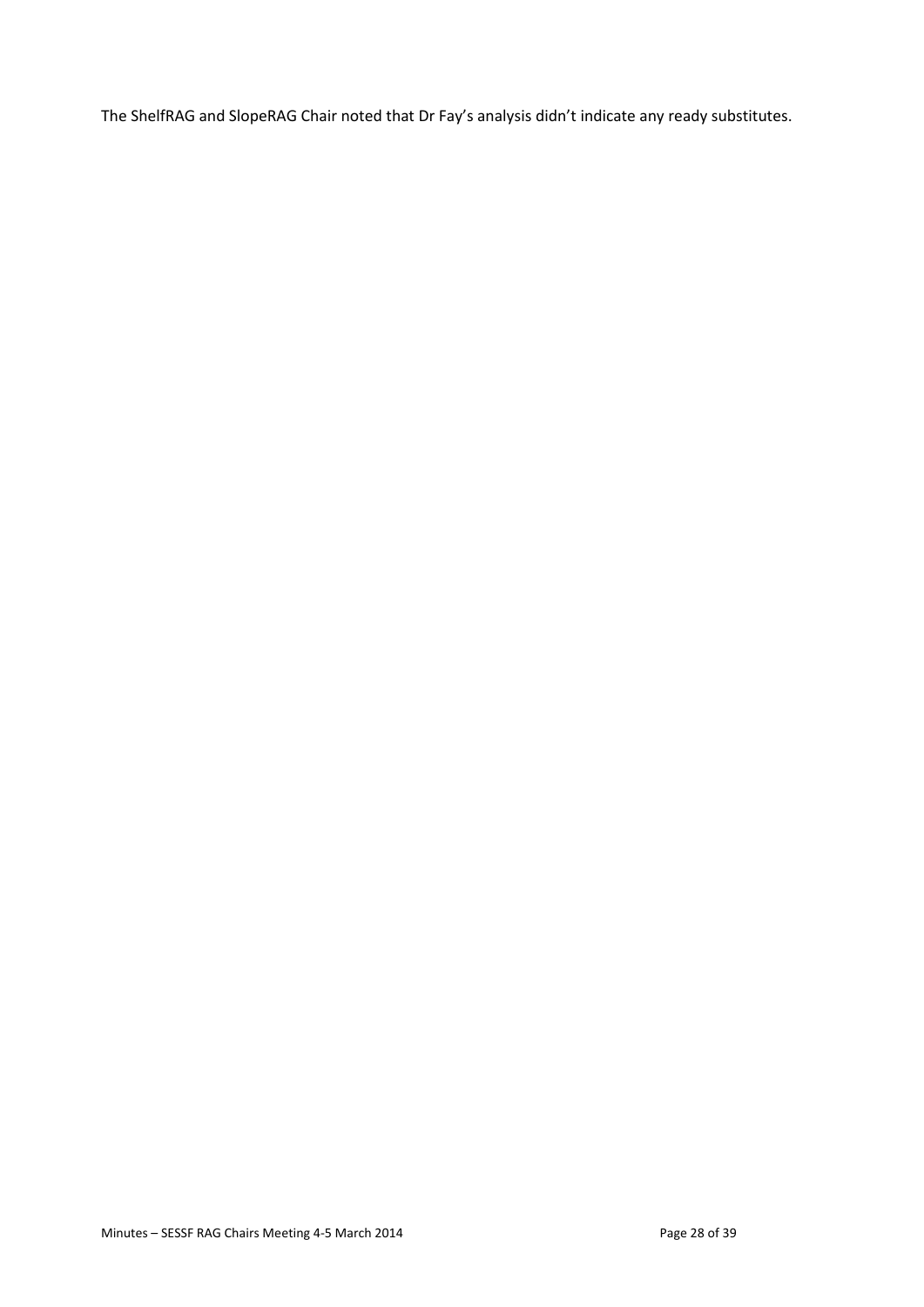| Tier 3                                                                                                                                                          | Tier 4                                                                          |
|-----------------------------------------------------------------------------------------------------------------------------------------------------------------|---------------------------------------------------------------------------------|
| References age or size structure and also<br>uses estimates of selectivity-at-age, length-<br>at-age, weight-at-age, age-at-maturity, and<br>natural mortality. | References CPUE data (logbooks)                                                 |
| Relies on observer or port sampling of<br>length frequency and otolith collections<br>being representative of the catch                                         | Lot of data<br>Essentially 100% of the fleet activity available                 |
| More assumptions in a Tier 3                                                                                                                                    | Assumes CPUE is proportional to abundance                                       |
| Direct estimate versus the target and limit<br>reference points                                                                                                 | Assumes that the chosen reference period is a<br>suitable proxy for $B_{MFY}$ . |

Dr Klaer noted that over time a number of Tier 3s had been converted to Tier 1s which, funding limitations aside, was a logical pathway if you had both CPUE and data on age structure. Dr Klaer added that the RAGs had identified reasons why a number of species weren't suitable for Tier 3s – dome shaped selectivity, episodic recruitment.

The RAG returned to the question about what were the justifications for not applying discount factors.

SESSF RAG, noting Dr Fay's report, **agreed that stability in CPUE was not a valid reason to waive a discount factor.**

The SharkRAG Chair indicated that SharkRAG's unanimous view was that spatial closures were a legitimate reason to waive discount factors and would appreciate more specific wording in the SESSF Harvest Strategy Framework to add weight to decisions to waive discount factors. Members agreed that the scale of precaution provide by closures could be quantified to some extent i.e. catch formerly taken inside particular closures.

SESSF RAG **reiterated its support for waiving discount factors on the basis of closures** providing equivalent protection but encouraged RAGs to support such recommendations with an analysis that quantified the level of protection particular closures provided with regard to the relevant discount factor.

The RAG recognised that discount factors were a means of achieving risk equivalency across the Tier levels. Dr Klaer noted that testing had indicated declining performance as you went from Tier 1 to a Tier 3 and then to a Tier 4 but Dr Fay had found that this was very difficult to account for in a numerical sense. Members noted that Dr Fay's work established that performance was highly variable between different species.

The RAG noted that that Dr Fay had suggested that error estimates around Tier 3 and 4 methods could form the basis of decisions about discount factors. It was noted that this approach addressed two findings from Dr Fay's analyses: that the level of any discount should be species specific and it should be responsive to the level of variability in the input data. The RAG considered that this was worth exploring.

Dr Klaer suggested calculating error estimates around the Tier 3 and Tier 4 RBCs and using that to modify the discount factors in some way.

Dr Klaer proposed starting with adding error estimates to Tier 3 and Tier 4 outputs:

- Fit to slope to get Z for Tier 3s
- Error around recent CPUEs for Tier 4s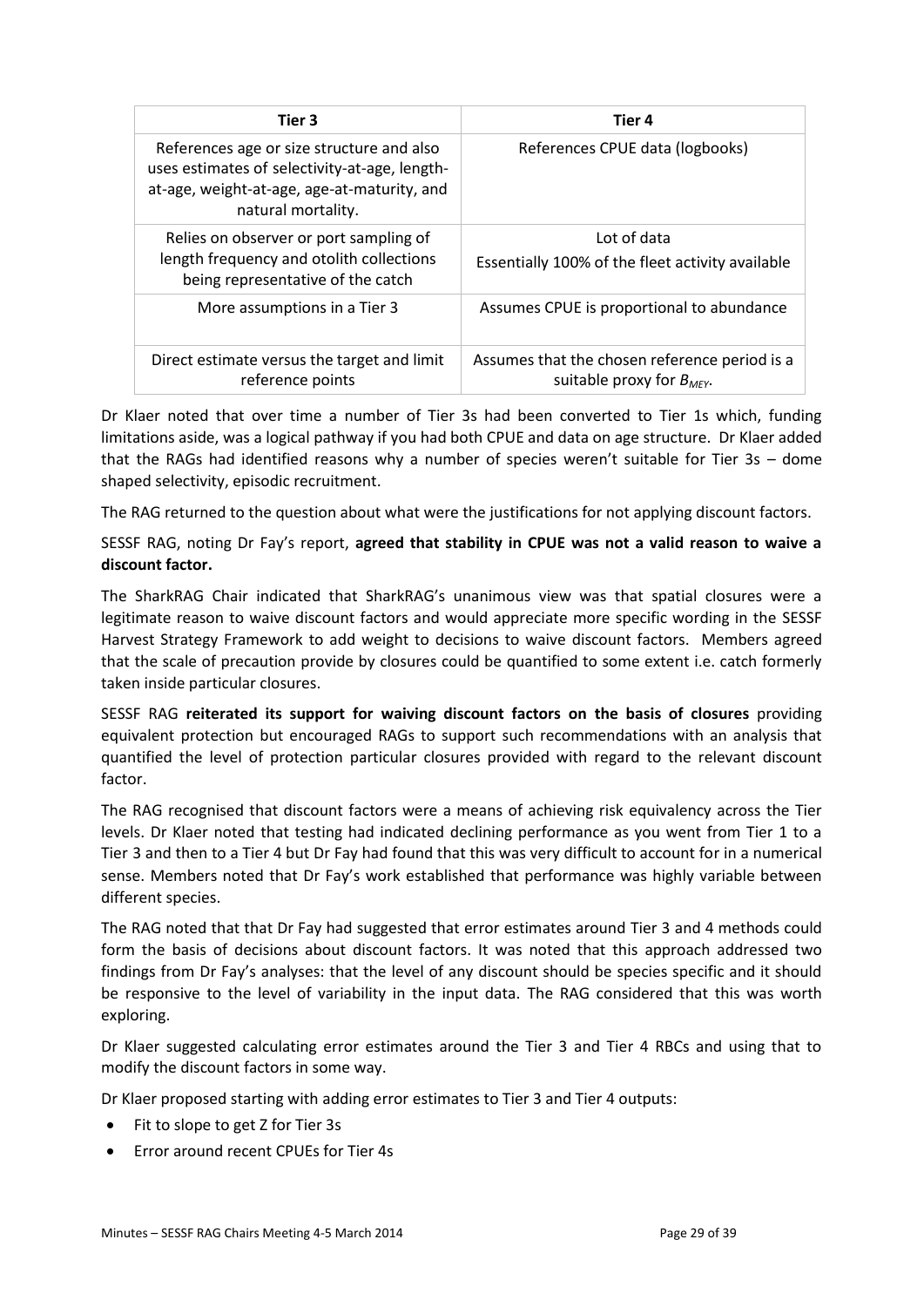The RAG noted that with Tier 4 it may be worth doing residuals for the reference period as well as the recent average.

The RAG noted that what we then do with the error estimates with respect to discount factors might be an additional body of work. The RAG noted that this initial work would not necessitate any change to the SESSF Harvest Strategy Framework until this approach had been developed and tested.

The RAG agreed that the 5% and 15% discount factors should remain in effect until we have a robust replacement including possibly being tested.

#### **Action 15 –** AFMA, CSIRO

(a) AFMA to request that CSIRO include error estimates around:

- Fit to slope to get Z for Tier 3s
- Error around recent CPUEs for Tier 4s (recent average)
- (b) Put error estimates on the agenda for SESSF RAG's 2014 Data Meeting

#### *6 Ecological Risk Management*

#### **6.1 Comments on Ecological Risk Assessments**

Mr Corrie (AFMA) briefed the RAG on AFMA's Ecological Risk Management (ERM) framework for the SESSF. Mr Corrie explained that AFMA was seeking SESSF RAG's advice the:

- Level 3 SAFE Results (Chondrichthyans and Teleosts); and
- Residual Risk Assessment (of Level 3 Results for Teleosts and Chondrichthyans)

Mr Corrie noted that SharkRAG had reviewed the assessments for gillnet sector/species and were comfortable with School Shark remaining as a high risk. Members did not dispute the findings but considered that target species should be removed from the ERAs because they were managed under the Commonwealth Harvest Strategy Policy.

#### Auto-longline

Members noted that Level 3 analysis was still producing outliers. Members suggested that Cookie Cutter sharks were unlikely to be caught in the auto-longline sector and in any case evidence from tuna longline observers would probably indicate that this species was common and ubiquitous (frequent characteristic bites on tuna and swordfish). Members noted that the lack of information for some species may have resulted in their high risk ratings. Mr Penney expressed concern that unrealistic assumptions about catchability for species like Cookie Cutter sharks resulted in incorrect risk assessments. There was evidence or expert pinion available to improve assumptions regarding such values.

Dr Haddon was concerned that false positives could cloud real issues such as Mirror Dory in the autolongline SAFE.

#### **Trawl**

The RAG noted that the covered codend research project showed that 70% of little fish got through even standard mesh and recognised that this research would assist the residual risk assessment. Dr Knuckey offered to provide a copy to Mr Corrie.

#### **Action 16** – Dr Knuckey (Fishwell Consulting)

Dr Knuckey to forward a copy of the covered cod-end report to Mr Corrie (AFMA).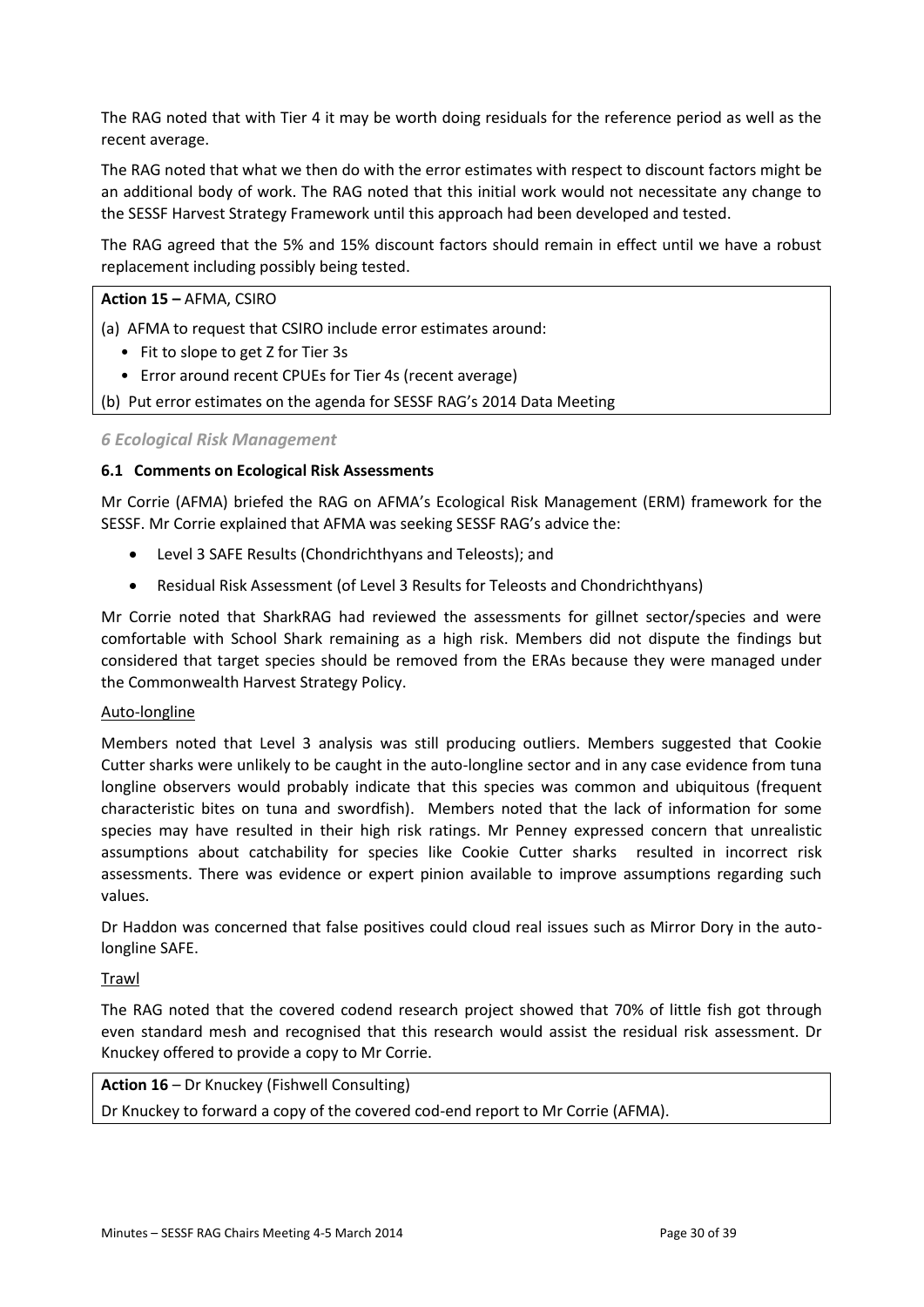Member were curious about Tiger Shark remaining in the SESSF otter trawl at precautionary extreme high risk given the CTS probably only occupied 10% of the Tiger Shark habitat in Australia and also because the last recorded catch was in 2004.

Members also noticed that expert override had been applied to Mirror Dory (a quota species) in the trawl assessment suggesting that more formalised arrangements should be considered for quota species.

Dr Knuckey noted that Whitefin Swell Sharks were rated as precautionary extreme high risk and suggested that these were amongst the toughest animals landed onto fishing boats and survived capture very well.

Mr Burns (AFMA) suggested it would be worthwhile cross checking observer records of spurdog species identifications with the lists in the SAFE report.

The RAG also thought it would be worth trying to chase up life history information sources for Cuttlefish and Octopods listed at high risk in the GABT ERA.

Mr Corrie indicated that after RAG comments were taking into account that AFMA would consult further on its ERM responses for the high risk species.

#### **6.2 Species classification**

The RAG noted that the project looking at identifying byproduct species was implemented with assistance from ABARES in anticipation of a revised version of the Commonwealth Harvest Strategy Policy being announced.

The RAG indicated its interest in reviewing this work when indications of the Government's intention regarding the Harvest Strategy Policy and the Policy on Fisheries Bycatch were clear.

#### **6.3 Recognition of other species/baskets as secondary species (MSY targets)**

The RAG discussed possible candidates for moving to  $B_{MSY}$  targets in the SESSF noting that Ocean Perch and Ribaldo were currently managed at  $B_{MSY}$  (proxy).

The RAG considered who was best informed to manage the process for 'dropping' quota species into the secondary species group. The RAG noted that AFMA had suggested that Sawshark might be an appropriate candidate but noted advice from the SharkRAG Chair that there may be some targeting of these species (basket TAC). Members also noted that the TAC recommended for Sawshark was quite large which reduced potential for lack of quota availability for this species constraining effort on Gummy Shark.

SEESF RAG agreed that the individual RAGs remained best placed to advise on the appropriate target level for particular species within the confines of the Commonwealth Harvest Strategy Policy.

#### *7 - General issues*

#### **7.1 Clarification around jargon used in the context of SESSF stock assessments**

The RAG agreed that it would be worthwhile to expand the glossary used by SEMAC to include some of the common terms used in the SESSF fisheries stock assessment process.

#### **7.2 Update on the reviews of the Commonwealth Harvest Strategy Policy and the Commonwealth Policy on Fisheries Bycatch**

The RAG noted that there had been no fresh advice from the Department of Agriculture on the status of the reviews.

#### *8 Other business*

#### **8.1 AFMA website publication**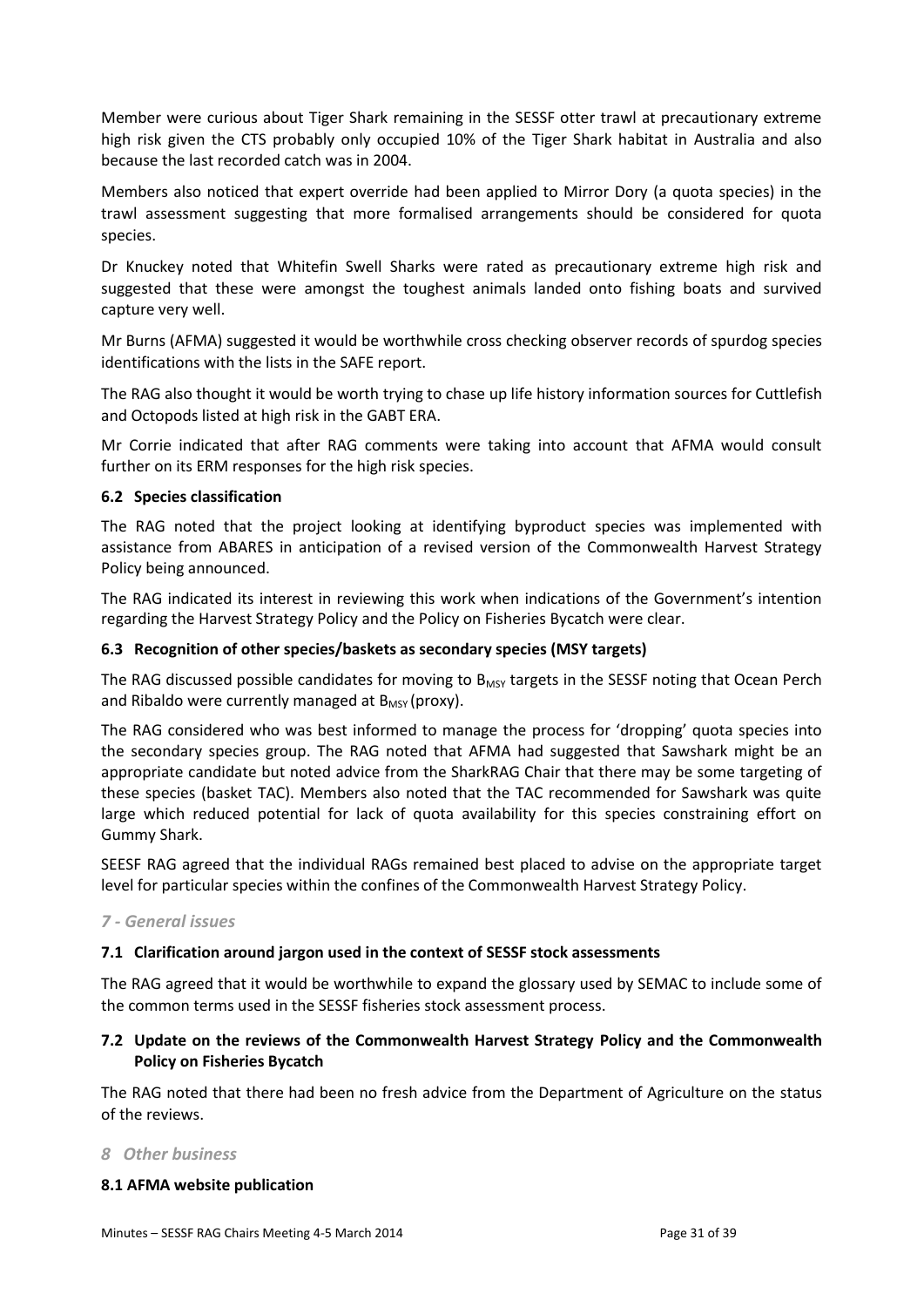The RAG agreed that all papers should be placed on the website with the exception of the tables in the draft residual risk reports tabled under Agenda Item 6.1 given their draft status.

#### **8.2 Project updates includes Dolphin Management Strategy**

Mr Power (AFMA) briefed the RAG on the development of AFMA's Dolphin Management Strategy for the gillnet sector. The RAG noted that there was a meeting scheduled for 12 March 2014 which would bring together fishery managers, marine mammal scientists, mitigation specialists and industry representatives.

Mr Power explained that that the key elements of the draft strategy were:

- Series of escalating responses to mortalities
- Rollout of electronic monitoring across the gillnet fleet
- Capacity to structure management around individual accountability

Mr Stone registered strong concern about the lack of an adequate cost benefit analysis for the broader rollout of e-monitoring across the gillnet sector. Mr Power indicated that a final decision was yet to be made and a focused cost benefit analysis for the GHaT was under preparation.

Dr Knuckey asked if the area of waters of the fishery be divided up into smaller areas. Mr Power indicated this would be considered by the Working Group. Dr Tuck noted the social licence to operate aspect of this issue but asked if information on the population size of local dolphin populations was being considered: - are they under threat are populations localised, is there information on movement rates. Dr Tuck expected that bycatch rates would be linked to abundance.

Mr Power noted that the *Fisheries Management Act 1991* placed a higher emphasis on the conservation of cetaceans than say seals but noted the *Environment Protection and Biodiversity Conservation Act 1999* (EPBC Act) remained the primary driver. Mr Power indicated that advice from Flinders University was that the Common Dolphin population around the Spencer Gulf numbered in the tens of thousands and noted that genetic research suggests that there are discrete populations within the broader stock.

Dr Tuck (CSIRO) advised that work on the FRDC funded research project 2011/032 *Incorporating the effects of marine spatial closures in risk assessments and fisheries stock assessments* was proceeding nicely. The RAG welcomed an offer from Dr Tuck to give a presentation at the SESSF RAG's Data Meeting in July 2014.

**Action 17** – Dr Tuck (CSIRO) SESSF RAG Data Meeting CSIRO to prepare a presentation for SESSF RAG Data Meeting on FRDC 2011/032: *Incorporating the effects of marine spatial closures in risk assessments and fisheries stock assessments.*

#### **8.3 AFMA Observer Program ISMP Progress Report**

The RAG noted the 2013 fourth quarter progress report (1 October to 31 December 2013) report from the ISMP (AFMA Observer Program).

The RAG considered it would be timely to review the observer coverage plan and sampling targets noting that it had been a few years since a review had examined coverage by the ISMP.

Members noted that targets for some species may be excessive i.e. Smooth Oreo (4,000 lengths) and that some sampling targets were not well specified i.e. Mirror Dory otoliths open ended. Mr Stone supported careful planning of targets noting that additional handling and storage of excess samples did add cost. The RAG agreed that otolith and vertebrae sample targets should be managed carefully as there were processing requirements for these. Mr Krusic-Golub indicated that over collection was being addressed.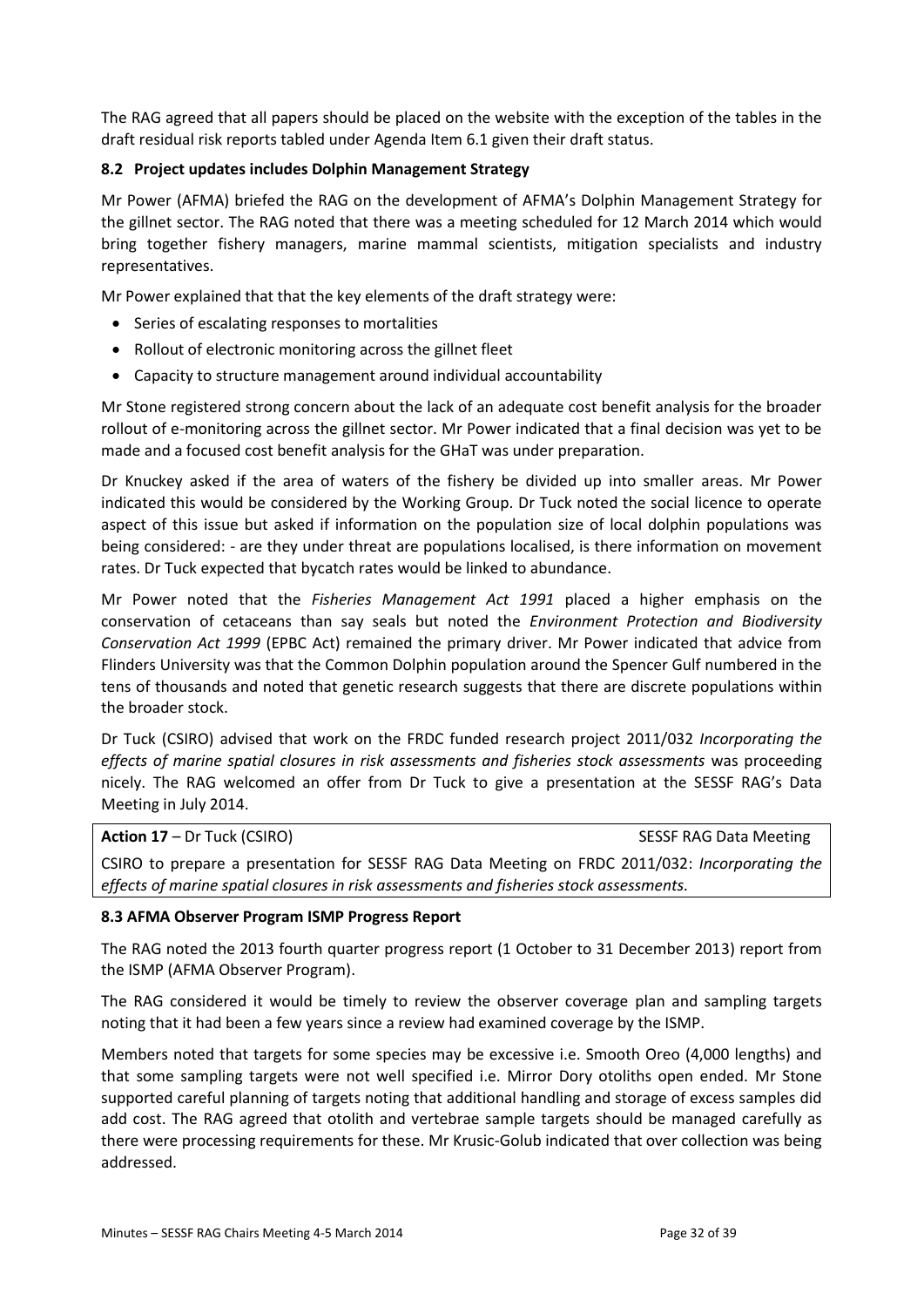Mr Burns noted that generally annual targets were divided by 4 to generate quarterly targets. The RAG suggested that it would be better if targets generally could reflect catch and suggested using the previous season's catch data to better allocate targets over the year.

Mr Penney observed that RAGs were good at complaining about non-representative observer coverage or sampling, but not so good at managing iterative processes and to better align coverage and sampling. It was necessary to maintain ongoing liaison between data users and the observer program. AFMA Management accepted that it was the agency's role to ensure this two way dialogue. The RAG suggested that the Observer Section circulate a copy of its draft observer targets to SESSF RAG and the individual RAGs by June each year.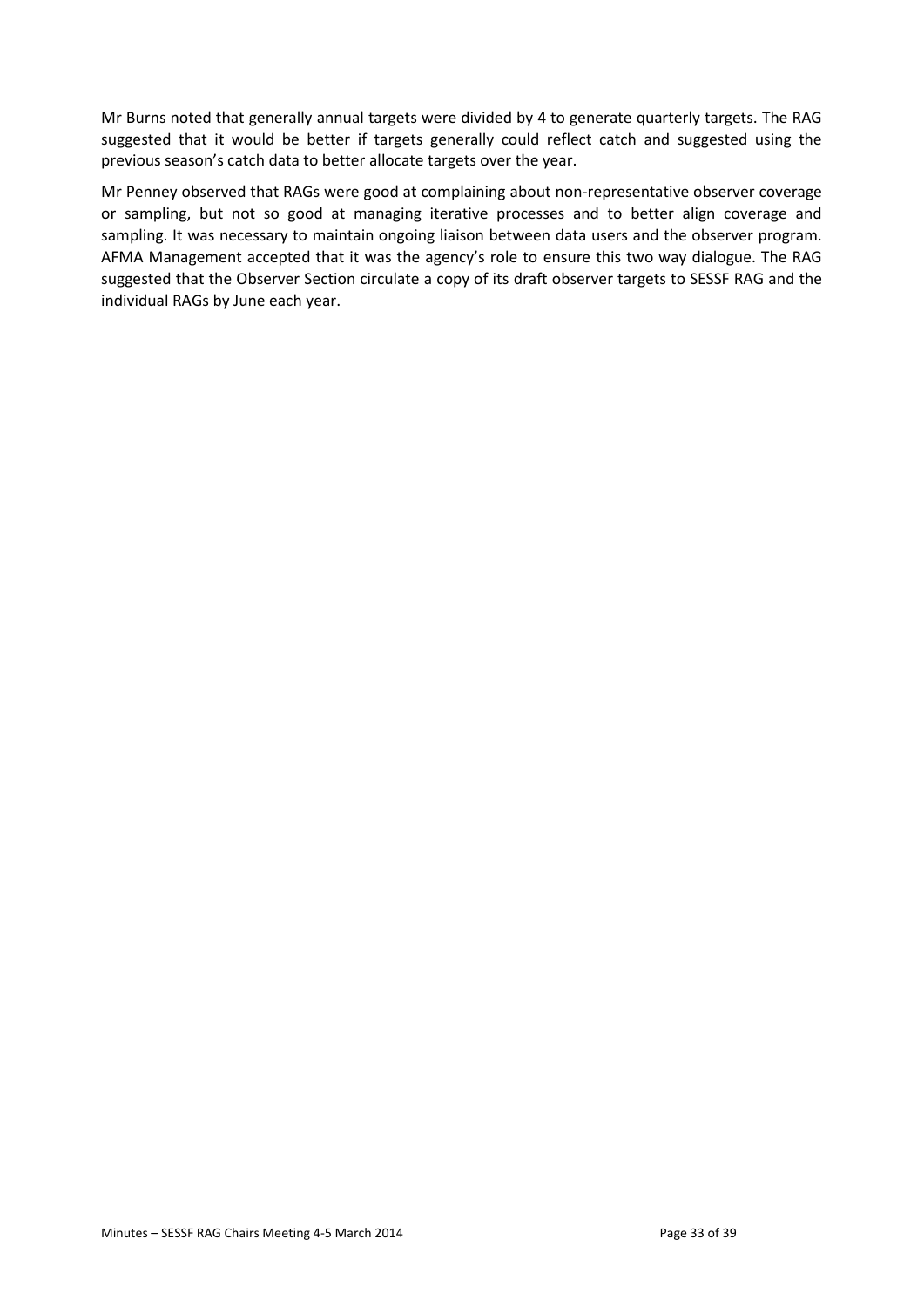**Action 18** – Mr Burns (AFMA Observer Section) by June each year

AFMA's Observer Section to circulate its draft observer coverage and sampling targets to the RAGs and Fish Ageing Services (FAS) by June each year for comment.

#### **8.4 Assessment responsibility for Western Gemfish**

The RAG agreed that it would be premature to recommend that GABRAG maintain long term responsibility for assessing Western Gemfish or that it be transferred to SlopeRAG until the outcomes of the stock structure research project were known.

#### *9 Next meeting*

#### **9.1 Scheduling of the 2014 RAG meetings**

The RAG confirmed its schedule for its Research the Data meetings for the week 28 July to 1 August 2014 with the exact dates to be advised out of session.

The SESSF RAG Chair thanked RAG Chairs, other members and observers for their valuable input and closed the meeting at 3:18 pm.

John Buckeridge

SESSF RAG Chair

xx July 2014

#### **Attachments:**

Attachment 1: Agreed agenda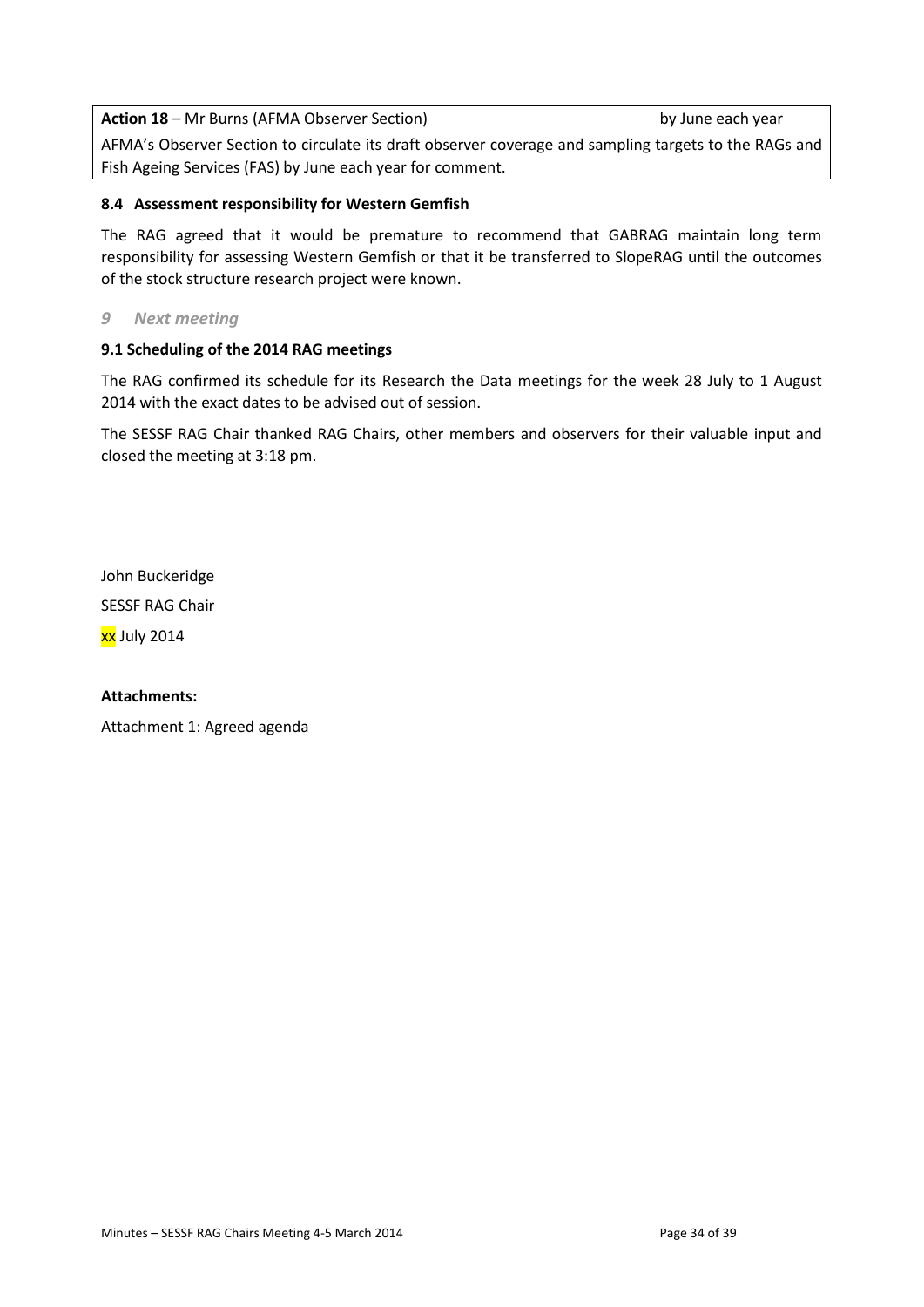#### **PARTICIPANTS AT SESSF RAG Chairs' Meeting – 4 and 5 March 2014**

**Chair** Professor John Buckeridge **SESSF RAG members** Mr George Day Dr Malcolm Haddon Dr Brendan Kelaher Mr Lance Lloyd Mr Sandy Morison Mr Andrew Penney **SESSF RAG Observers and Invited Guests** Mr Chris Burns (AFMA Observer Program) Mr Daniel Corrie (AFMA) Dr Marcus Finn (AFMA) Dr Neil Klaer (CSIRO) – Day 2 only Dr Ian Knuckey (Fishwell Consulting) Mr Kyne Krusic-Golub (Fish Ageing Services) Mr David Power (AFMA) Mr David Stone (SSFI) Dr Geoff Tuck (CSIRO)

#### **SESSF RAG Executive Officer**

Anthony de Fries

#### **Apologies**

Mr Simon Boag (SETFIA) Dr Sarah Jennings (member) Mr Jeff Moore (GABIA)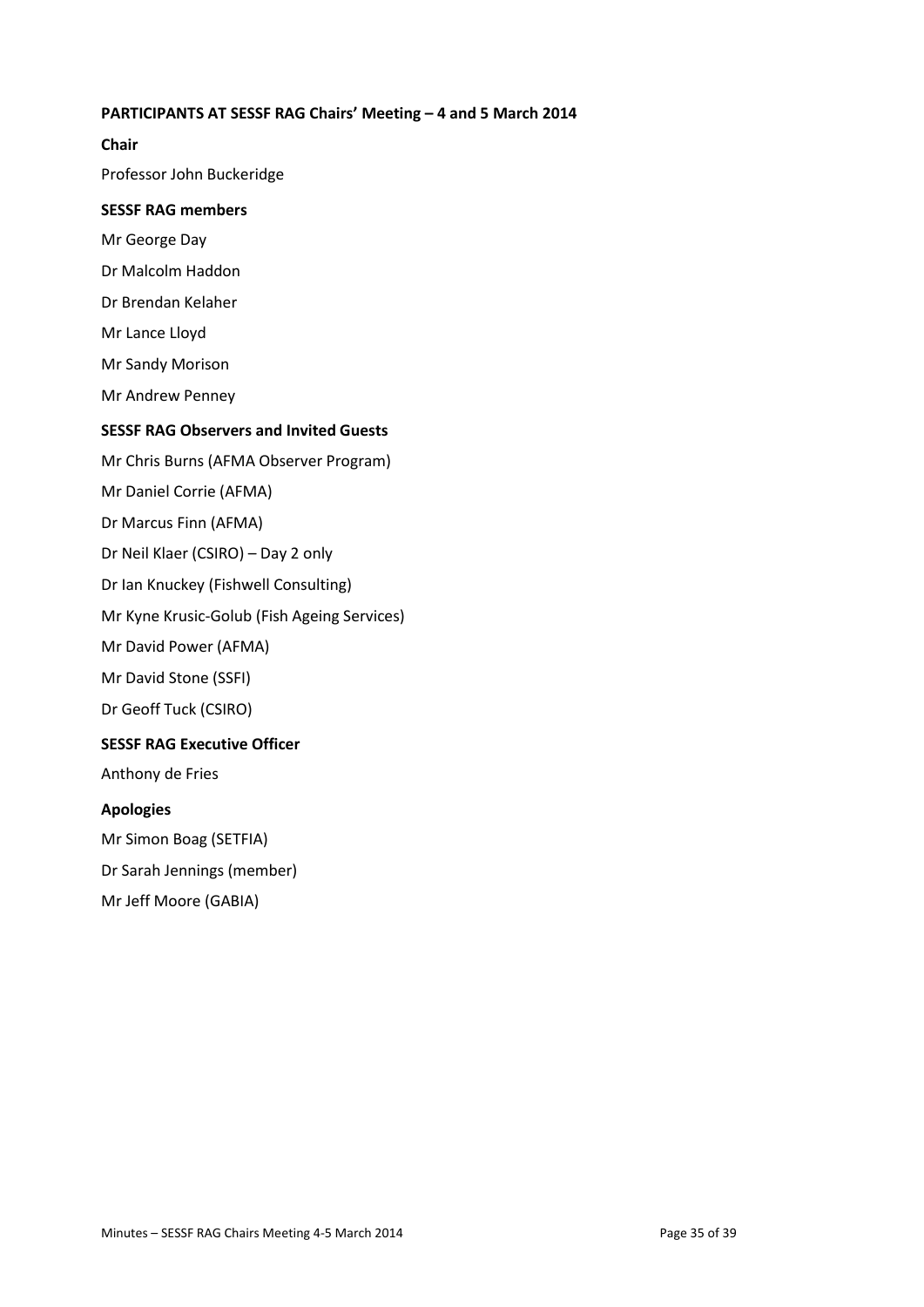#### **Actions Arising from SESSF RAG – 4 and 5 March 2014**

| No.            | <b>Action Item</b>                                                                                                                                                                                                                                         | <b>Action Person</b>                                      | <b>Timeframe</b>       |
|----------------|------------------------------------------------------------------------------------------------------------------------------------------------------------------------------------------------------------------------------------------------------------|-----------------------------------------------------------|------------------------|
| $\mathbf{1}$   | AFMA to update SESSF RAG on efforts to formalise data sharing<br>arrangements with NSW DPI.                                                                                                                                                                | AFMA                                                      | Next meeting           |
| $\overline{2}$ | That AFMA and CSIRO to distinguish line and gillnet data in length<br>frequency data tables and histograms in summary documents.                                                                                                                           | <b>AFMA Management</b><br><b>CSIRO</b>                    |                        |
| 3              | That AFMA develop protocols for handling (and marking) draft RAG<br>and MAC documents on SharePoint and establish follow-up<br>procedures to ensure draft versions are replaced with final copies<br>once these are available.                             | <b>AFMA Management</b>                                    |                        |
| $\overline{4}$ | Mr Burns to contact Dr Klaer and Dr Upston at CSIRO to explain the<br>observer coding around wildlife interactions - in particular the use of<br>the '888' code in relation to observed wildlife interactions and<br>wildlife counts.                      | Mr Burns<br>AFMA                                          | Data Meeting<br>2013   |
| 5a             | AFMA to circulate advice provided to SEMAC 13 by AFMA's Bycatch<br>Team in relation to criteria for reporting interactions with protected<br>species.                                                                                                      | <b>AFMA Management</b><br><b>Executive Officer</b>        | Out of session         |
| 5b             | AFMA to prepare a paper on the various definitions for interactions<br>with protected species:                                                                                                                                                             |                                                           |                        |
|                | • Legislative - EPBC Act, Threat Abatement Plan etc; and<br>• Operational - observers and logbook                                                                                                                                                          |                                                           |                        |
| 6              | That the SESSF RAG determine at its 2014 Research and Environment<br>Meeting how the RAG will contribute to the review of the SESSF 5<br>Year Strategic Research Plan.                                                                                     | <b>SESSF RAG</b>                                          | <b>July 2014</b>       |
| $\overline{7}$ | Ongoing - AFMA to report on the status of Upper Slope Dogfish<br>Research Plan Working Group at SESSF RAG's 2014 Research and<br><b>Environment Meeting</b>                                                                                                | <b>AFMA Management</b>                                    | <b>July 2014</b>       |
| 8              | AFMA to develop a paper on possible mechanisms for securing<br>external reviews for Tier 1 assessments in the SESSF.                                                                                                                                       | <b>AFMA Management</b>                                    |                        |
| 9              | AFMA to seek a list of candidate species from SlopeRAG for stock<br>regionalisation (based on available evidence with respect to stock<br>structure).                                                                                                      | <b>AFMA Management</b><br>SlopeRAG                        | Data Meeting<br>2014   |
| 10             | FAS to circulate a draft ageing plan (2015 to 2018) based on AFMA's<br>draft stock assessment schedule for 2014 to 2018 for comment.                                                                                                                       | Mr Krusic-Golub<br>(FAS)                                  | Out of session         |
| 11             | AFMA to develop some rules/guidance around the determination<br>and process to move to Incidental catch TACs - move away from a<br>Harvest Control Rule and to augment assessment advice for Tier 1<br>assessed species with a range of risk based advice. | <b>AFMA Management</b>                                    | Out of session         |
| 12             | AFMA to recirculate the relevant section of SESSF Harvest Strategy<br>Framework for comments with particular reference to break-out<br>rules for the unmanaged part of the fishery - state catch or discards.                                              | AFMA Management                                           | Out of session         |
| 13             | That the RAGs review the assessment schedule for their species for<br>2015 to 2017 and give advice to AFMA on how their schedule can be<br>integrated without creating an assessment workload spike in 2016.                                               | <b>AFMA Management</b><br>SharkRAG, ShelfRAG,<br>SlopeRAG | Data Meeting<br>2014   |
| 14             | AFMA to work with Dr Klaer (CSIRO) to craft words describing the cap<br>on F (Fishing Mortality) in Tier 3s in the SESSF Harvest Strategy<br>Framework.                                                                                                    | <b>AFMA Management</b><br>Dr Klaer                        | As soon as<br>possible |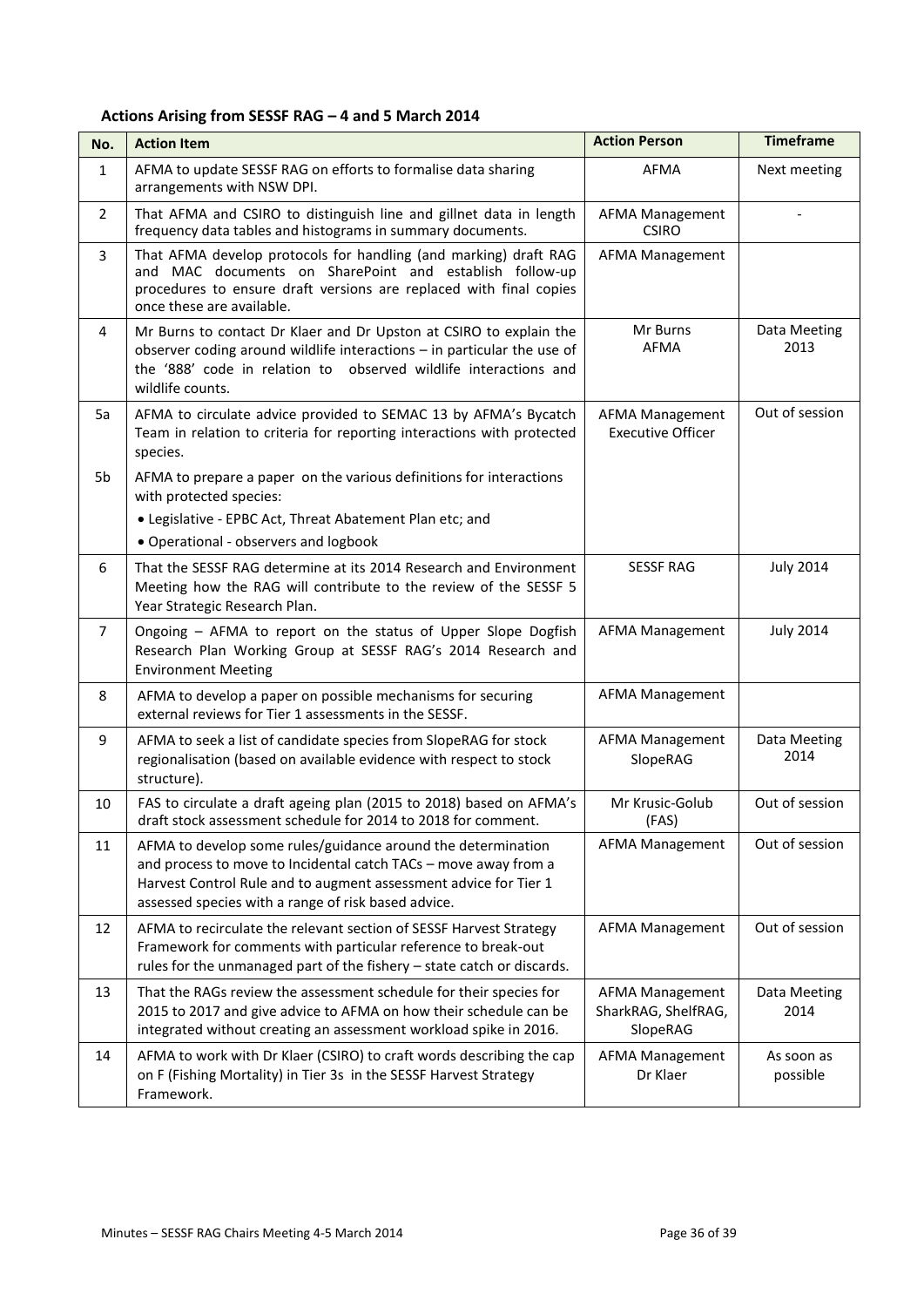| No.             | <b>Action Item</b>                                                                                                                                                                           | <b>Action Person</b>                       | <b>Timeframe</b>     |
|-----------------|----------------------------------------------------------------------------------------------------------------------------------------------------------------------------------------------|--------------------------------------------|----------------------|
| 15a             | AFMA to request that CSIRO include error estimates around:<br>• Fit to slope to get Z for Tier 3s<br>• Error around recent CPUEs for Tier 4s (recent average)                                | <b>AFMA Management</b><br>Dr Klaer (CSIRO) | Data Meeting<br>2014 |
| 15 <sub>b</sub> | Put error estimates on the agenda for SESSF RAG's 2014 Data                                                                                                                                  | AFMA Management                            | Data Meeting         |
|                 | Meeting                                                                                                                                                                                      | <b>Executive Officer</b>                   | 2014                 |
| 16              | Dr Knuckey to forward a copy of the covered cod-end report to Mr                                                                                                                             | Dr Knuckey                                 | As soon as           |
|                 | Corrie (AFMA).                                                                                                                                                                               | (Fishwell Consulting)                      | possible             |
| 17              | CSIRO to prepare a presentation for SESSF RAG Data Meeting on<br>FRDC 2011/032: Incorporating the effects of marine spatial closures<br>in risk assessments and fisheries stock assessments. | Dr Tuck<br>(CSIRO)                         | Data Meeting<br>2014 |
| 18              | AFMA's Observer Section to circulate its draft observer coverage and                                                                                                                         | Mr Burns                                   | By June each         |
|                 | sampling targets to the RAGs by June each year for comment.                                                                                                                                  | (AFMA)                                     | year                 |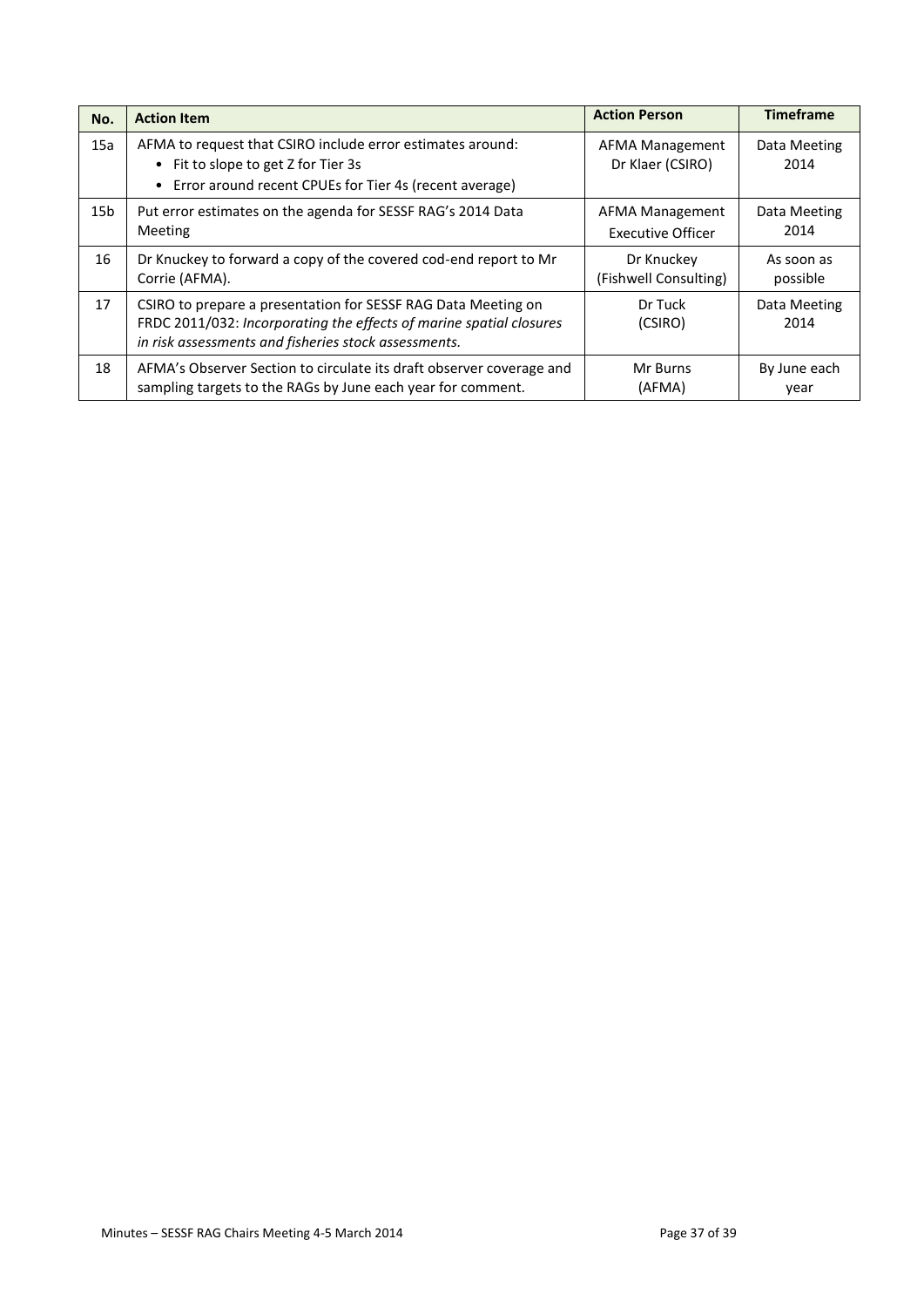

## **Southern and Eastern Scalefish and Shark Fishery Resource Assessment Group (SESSF RAG)**

**Agenda**

**4 and 5 March 2013 — Exhibition Room (first floor) Sydney Fish Markets Banks Street Pyrmont**

#### *9:00 am start – 4 th March*

#### **ITEM**

| 1.  | <b>Preliminaries</b>                                                                                                     | 40 mins |
|-----|--------------------------------------------------------------------------------------------------------------------------|---------|
| 1.1 | Welcome and introductions                                                                                                |         |
| 1.2 | Pecuniary interest declarations                                                                                          |         |
| 1.3 | Adoption of agenda                                                                                                       |         |
| 1.4 | Acceptance of minutes from SESSF RAG's Environment and Research Meeting 30-31 July 2013                                  |         |
| 1.5 | Actions arising from SESSF RAG's Environment and Research Meetings 2013                                                  |         |
| 1.6 | Correspondence                                                                                                           |         |
| 2.  | Review of last year's assessment process                                                                                 | 3 hours |
| 2.1 | RAG Chair's reports                                                                                                      |         |
| 2.2 | Review South East MAC 14 - SESSF TAC recommendations for 2014/15                                                         |         |
| 2.3 | Species summaries - new format                                                                                           |         |
| 2.4 | Update from GABRAG - Minutes November 2013                                                                               |         |
| 2.5 | Basis for stock regionalisation                                                                                          |         |
| 3.  | <b>Research</b>                                                                                                          | 45 mins |
| 3.1 | Identification of research priorities for annual research plan                                                           |         |
| 4.  | <b>Priorities and resourcing</b>                                                                                         | 30 mins |
| 4.1 | Priority species for ageing                                                                                              |         |
| 4.2 | Confirmation of priority species for assessment in 2014                                                                  |         |
| 5.  | <b>Harvest Strategy Framework</b>                                                                                        | 4 hours |
| 5.1 | Moving outside the harvest control rules when a Tier 1 assessment can provide<br>probability parameters (e.g. Pink Ling) |         |
| 5.2 | <b>Guidance for setting Multiple Year TACs</b>                                                                           |         |
|     | (a) Relevance of the small change limiting rule when MYTACs apply                                                        |         |
|     |                                                                                                                          |         |